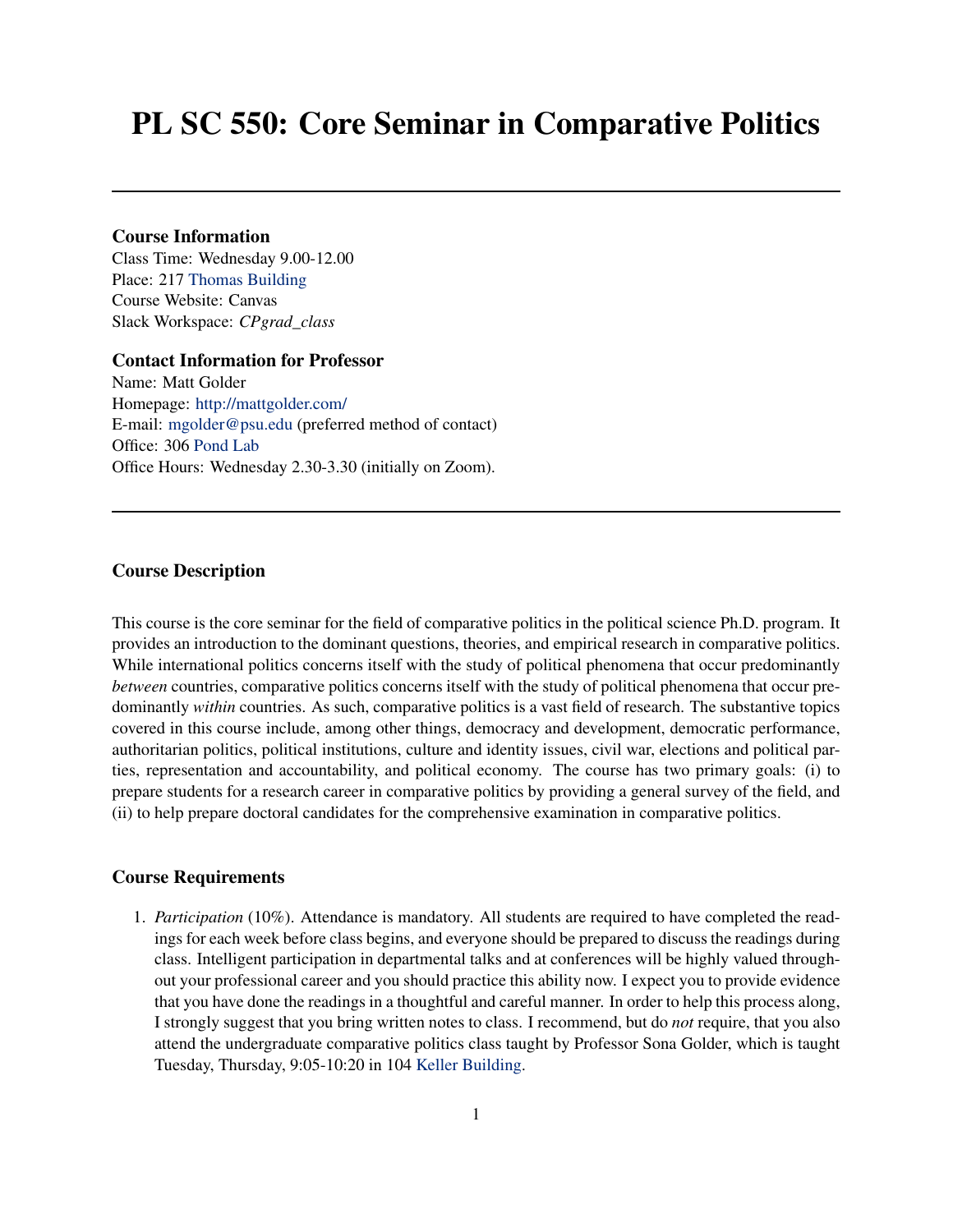2. *Discussion Leadership* (10%). Each student will be assigned two seminars to lead. The discussion leader should prepare a list of discussion questions and email them to the rest of the class by 4pm on the day preceding the seminar (Tuesday). Discussion leaders may also wish to share their questions on the class Slack workspace, *CPgrad\_class*. The depth of preparation evidenced in these questions, along with the leading of the seminar itself, will determine the student's grade. In addition to whatever specific questions the discussion leader identifies, he/she should also be prepared to discuss the following substantive and methodological topics:

## *Substantive*:

- What question motivates the research? Is it clearly expressed? Why is it important?
- What is the goal of the researcher? Description, explanation, prediction?
- What is the theory? Is it clear? Is it logically valid?
- Are the concepts in the theory clearly defined?
- What is the unit of analysis?
- Are the key actors in the theory individuals, groups, states, or organizations? Does it matter?
- What are the observable implications of the theory?

## *Methodological*:

- Which implications does the researcher test? What is the central empirical strategy? Is it a qualitative or quantitative design? Is it cross-sectional or over time?
- Does this strategy adequately test the implications of the theory?
- Are the theoretical concepts measured appropriately?
- How are the cases/observations selected?
- 3. *Review* (20%). Students will write a review for an anonymous manuscript that I will provide. Writing reviews is one of our professional duties, and so the earlier you learn how to write them, the better.
- 4. *Final Exam* (60%). The final exam will be similar to the morning component of the doctoral comprehensive exam in comparative politics. You will be asked to answer two out of a possible four questions. Unlike the actual comprehensive exam, though, the final exam in this class will be a take-home exercise. You will receive the exam on a Friday and have the weekend to complete your response. Exams will be due in my mailbox at noon the following Monday.

No incomplete grades will be given unless there is an agreement between the instructor and the student prior to the end of the course. The instructor retains the right to determine legitimate reasons for an incomplete grade.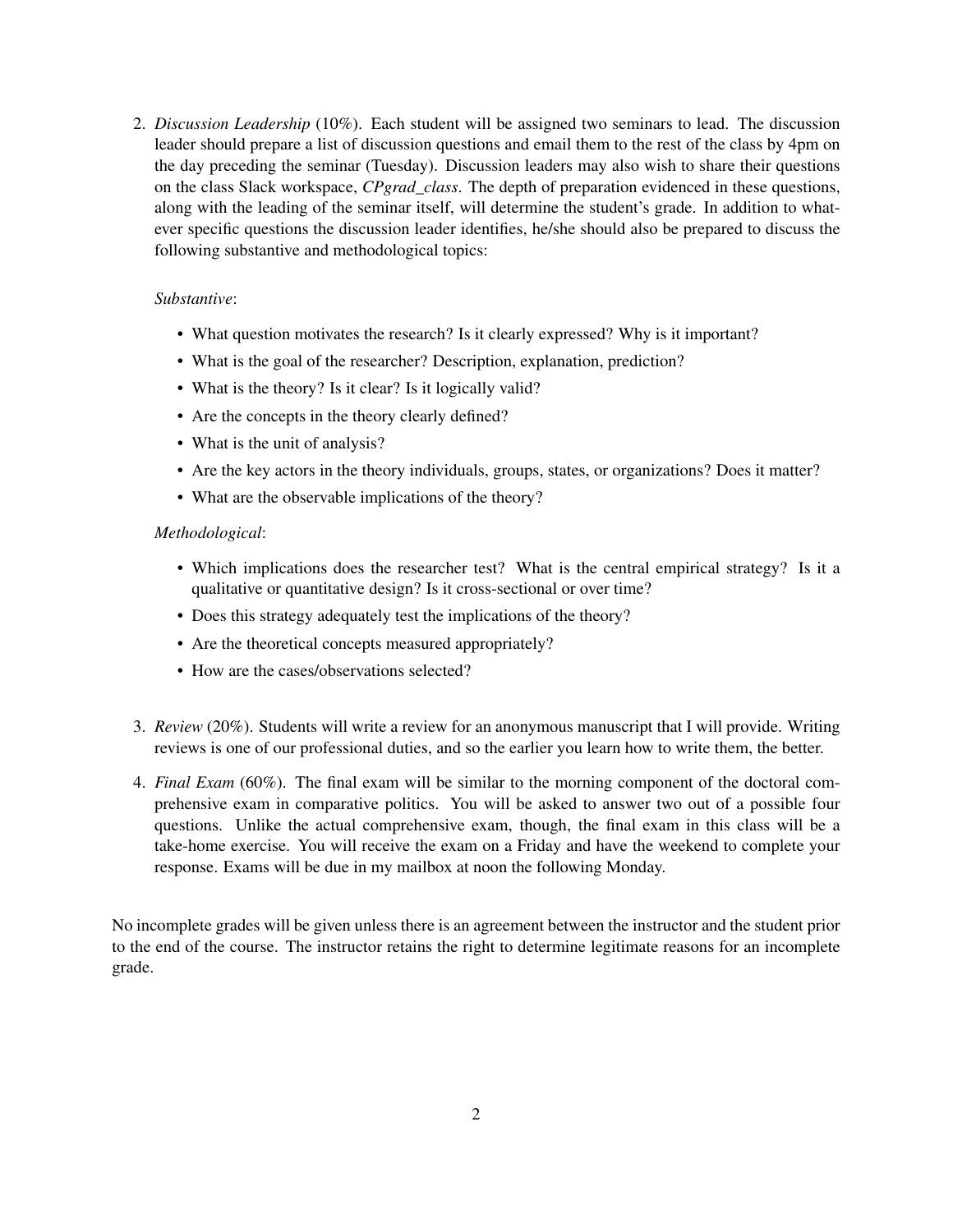#### Slack

We will use [Slack,](https://slack.com/) a channel-based messaging platform, to communicate with each other as a group about class-related material and comparative politics more generally. We will use Slack to make announcements, discuss readings and other class material, ask questions, collaborate, and many other things. You will be invited to join the Slack workspace, *CPgrad\_class*, during the first week of class. Slack allows us to communicate in public 'channels' and via private 'direct messsages.' For the purposes of this class, almost all of our communication should be done on the public 'channels.' You can use direct messages to contact me if you have a private question or concern. You should be respectful, inclusive, and professional in all of your communications. Violations of this will be dealt with severely and may lead to a student's removal from the class and other additional punishments.

#### Temporary Online Office Hours

The Political Science Department is located in Pond Lab. There has been some significant building work going on in Pond Lab over the Summer and we had to vacate part of the building. We were told that this work would be finished before the Fall semester starts. However, it turns out that the work is not completed. As a result, I do not have access to my office. This means that I will be starting the semester with online office hours via Zoom. We will switch to in-person office hours when we have access to our offices. You can access the link to my office hours on the class Canvas site.

## Covid/Masking Etiquette

Penn State University requires everyone to wear a face mask in all university buildings, including classrooms, regardless of vaccination status. ALL STUDENTS MUST wear a mask appropriately (i.e., covering both your mouth and nose) while you are indoors on campus. This is to protect your health and safety as well as the health and safety of your classmates, instructor, and the university community. Anyone attending class without a mask will be asked to put one on or leave. Instructors may end class if anyone present refuses to appropriately wear a mask for the duration of class. Students who refuse to wear masks appropriately may face disciplinary action for Code of Conduct violations. If you feel you cannot wear a mask during class, please speak with your adviser immediately about your options for altering your schedule.

## Academic Integrity

Academic integrity is the pursuit of scholarly activity in an open, honest and responsible manner. Academic integrity is a basic guiding principle for all academic activity at The Pennsylvania State University, and all members of the University community are expected to act in accordance with this principle. Consistent with this expectation, the University's Code of Conduct states that all students should act with personal integrity, respect other students' dignity, rights and property, and help create and maintain an environment in which all can succeed through the fruits of their efforts.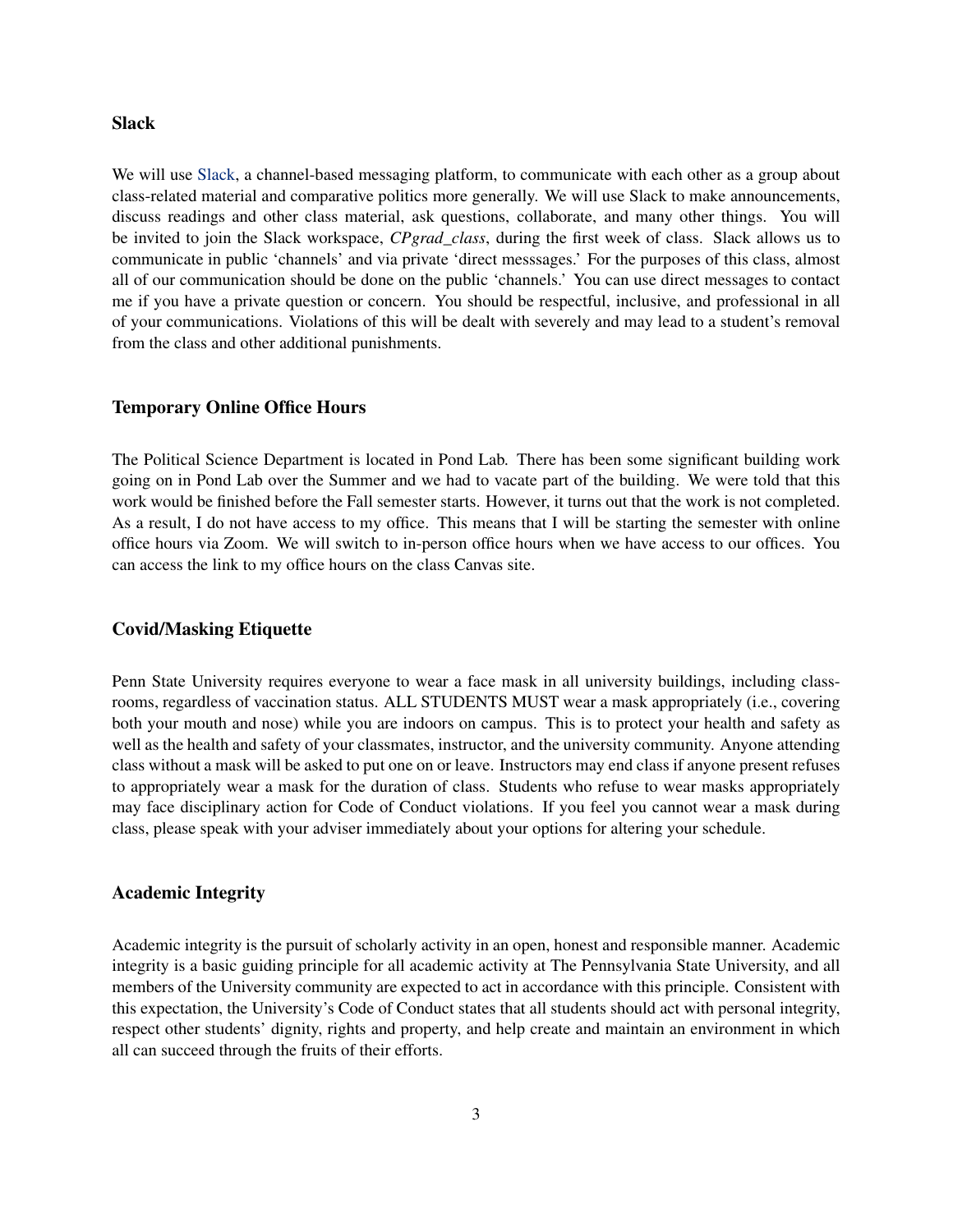Academic integrity includes a commitment by all members of the University community not to engage in or tolerate acts of falsification, misrepresentation, or deception. Such acts of dishonesty violate the fundamental ethical principles of the University community and compromise the worth of work completed by others.

Students with questions about academic integrity should visit <http://www.la.psu.edu/> and then click on "Academic Integrity."

Penn State defines academic integrity as "the pursuit of scholarly activity in an open, honest and responsible manner" [\(Senate Policy 49-20\)](https://senate.psu.edu/policies-and-rules-for-undergraduate-students/47-00-48-00-and-49-00-grades/#49-20). Dishonesty of any kind will not be tolerated in this course. Dishonesty includes, but is not limited to, cheating, plagiarizing, fabricating information or citations, facilitating acts of academic dishonesty by others, having unauthorized possession of examinations, submitting work of another person or work previously used without permission from the instructor, or tampering with the academic work of other students. Students facing allegations of academic misconduct should not drop the course; those who do will be added to the course again and will be expected to complete course work and meet course deadlines. If the allegations are dismissed, then the drop will be permitted. Students found responsible for academic misconduct often receive academic sanctions, which can be severe, and put themselves at risk for disciplinary sanctions assigned by the University's Office of Student Conduct (see [Senate Policy G-9\)](https://undergrad.psu.edu/aappm/G-9-academic-integrity.html).

## Counseling and Psychological Services

Many students at Penn State face personal challenges or have psychological needs that may interfere with their academic progress, social development, or emotional wellbeing. The university offers a variety of confidential services to help you through difficult times, including individual and group counseling, crisis intervention, consultations, online chats, and mental health screenings. These services are provided by staff who welcome all students and embrace a philosophy respectful of clients' cultural and religious backgrounds, and sensitive to differences in race, ability, gender identity, and sexual orientation.

Counseling and Psychological Services at University Park (CAPS) [\(http://studentaffairs.psu.edu/counseling/\)](https://studentaffairs.psu.edu/counseling): 814-863-0395

Counseling and Psychological Services at Commonwealth Campuses [\(http://senate.psu.edu/faculty/counseling-services-at-commonwealth-campuses/\)](http://senate.psu.edu/faculty/counseling-services-at-commonwealth-campuses/)

Penn State Crisis Line (24 hours/7 days/week): 877-229-6400 Crisis Text Line (24 hours/7 days/week): Text LIONS to 741741

## **Disabilities**

Penn State welcomes students with disabilities into the University's educational programs. Every Penn State campus has an office for students with disabilities. Student Disability Resources (SDR) website provides contact information for every Penn State campus [\(http://equity.psu.edu/sdr/disability-coordinator\)](http://equity.psu.edu/student-disability-resources/campus-disability-coordinators). For further information, please visit the Student Disability Resources website [\(http://equity.psu.edu/sdr/\)](http://equity.psu.edu/student-disability-resources/).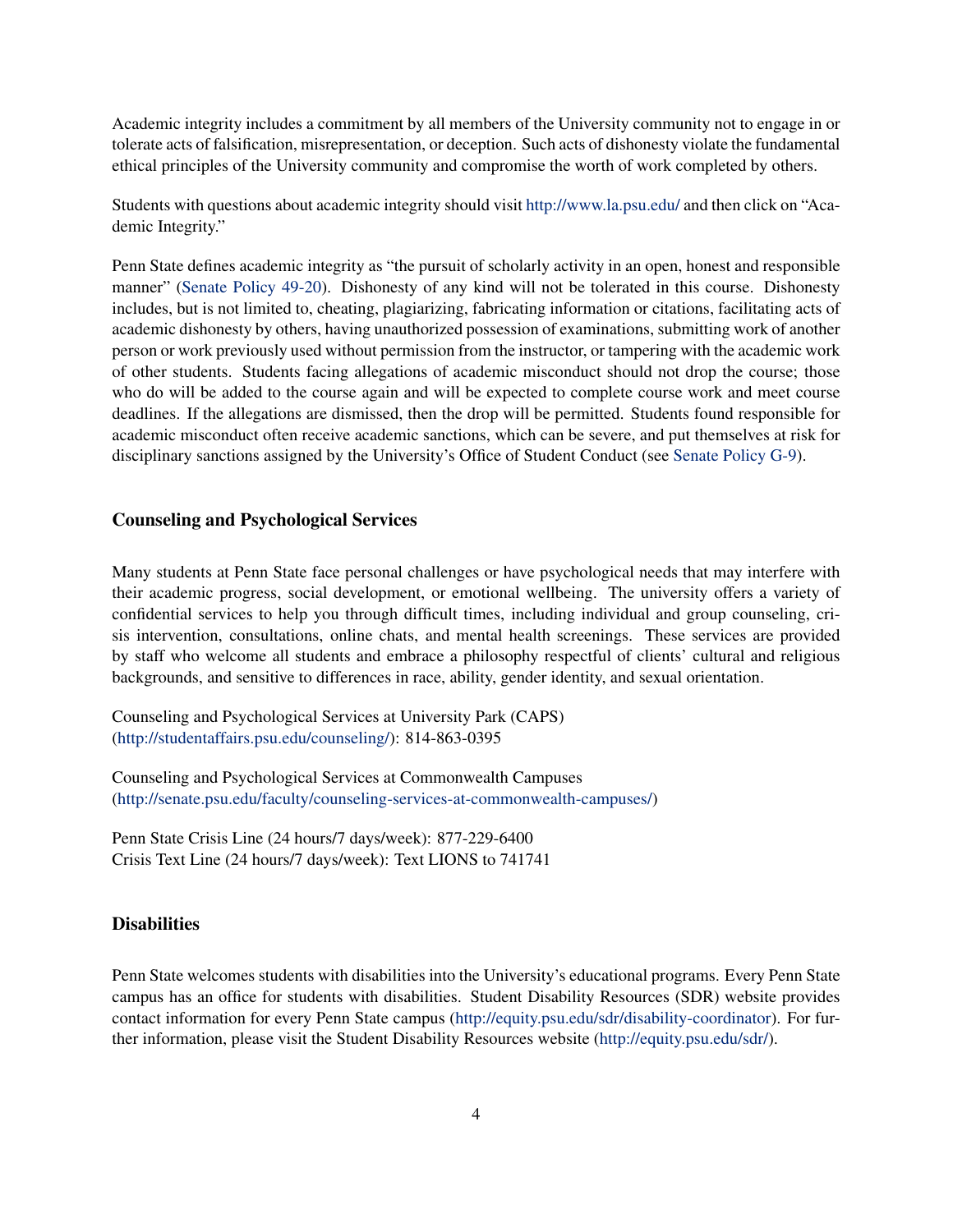In order to receive consideration for reasonable accommodations, you must contact the appropriate disability services office at the campus where you are officially enrolled, participate in an intake interview, and provide documentation: See documentation guidelines at [\(http://equity.psu.edu/sdr/guidelines\)](http://equity.psu.edu/student-disability-resources/applying-for-services/documentation-guidelines). If the documentation supports your request for reasonable accommodations, your campus disability services office will provide you with an accommodation letter. Please share this letter with your instructors and discuss the accommodations with them as early as possible. You must follow this process for every semester that you request accommodations.

## Long Term Absences

During your enrollment at Penn State, unforeseen challenges may arise. If you ever need to miss an extended amount of class in such a circumstance, please notify your professor so you can determine the best course of action to make up missed work. If your situation rises to a level of difficulty you cannot manage on your own with faculty support, reach out to the Student Care & Advocacy office by phone at (814-863-2020) or email them at [StudentCare@psu.edu](mailto:StudentCare@psu.edu).

## Educational Equity/Report Bias Statements

Penn State takes great pride to foster a diverse and inclusive environment for students, faculty, and staff. Consistent with University Policy AD29, students who believe they have experienced or observed a hate crime, an act of intolerance, discrimination, or harassment that occurs at Penn State are urged to report these incidents as outlined on the University's Report Bias webpage [\(http://equity.psu.edu/reportbias/\)](http://equity.psu.edu/reportbias/).

## Readings and Required Texts:

Books marked with an asterisk are in hardback only. Please come to my office to pick up the page proofs for these books.

- Clark, William Roberts, Matt Golder, & Sona Golder. 2017. *[Principles of Comparative Politics](https://us.sagepub.com/en-us/nam/principles-of-comparative-politics/book243842)* (Third [Edition\).](https://us.sagepub.com/en-us/nam/principles-of-comparative-politics/book243842) Washington D.C.: CQ Press. [This will be useful for background reading. I will provide each of you with a copy during the first week of class.]
- Dancygier, Rafaela. 2017. *[Dilemmas of Inclusion: Muslims in European Politics.](https://www.amazon.com/Dilemmas-Inclusion-Muslims-European-Politics/dp/0691172609)* New York: Cam[bridge University Press.](https://www.amazon.com/Dilemmas-Inclusion-Muslims-European-Politics/dp/0691172609)
- De Vries, Catherine E. & Sara B. Hobolt. 2020. *[Political Entrepreneurs: The Rise of Challenger](https://www.amazon.com/Political-Entrepreneurs-Challenger-Parties-Europe/dp/0691194750) [Parties in Europe.](https://www.amazon.com/Political-Entrepreneurs-Challenger-Parties-Europe/dp/0691194750)* Princeton: Princeton University Press.
- Driscoll, Jesse. 2015. *[Warlords and Coalition Politics in Post-Soviet States](https://www.amazon.com/Warlords-Coalition-Post-Soviet-Cambridge-Comparative-dp-1107636450/dp/1107636450/ref=mt_other?_encoding=UTF8&me=&qid=)*. New York: Cambridge University Press.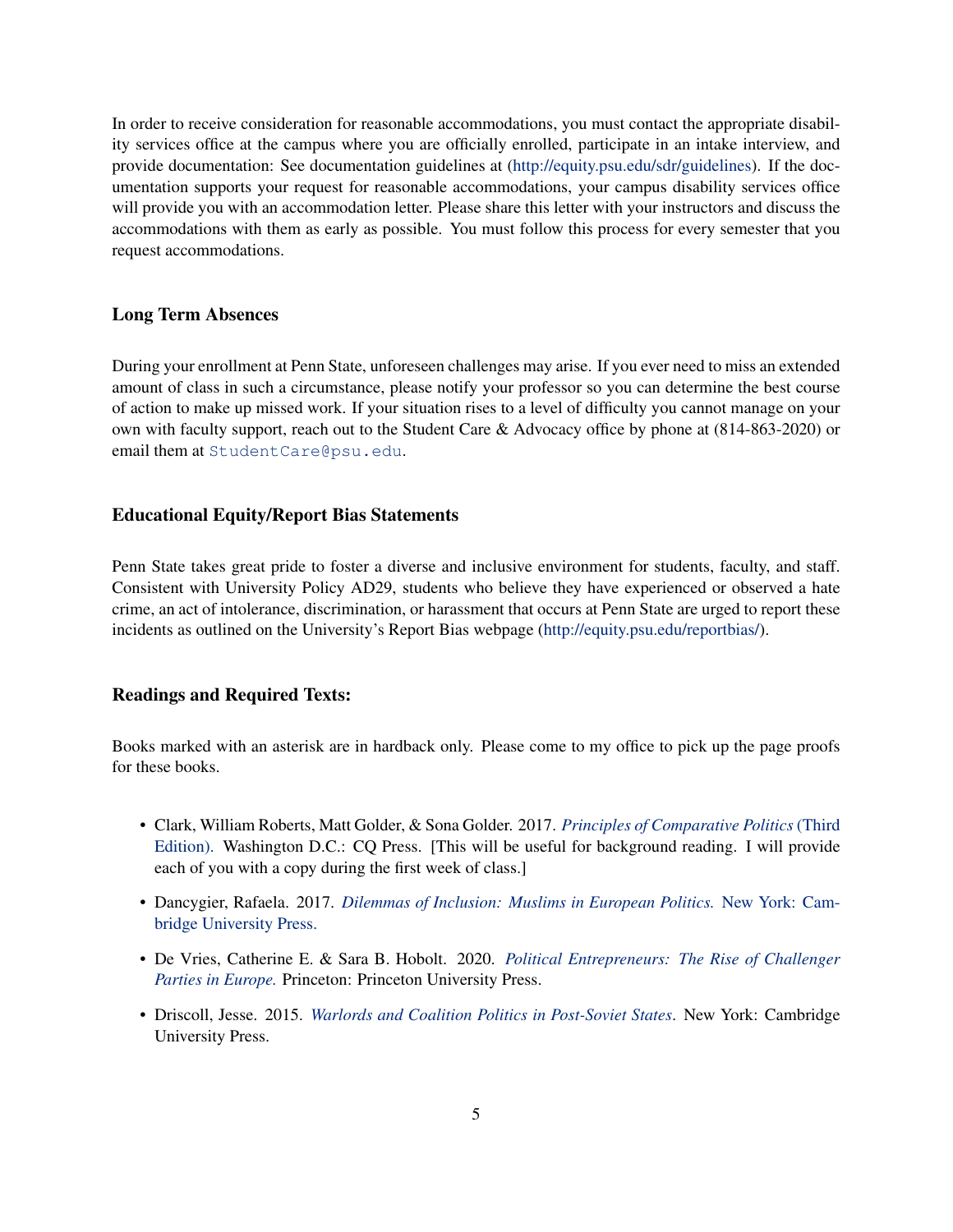- Meng, Anne. 2020. *[Constraining Dictatorship: From Personalized Rule to Institutionalized Regimes.](https://www.amazon.com/Constraining-Dictatorship-Personalized-Institutionalized-Institutions/dp/1108792472)* New York: Cambridge University Press.
- Proksch, Sven-Oliver & Jonathan B. Slapin. 2015. *[The Politics of Parliamentary Debate: Parties,](https://www.amazon.com/Politics-Parliamentary-Debate-Svenoliver-Proksch-dp-1107421071/dp/1107421071/ref=mt_other?_encoding=UTF8&me=&qid=) [Rebels, and Representation.](https://www.amazon.com/Politics-Parliamentary-Debate-Svenoliver-Proksch-dp-1107421071/dp/1107421071/ref=mt_other?_encoding=UTF8&me=&qid=)* New York: Cambridge University Press.
- Przeworski, Adam. 2018. *[Why Bother with Elections?](https://www.amazon.com/Why-Bother-Elections-Adam-Przeworski/dp/1509526609)* Cambridge: Polity.
- Przeworski, Adam. 2019. *[Crises of Democracy](https://www.amazon.com/Crises-Democracy-Adam-Przeworski/dp/1108498809)*. New York: Cambridge University Press.
- Stasavage, David. 2020. *[The Decline and Rise of Democracy: A Global History from Antiquity to](https://www.amazon.com/Decline-Rise-Democracy-Antiquity-Princeton/dp/0691228973/ref=tmm_pap_swatch_0?_encoding=UTF8&qid=&sr=) [Today.](https://www.amazon.com/Decline-Rise-Democracy-Antiquity-Princeton/dp/0691228973/ref=tmm_pap_swatch_0?_encoding=UTF8&qid=&sr=)* Princeton: Princeton University Press.
- Stokes, Susan C., Thad Dunning, Marcello Nazareno, & Valeria Brusco. 2013. *[Brokers, Voters, and](https://www.amazon.com/Brokers-Voters-Clientelism-Distributive-Comparative/dp/1107660394) [Clientelism: The Puzzle of Distributive Politics](https://www.amazon.com/Brokers-Voters-Clientelism-Distributive-Comparative/dp/1107660394)*. New York: Cambridge University Press.
- Valdini, Melody E. 2019. *[The Inclusion Calculation: Why Men Appropriate Women's Representation.](https://www.amazon.com/Inclusion-Calculation-Appropriate-Womens-Representation-dp-0190936207/dp/0190936207/ref=mt_other?_encoding=UTF8&me=&qid=)* New York: Oxford University Press.

In addition to the books listed above, we will read a series of articles and unpublished manuscripts. You are responsible for locating the required readings.

Additional recommended readings are listed below each topic on the schedule. These readings are included in order to help guide the doctoral candidates to prepare for the comprehensive examination in comparative politics. While the list of recommended readings may appear lengthy, it should not be seen as exhaustive.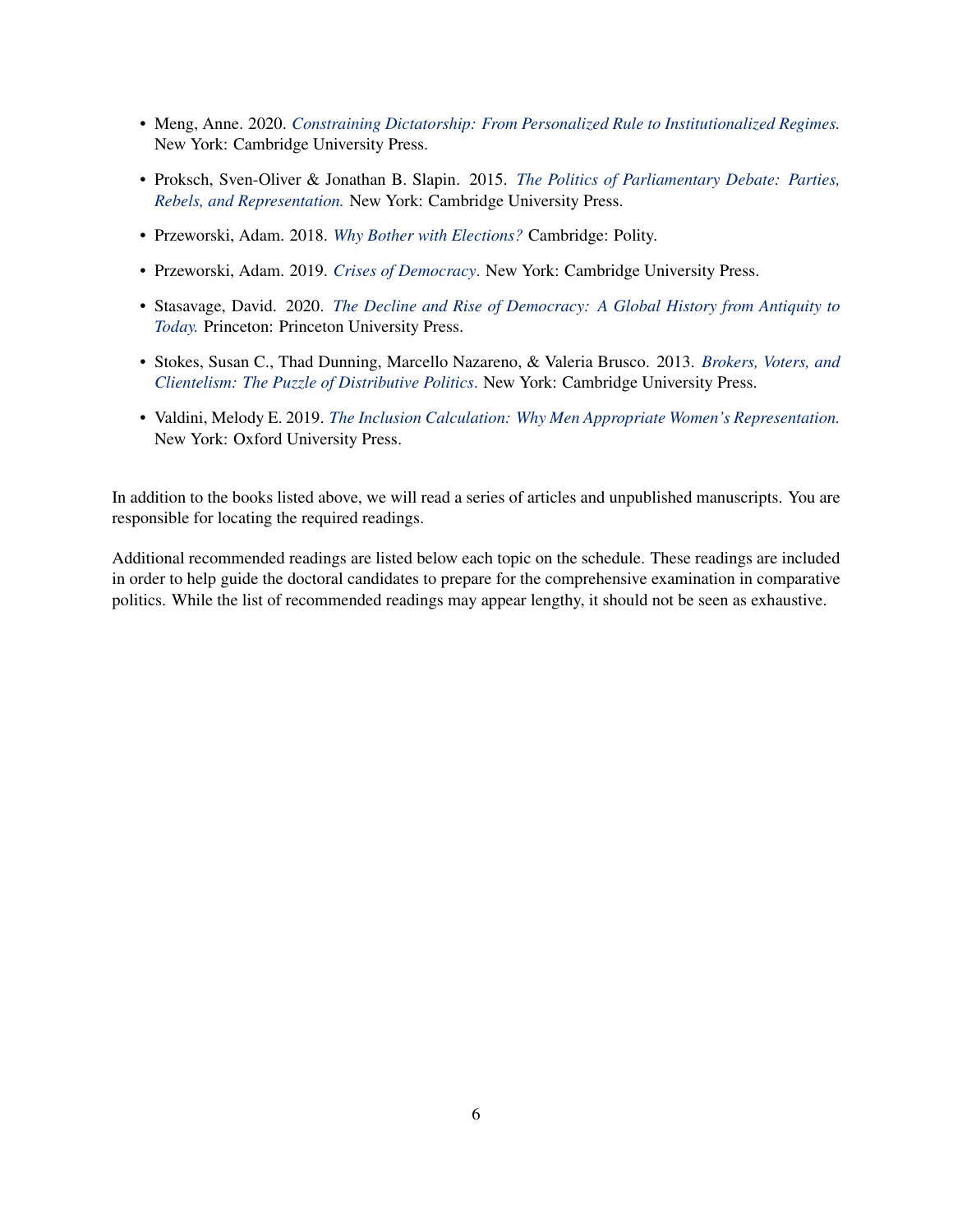## Tentative Schedule

## Week 1 (August 25): Introduction, Comparative Politics, Science, Logic

- *Background*:
	- Clark, William Roberts, Matt Golder, & Sona Golder. 2017. *[Principles of Comparative Politics](https://us.sagepub.com/en-us/nam/principles-of-comparative-politics/book243842)*. Washington D.C.: CQ Press. Chapters 1-2.
- *Required*:
	- Magee, Brian. 1973. *Philosophy and the Real World: An Introduction to Karl Popper.* Open Court, La Salle, Illinois. pp. 13-54.
	- Lave, Charles A. & James March. 1975. *An Introduction to Models in the Social Sciences*. New York: Harper and Row. pp. 2-84.
- *Recommended*:
	- Balashov, Yuri, & Alex Rosenberg. 2001. *Philosophy of Science: Contemporary Readings*. New York: Routledge. Chapters 3, 10, 17, 25, 26.
	- Boix, Carles & Susan Carol Stokes. 2009. *The Oxford Handbook of Comparative Politics*. New York: Oxford University Press.
	- Kuhn, Thomas. [1962] 1996. *The Structure of Scientific Revolutions*. Chicago: Chicago University Press.
	- Lakatos, Imre. 1970. "Falsification and the Methodology of Scientific Research Programmes." In Imre Lakatos & Alan Musgrave (ed). *Criticism and the Growth of Knowledge*. New York: Cambridge University Press. pp. 91-195.
	- Popper, Karl. [1935] 2003. *The Logic of Scientific Discovery*. New York: Routledge.

## Week 2 (September 1): Comparative Method, Qualitative Comparative Analysis, Counterfactuals

- *Required*:
	- Fearon, James. 1991. "Counterfactuals and Hypothesis Testing in Political Science." *World Politics* 43: 169-195.
	- Lieberson, Stanley. 1991. "Small N's and Big Conclusions: An Examination of the Reasoning in Comparative Studies Based on a Small Number of Cases." *Social Forces* 70: 307-320.
	- Abadie, Alberto, Alexis Diamond, & Jens Hainmueller. 2015. "Comparative Politics and the Synthetic Control Method." *American Journal of Political Science* 59(2):495-510.
	- Seawright, Jason. 2005. "Qualitative Comparative Analysis vis-à-vis Regression." *Studies in Comparative International Development* 40: 3-26. (See also pp. 39-42).
	- Hug, Simon. 2013. "Qualitative Comparative Analysis: How Inductive Use and Measurement Error Lead to Problematic Inference." *Political Analysis* 21: 252-265.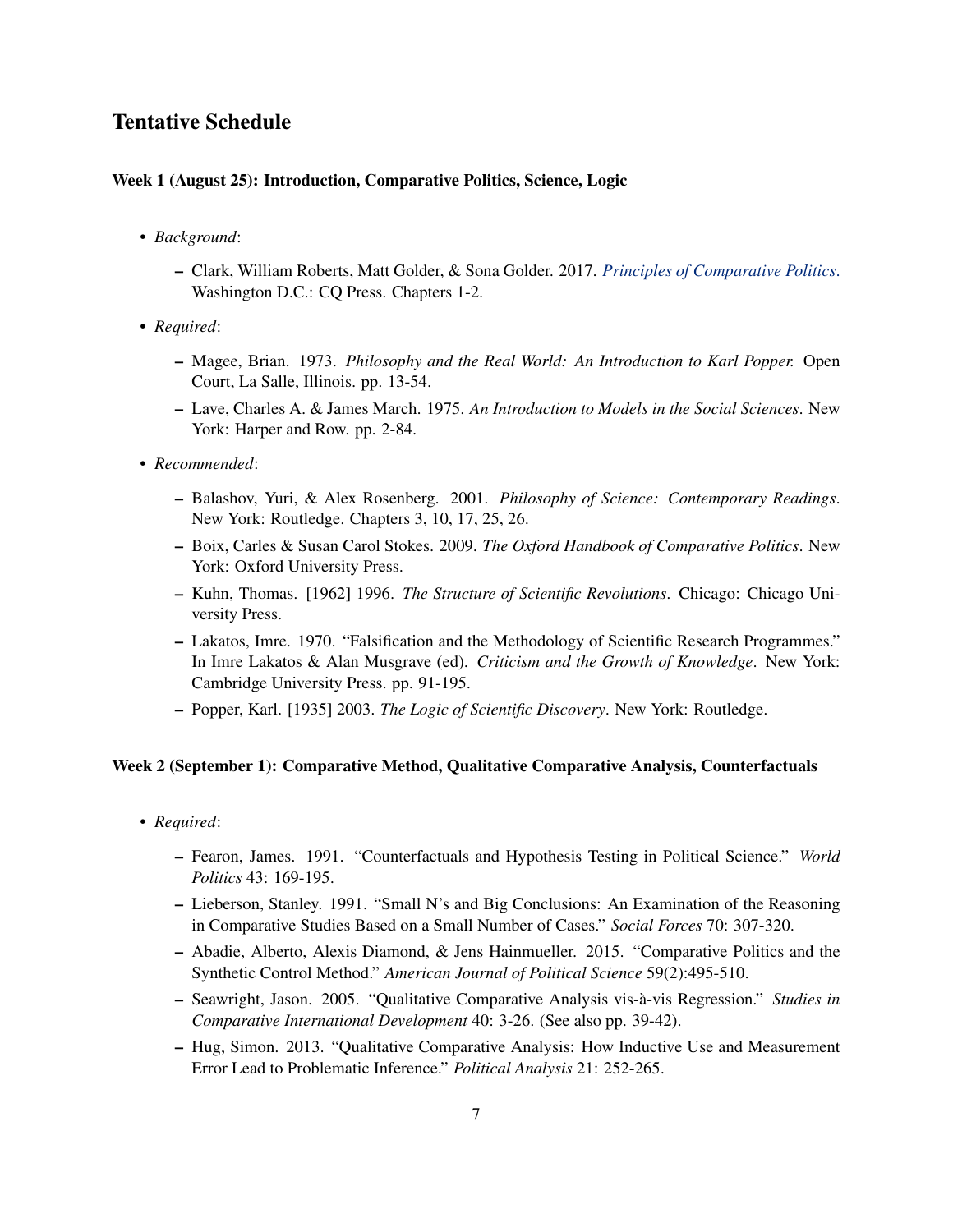- Paine, Jack. 2016. "Set-theoretic Comparative Methods: Less Distinctive Than Claimed." *Comparative Political Studies* 49(6): 703-741.
- Clark, William Roberts & Matt Golder. 2015. "Big Data, Causal Inference, and Formal Theory: Contradictory Trends in Political Science?" *PS: Political Science and Politics* 48: 65-70.
- *Recommended*:

*Comparative Method, Mill's Methods*

- Glynn, Adam N. & Nahomi Ichino. 2015. "Using Qualitative Information to Improve Causal Inference." *American Journal of Political Science* 59(4): 1055-1071.
- Lieberson, Stanley. 1994. "More on the Uneasy Case for Using Mill-Type Methods in Small-N Comparative Studies." *Social Forces* 72: 1225-1237.
- Lijphart, Arend. 1971. "Comparative Politics and Comparative Method." *American Political Science Review* 65: 682-693.
- Lijphart, Arend. 1975. "The Comparable-Cases Strategy in Comparative Research." *Comparative Political Studies* 8: 158-177.
- Mill, John Stuart. [1848] "Two Methods of Comparison," *A System of Logic*, reprinted in Amitai Etzioni & L. Dubow. (eds.) 1970. *Comparative Perspectives: Theories and Methods*. Boston: Little, Brown. pp. 205-213.
- Przeworski, Adam, & Henry Teune. 1970. *The Logic of Comparative Social Inquiry*. New York: Wiley-Interscience.
- Sekhon, Jasjeet. 2004. "Quality Meets Quantity: Case Studies, Conditional Probability, and Counterfactuals." *Perspectives on Politics* 2: 281-293.
- Sekhon, Jasjeet. 2010. "The Neyman-Rubin Model of Causal Inference and Estimation via Matching Methods." In Box-Steffensmeier, Janet, Henry Brady, and David Collier, eds. *The Oxford Handbook of Political Methodology*. New York: Oxford University Press. pp. 271-299.
- Skocpol, Theda & Margaret Somers. 1980. "The Uses of Comparative History in Macrosocial Inquiry." *Comparative Studies in Society and History*. 22(2): 174-197.

*Qualitative Comparative Analysis, Set Theoretical Methods, and Causal Complexity*

- Braumoeller, Bear F. 2003. "Causal Complexity and the Study of Politics." *Political Analysis* 11: 209-233.
- Braumoeller, Bear F. 2015. "Guarding Against False Positives in Qualitative Comparative Analysis." *Political Analysis* 23: 471-487.
- Braumoeller, Bear F., & Gary D. Goertz. 2000. "The Methodology of Necessary Conditions." *American Journal of Political Science* 44: 844-58.
- Clark, William Roberts, Michael J. Gilligan & Matt Golder. 2006. "A Simple Multivariate Test for Asymmetric Hypotheses." *Political Analysis* 14: 311-331.
- Collier, David. 2014. "Symposium. The Set-Theoretic Comparative Method: Critical Assessment and the Search for Alternatives." *Newsletter of the American Political Science Association Organized Section for Qualitative and Multi-Method Research.*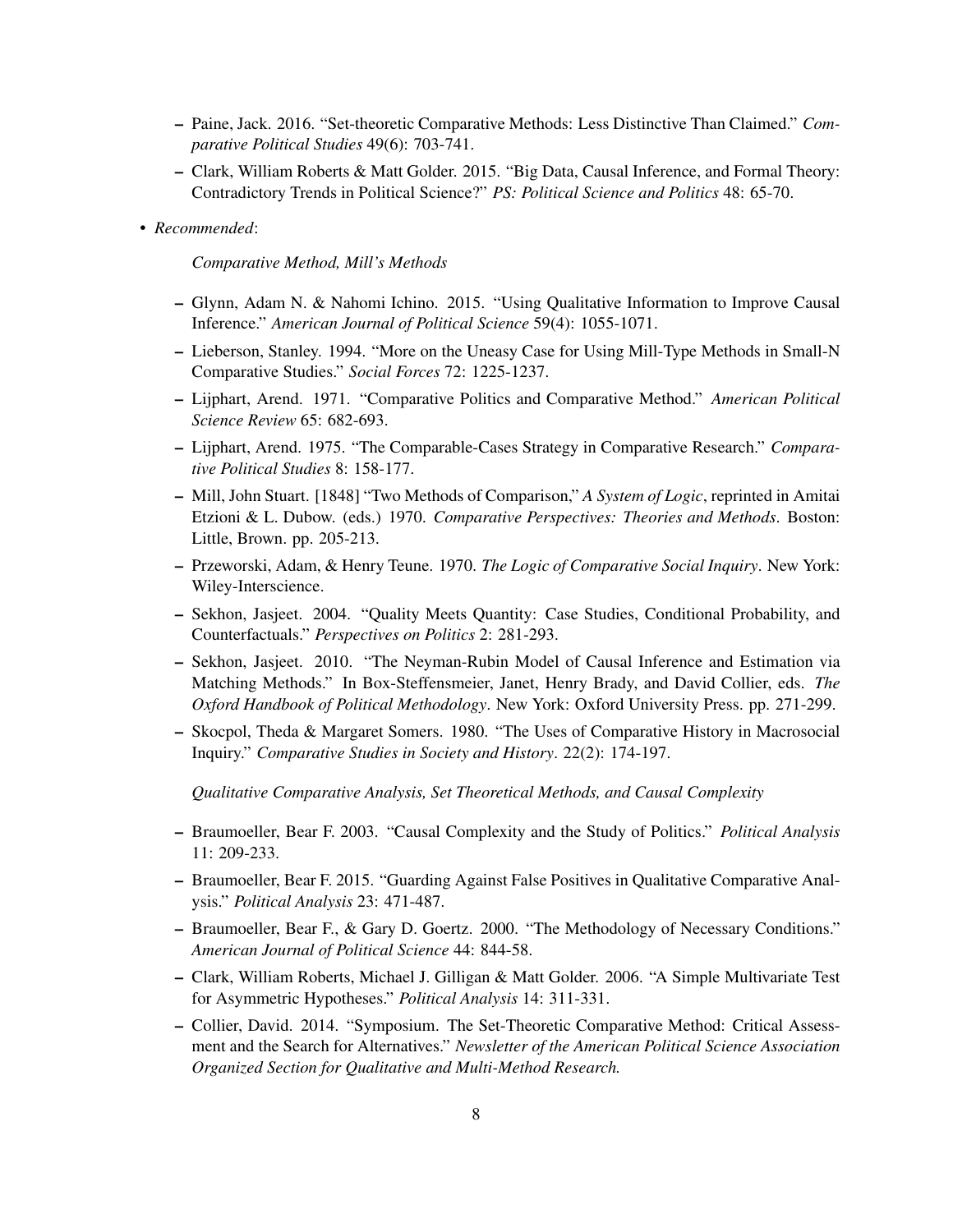- Collier, David. 2014. "QCA Should Set Aside the Algorithms." *Sociological Methodology*.
- Krogslund, Chris, Donghyun Danny Choi, & Mathias Poertner. 2015. "Fuzzy Sets on Shaky Ground: Parameter Sensitivity and Confirmation Bias in fsQCA." *Political Analysis* 23(1): 21- 41.
- Lucas, Samuel R. & Alisa Szatrowski. 2014. "Qualitative Comparative Analysis in Critical Perspective." *Sociological Methodology*.
- Paine, Jack. 2016. "Still Searching for the Value-Added: Persistent Concerns about Set-Theoretic Comparative Methods." *Comparative Political Studies*. 49(6): 793-800.
- Ragin, Charles C. 1987. *The Comparative Method: Moving Beyond Qualitative and Quantitative Strategies.* Berkeley: University of California Press.
- Ragin, Charles C. 2000. *Fuzzy-Set Social Science.* Chicago: University of Chicago Press.
- Ragin, Charles C. 2008. *Redesigning Social Inquiry: Fuzzy Sets and Beyond.* Chicago: University of Chicago Press.
- Rihoux, Benoît & Axel Marx. 2013. "QCA, 25 Years After *The Comparative Method*: Mapping, Challenges, and Innovations – Mini-Symposium." *Political Research Quarterly* 66: 167-235.

*Causality and Counterfactuals*

- Holland, Paul. 1986. "Statistics and Causal Inference" with comments by D. Rubin, D. Cox, C. Glymour, & C. Granger, and rejoinder by P. Holland. *Journal of the American Statistical Association* 81: 945-970.
- King, Gary, and Langche Zeng. 2006. "The Dangers of Extreme Counterfactuals." *Political Analysis* 14: 131-59.
- King, Gary, and Langche Zeng. 2007. "When Can History be Our Guide? The Pitfalls of Counterfactual Inference." *International Studies Quarterly* 51: 183-210.
- Mackie, John L. 1965. "Causes and Conditions." *American Philosophical Quarterly* 2: 245-264.
- Pearl, Judea. 2000. *Causality: Models, Reasoning, and Inference.* New York: Cambridge University Press.
- Rosenbaum, Paul R. 2002. *Observational Studies* (2nd edn). New York: Springer Verlag.

#### Week 3 (September 8): Case Selection, Process Tracing, Mixed Methods

- *Required*:
	- Collier, David, Henry E. Brady, and Jason Seawright. 2010. "Sources of Leverage in Causal Inference: Toward an Alternative View of Methodology." In Brady, Henry & David Collier. 2010. *Rethinking Social Inquiry: Diverse Tools, Shared Standards*. Lanham, MD.: Rowman & Littlefield Publishers. Chapter 13. [See also follow-up pieces].
		- (i) Beck, Nathaniel. 2006. "Is Causal-Process Observation an Oxymoron?" *Political Analysis* 14: 347-352.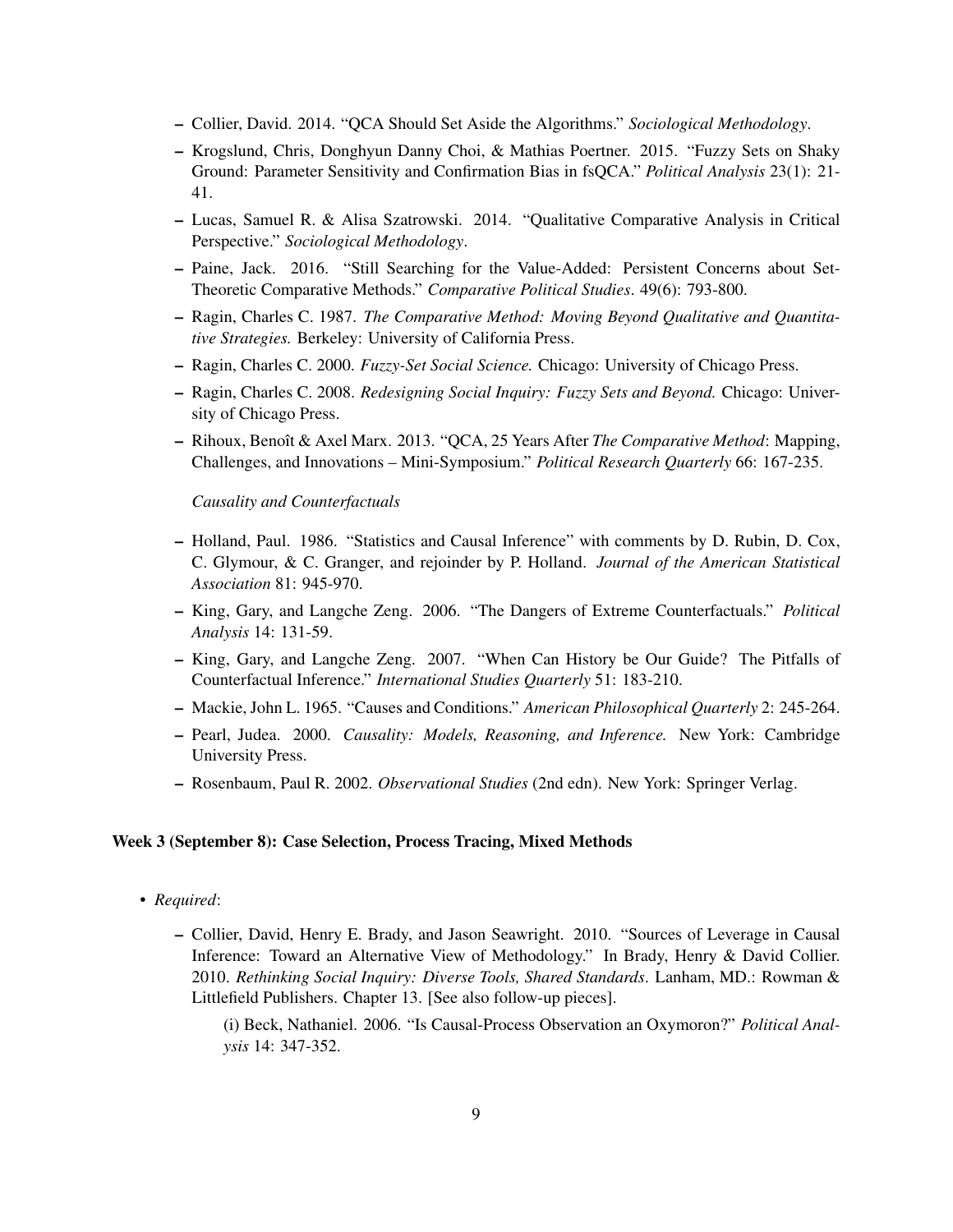(ii) Brady, Henry E., David Collier, & Jason Seawright. 2006. "Toward a Pluralistic Vision of Methodology." *Political Analysis* 14: 353-368.

(iii) Beck, Nathaniel. 2010. "Causal Process 'Observation': Oxymoron or (Fine) Old Wine." *Political Analysis* 18: 499-505.

(iv) David Collier, Henry E. Brady, & Jason Seawright. 2010. "Outdated Views of Qualitative Methods: Time to Move On." *Political Analysis* 18: 506-513.

- Lorentzen, Peter, Jack Paine, & M. Taylor Fravel. 2017. "Qualitative Investigation of Theoretical Models: The Value of Process Tracing." *Journal of Theoretical Politics* 29(3): 467-491.
- Lieberman, Evan S. 2005. "Nested Analysis as a Mixed-Method Strategy for Comparative Research." *American Political Science Review* 99: 435-452.
- Geddes, Barbara. 2003. *Paradigms and Sand Castles: Theory Building and Research Design in Comparative Politics.* Ann Arbor: University of Michigan Press. Chapters 3-4.
- *Recommended*:

#### *Mixed Methods*

- Brady, Henry & David Collier. 2010. *Rethinking Social Inquiry: Diverse Tools, Shared Standards*. Lanham, MD.: Rowman & Littlefield Publishers.
- King, Gary, Robert Keohane & Sidney Verba. 1994. *Designing Social Inquiry: Scientific Inference in Qualitative Research*. Princeton, Princeton University Press.
- Laitin, David D. 2003. "The Perestroikan Challenge to Social Science." *Politics and Society* 31: 163-184.
- Laitin, David D. et al. 1995. "The Qualitative-Quantitative Disputation: Gary King, Robert Keohane and Sidney Verba's *Designing Social Inquiry: Scientific Inference in Qualitative Research*." *American Political Science Review* 89: 454-481.

*Case Studies, Process Tracing, and Case Selection*

- Achen, Christopher & Duncan Snidal. 1989. "Rational Deterrence Theory and Comparative Case Studies." *World Politics* 41: 143-169.
- Bates, Robert H., Avner Greif, Margaret Levi, Jean-Laurent Rosenthal, & Barry R. Weingast. 1998. *Analytic Narratives*. Princton, NJ. Princeton University Press.
- Collier, David. 2008. "Symposium: Case Selection, Case Studies, and Causal Inference." *Newsletter of the American Political Science Association Organized Section for Qualitative and Multi-Method Research* 6: 2- 16.
- Collier, David. 2011. "Understanding Process Tracing." *PS: Political Science and Politics* 44: 823-830.
- Collier, David and James Mahoney. 1996. "Insights and Pitfalls: Selection Bias in Qualitative Research." *World Politics* 49: 56-91.
- Dion, Douglas. 1998. "Evidence and Inference in the Comparative Case Study." *Comparative Politics* 30: 127-145.
- George, Alexander L. & Andrew Bennett. 2005. *Case Studies and Theory Development in the Social Sciences.* Cambridge: MIT Press.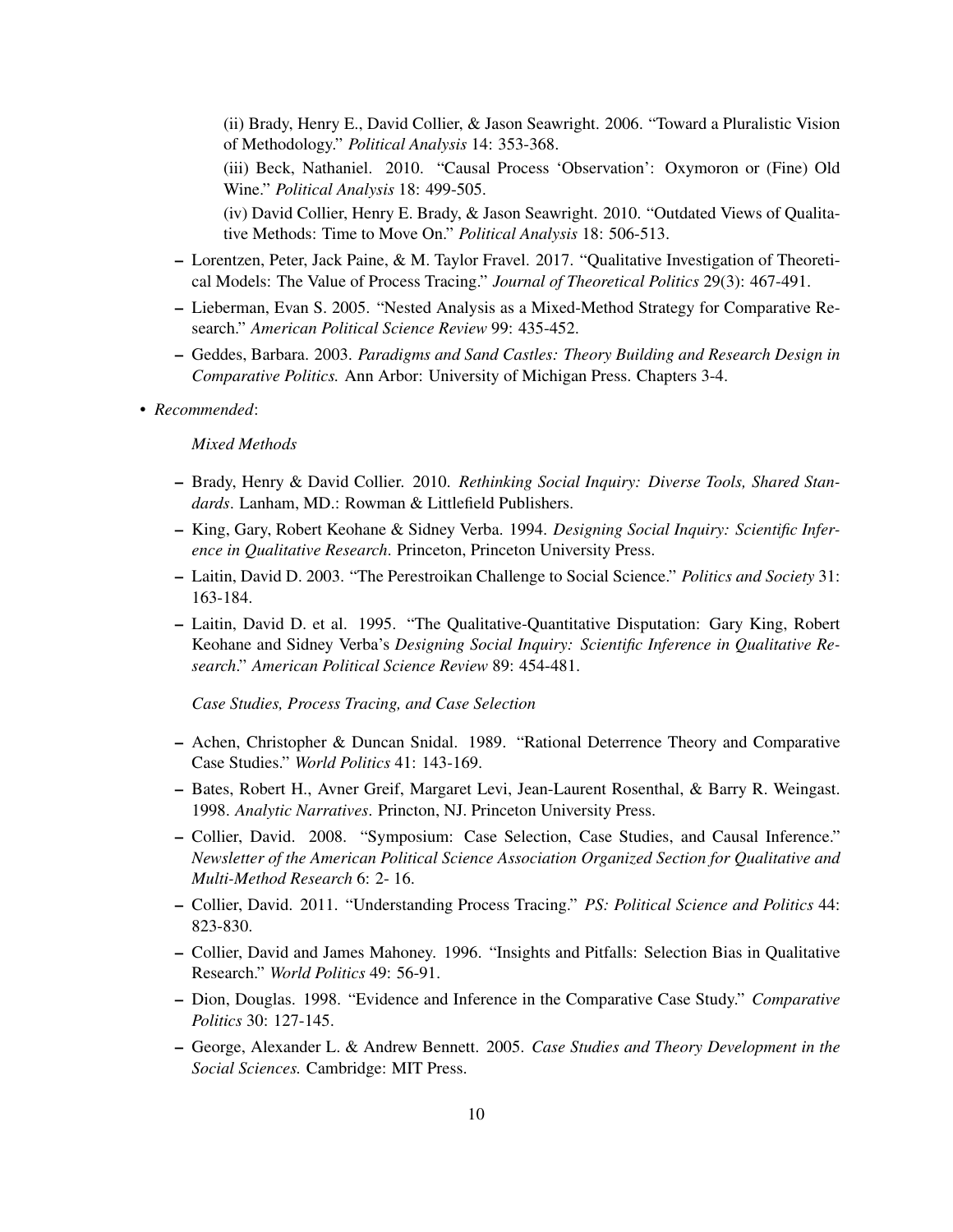- Gerring, John. 2009. "The Case Study: What it is and What it Does." In Boix, Carles, & Susan C. Stokes. (eds.) *The Oxford Handbook of Comparative Politics*. New York: Oxford University Press.
- Gerring, John. 2007. *Case Study Research: Principles and Practices*. New York: Cambridge University Press.
- Gerring, John. 2010. "Causal Mechanisms: Yes, But . . . " *Comparative Political Studies* 43: 1499-1526.
- Gerring, John & Jason Seawright. 2008. "Case Selection Techniques in Case Study Research: A Menu of Qualitative and Quantitative Options." *Political Research Quarterly* 61: 294-308.
- Mahoney, James and Gary Goertz. 2004. "The Possibility Principle: Choosing Negative Cases in Comparative Research." *American Political Science Review* 98: 671-686.
- Sambanis, Nicholas. 2004. "Using Case Studies to Expand Economic Models of Civil War." *Perspectives on Politics* 2: 259-279.

## Week 4 (September 15): State Formation

- *Background*:
	- Clark, William Roberts, Matt Golder, & Sona Golder. 2017. *[Principles of Comparative Politics](https://us.sagepub.com/en-us/nam/principles-of-comparative-politics/book243842)*. Washington D.C.: CQ Press. Chapter 4.
- *Required*:
	- Driscoll, Jesse. 2015. *Warlords and Coalition Politics in Post-Soviet States*. New York: Cambridge University Press.
	- Wang, Yuhua. Forthcoming. "State-in-Society 2.0: Toward Fourth-Generation Theories of the State." *Comparative Politics*.
	- Little, Andrew & Thomas Pepinsky. 2016. "Simple and Formal Models in Comparative Politics." *Chinese Political Science Review* 1(3):425-447.
	- Autesserre, Séverine. 2014. *Peaceland: Conflict Resolution and the Everyday Politics of International Intervention*. New York: Cambridge University Press. Appendix: An Ethnographic Approach.
- *Recommended*:

## *Field Research*

- Brand, H. Russell. 2006. "Field Notes: How to Take Them, Code Them, Manage Them." Chapter 14 of *Research Methods in Anthropology: Qualitative and Quantitative Approaches* (4th Edition). Lanham, MD: AltaMira Press.
- Brand, H. Russell. 2006. "Interviewing: Unstructured and Semistructured." Chapter 9 of *Research Methods in Anthropology: Qualitative and Quantitative Approaches* (4th Edition). Lanham, MD: AltaMira Press.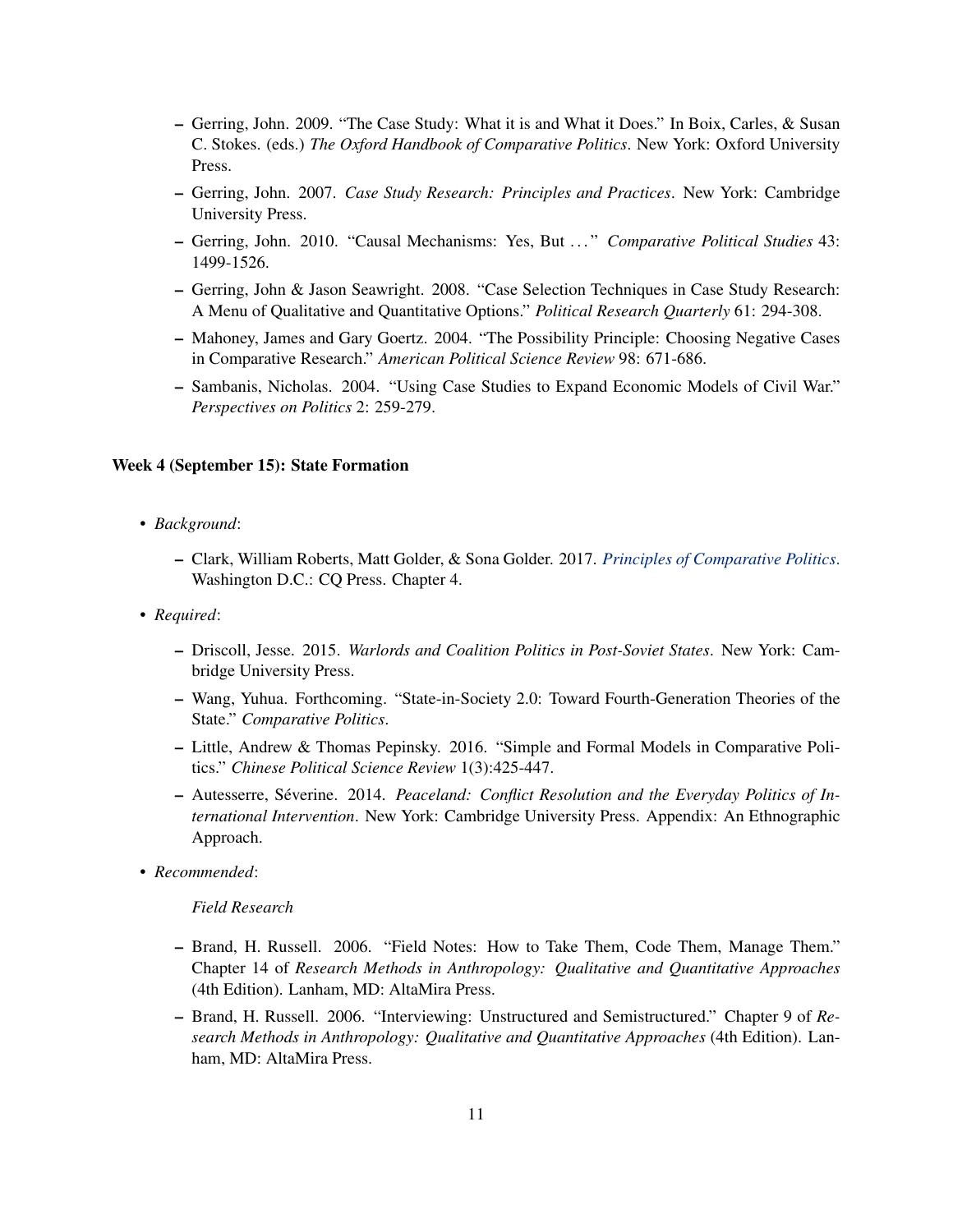- Lareau, Annette & Jeffrey Shultz. 1996. *Journeys Through Ethnography: Realistic Accounts of Fieldwork*. Westview Press.
- Lofland, John, David Snow, Leon Anderson, & Lyn Lofland. 2005. *Analyzing Social Settings: A Guide to Qualitative Observation and Analysis* (4th Edition). Belmont, CA: Wadsworth.
- Mosley, Layna (ed). 2013. *Interview Research in Political Science*. Ithaca: Cornell University Press.
- Snow, David A., Calvin Morrill, & Leon Anderson. 2003. "Elaborating Analytic Ethnography: Linking Fieldwork and Theory." *Ethnography* 4: 181-200.
- Wood, Elisabeth Jean Wood. 2008. "Field Research." Boix, Carles & Susan Stokes (eds.) *The Handbook of Comparative Politics*. New York: Oxford University Press.
- Wood, Elisabeth Jean. 2006. "The Ethical Challenges of Field Research in Conflict Zones." *Qualitative Sociology* 29: 307-341.

*Data Access and Research Transparency*

- Büthe, Tim & Alan M. Jacobs. 2015. "Symposium: Transparency in Qualitative and Multimethod Research." *Qualitative & Multi-method Research Newsletter* 13: 1-64.
- [Data Access and Research Transparency \(DA-RT\) website.](http://www.dartstatement.org/)
- [Data Access and Research Transparency Source Documents.](http://comparativenewsletter.com/files/archived_newsletters/newsletter_spring2016.pdf) *CP-APSA Newsletter* 26: 10-25.
- Driscoll, Jesse. 2015. ["Can Anonymity Promises be Credible in Police States."](http://charlescrabtree.com/archived_newsletters/newsletter_spring2015.pdf) *CP-APSA Newsletter* 25: 4-7.
- Golder, Matt & Sona Golder. 2016. ["Symposium: Data Access and Research Transparency](http://comparativenewsletter.com/files/archived_newsletters/newsletter_spring2016.pdf) [\(DA-RT\)."](http://comparativenewsletter.com/files/archived_newsletters/newsletter_spring2016.pdf) *CP-APSA Newsletter* 26: 1-64
- King, Gary. 1995. "Replication, Replication." *PS: Political Science and Politics* 28: 443-499.
- King, Gary. 2003. "The Future of Replication." *International Studies Perspectives* 4: 72-707.
- Lupia, Arthur & Colin Elman. 2014. "Symposium: Openness in Political Science Data Access and Research Transparency." *PS: Political Science and Politics* 47: 19-83.
- Moravcsik, Andrew. 2010. "Active Citation: A Precondition for Replicable Qualitative Research." *PS: Political Science and Politics* 43: 29-35.
- National Science Foundation. 2010. ["Data Management Plan Policy for NSF SBE Directorate](http://www.nsf.gov/sbe/SBE_DataMgmtPlanPolicy.pdf) [Proposals and Awards."](http://www.nsf.gov/sbe/SBE_DataMgmtPlanPolicy.pdf)
- [Qualitative Data Repository website](https://qdr.syr.edu/)
- [Qualitative Transparency Deliberations \(QTD\) website.](https://www.qualtd.net/)
- UK Data Archive (Verlee van den Eynden, Louise Corti, Matthew Woollard, Libby Bishop, Laurence Horton). 2011. ["Managing and Sharing Data: Best Practice for Researchers."](http://www.data-archive.ac.uk/media/2894/managingsharing.pdf)

*State Making and State Failure*

- Acemoglu, Daron & James A. Robinson. 2019. *The Narrow Corridor: States, Societies, and the Fate of Liberty.* New York: Penguin Press.
- Bates, Robert H. 2008. *When Things Fell Apart: State Failure in Late-Century Africa*. New York: Cambridge University Press.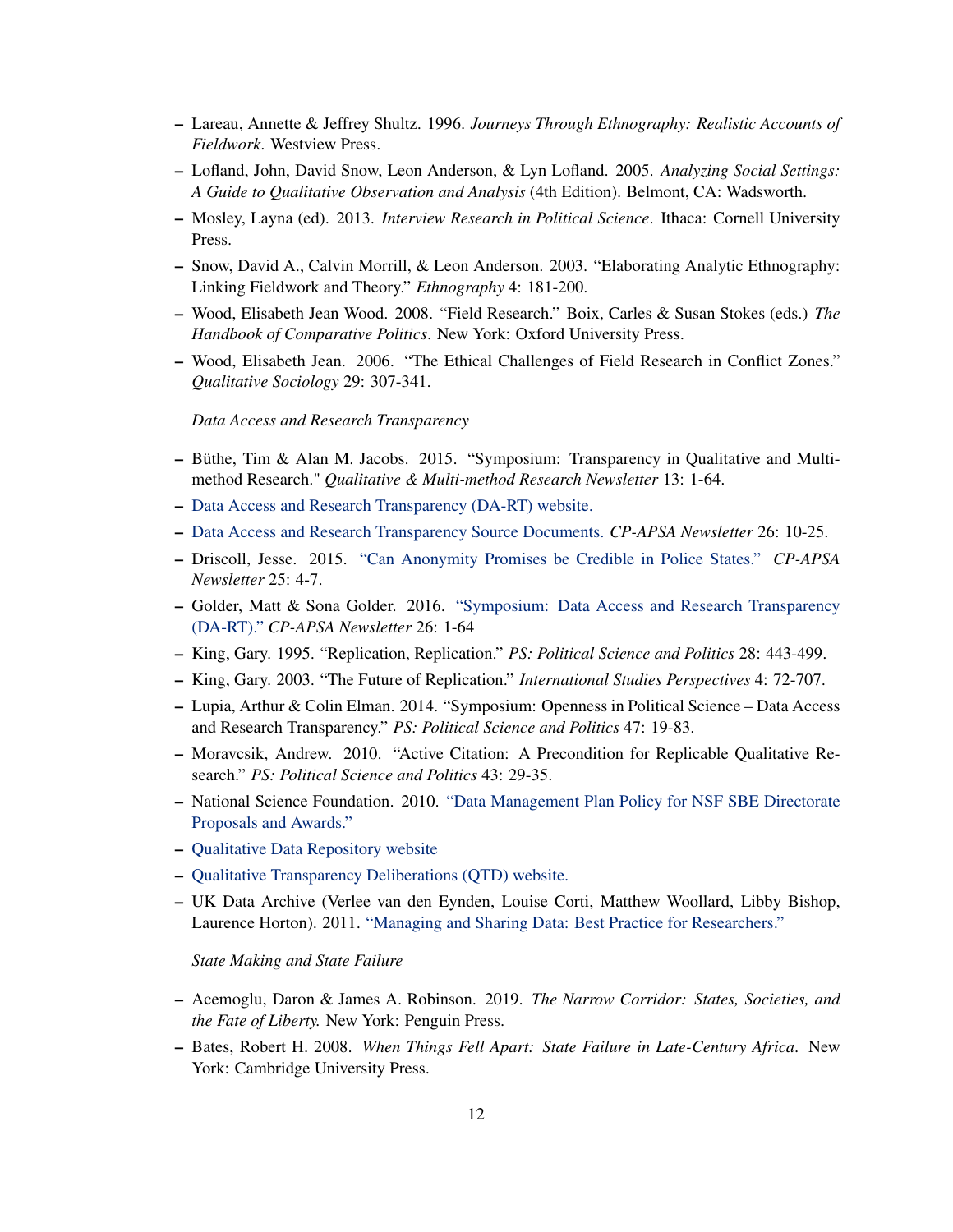- Blaydes, Lisa & Christopher Paik. 2016. "The Impact of Holy Land Crusades on State Formation: War Mobilization, Trade Integration and Political Development in Medieval Europe." *International Organization* 70(3): 551-586.
- Boix, Carles. 2015. *Political Order and Inequality: Their Foundations and their Consequences for Human Welfare.* New York: Cambridge University Press.
- Dincecco, Mark & Yuhua Wang. 2018. "Violent Conflict and Political Development over the Long Run: China versus Europe." *Annual Review of Political Science* 21: 341-358.
- Finer, Samuel E. 1975. "State- and Nation-Building in Europe: The Role of the Military." In Charles Tilly (ed.) *The Formation of National States in Western Europe*. Princeton, NJ: Princeton University Press. Chapter 2.
- Geddes, Barbara. 1994. *Politician's Dilemma: Building State Capacity in Latin America.* Berkeley: University of California Press.
- Hagmann, Tobias, & Markus V. Hoehne. 2009. "Failures of the State Failure Debate: Evidence from the Somali Territories." *Journal of International Development* 21: 42-57.
- Herbst, Jeffrey. 2000. *States and Power in Africa: Comparative Lessons in Authority and Control*. Princeton, NJ: Princeton University Press.
- Huntington, Samuel P. 1968. *Political Order in Changing Societies*. New Haven: Yale University Press.
- King, Gary & Langche Zeng. 2001. "Improving Forecasts of State Failure." *World Politics* 53: 623-658.
- Lemke, Douglas. 2003. "African Lessons for International Relations Research." *World Politics* 56: 114-138.
- Levi, Margaret. 1988. *Of Rule and Revenue*. Berkeley: University of California Press.
- North, Douglas C. 1981. *Structure and Change in Economic History*. New York: Norton.
- North, Douglas C., & Robert Paul Thomas. 1973. *The Rise of the Western World: A New Economic History.* New York: Cambridge University Press.
- Rokkan, Stein. 1975. "Dimensions of State Formation and Nation-Building." In Charles Tilly (ed.) *The Formation of National States in Western Europe*. Princeton, NJ: Princeton University Press. Chapter 8.
- Rotberg, Robert I. (ed.) 2003. *When States Fail: Causes and Consequences*. Princeton, NJ: Princeton University Press.
- Scott, James C. 2017. *Against the Grain: A Deep History of the Earliest States.* New Haven: Yale University Press.
- Spruyt, Henrik. 1994. *The Sovereign State and its Competitors*. Princeton, NJ: Princeton University Press.
- Stasavage, David. 2020. *The Decline and Rise of Democracy: A Global History from Antiquity to Today.* Princeton: Princeton University Press.
- Tilly, Charles. 1992. *Coercion, Capital, and European States, AD 990-1992*. Cambridge, MA: Blackwell.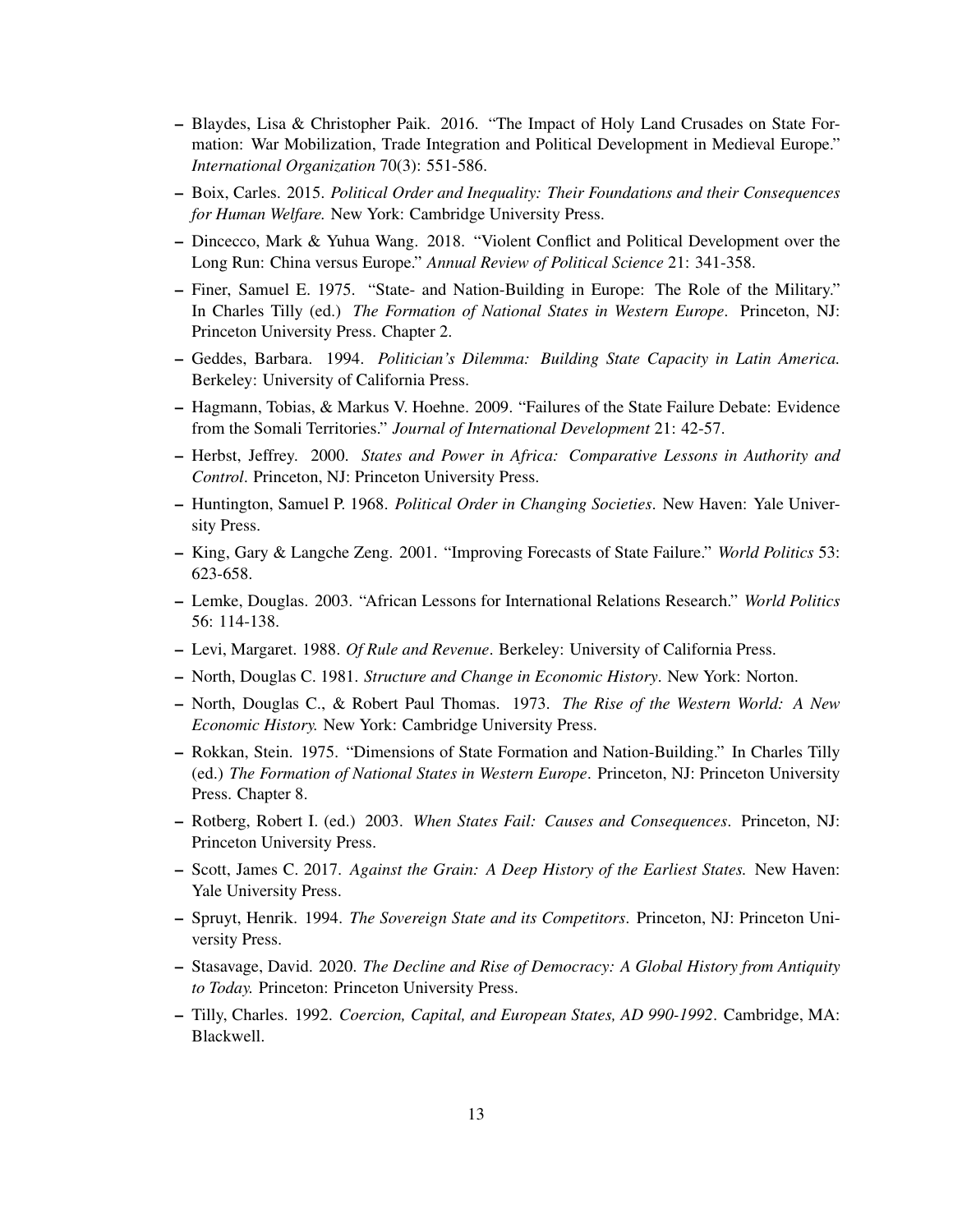- Tilly, Charles. 1985. ["War Making and State Making as Organized Crime."](http://static.ow.ly/docs/0 Tilly 85_5Xr.pdf) In Peter B. Evans, Dietrich Rueschmeyer, & Theda Skocpol (ed.) *Bringing the State Back In*. New York: Cambridge University Press.
- Waldner, David. 1999. *State Building and Late Development*. Ithaca: Cornell University Press. Wang, Yuhua. Forthcoming. *The Rise and Fall of Imperial China: The Social Origins of State Development.* Princeton: Princeton University Press.

*Conceptualizing the State*

- Almond, Gabriel A. 1988. "The Return to the State." *American Political Science Review* 82: 853-874.
- Evans, Peter B., Dietrich Rueschemeyer, & Theda Skocpol (eds). 1985. *Bringing the State Back In*. New York: Cambridge University Press.
- Mitchell, Timothy. 1991. "The Limits of the State: Beyond Statist Approaches and Their Critics." *American Political Science Review* 85: 77-96.
- Htun, Mala. 2005. "What it Means to Study Gender and the State." *Politics and Gender* 1: 157-166.
- Nettl, J. P. 1968. "The State as a Conceptual Variable." *World Politics* 20: 559-592.
- Nordlinger, Eric. 1981. *On the Autonomy of the Democratic State*. Cambridge: Harvard University Press.

*Nation-States and National Identity*

- Anderson, Benedict. 1983. *Imagined Communities: Reflections on the Origin and Spread of Nationalism*. London: Verso Press.
- Brubaker, Rogers. 1992. *Citizenship and Nationhood in France and Germany*. Cambridge: Harvard University Press.
- Ford, Caroline. 1993.*Creating the Nation in Provincial France: Religion and Political Identity in Britanny*. Princeton: Princeton University Press.
- Gellner, Ernest. 1983. *Nations and Nationalism*. Ithaca: Cornell University Press.
- Hobsbawm, Eric. 1990. *Nations and Nationalism Since 1780: Programme, Myth, Reality*. New York: Cambridge University Press.
- Hobsbawm, Eric & Terence Ranger. 1983. *The Invention of Tradition*. New York: Cambridge University Press.
- Laitin, David. 1986. *Hegemony and Culture: Politics and Change among the Yoruba.* Chicago: University of Chicago Press.
- Laitin, David. 1992. *Language Repertoires and State Construction in Africa.* New York: Cambridge University Press.
- Laitin, David. 1998. *Identity in Formation*. Ithaca: Cornell University Press.
- Lawrence, Adria K. 2013. *Imperial Rule and the Politics of Nationalism: Anti-Colonial Protest in the French Empire.* New York: Cambridge University Press.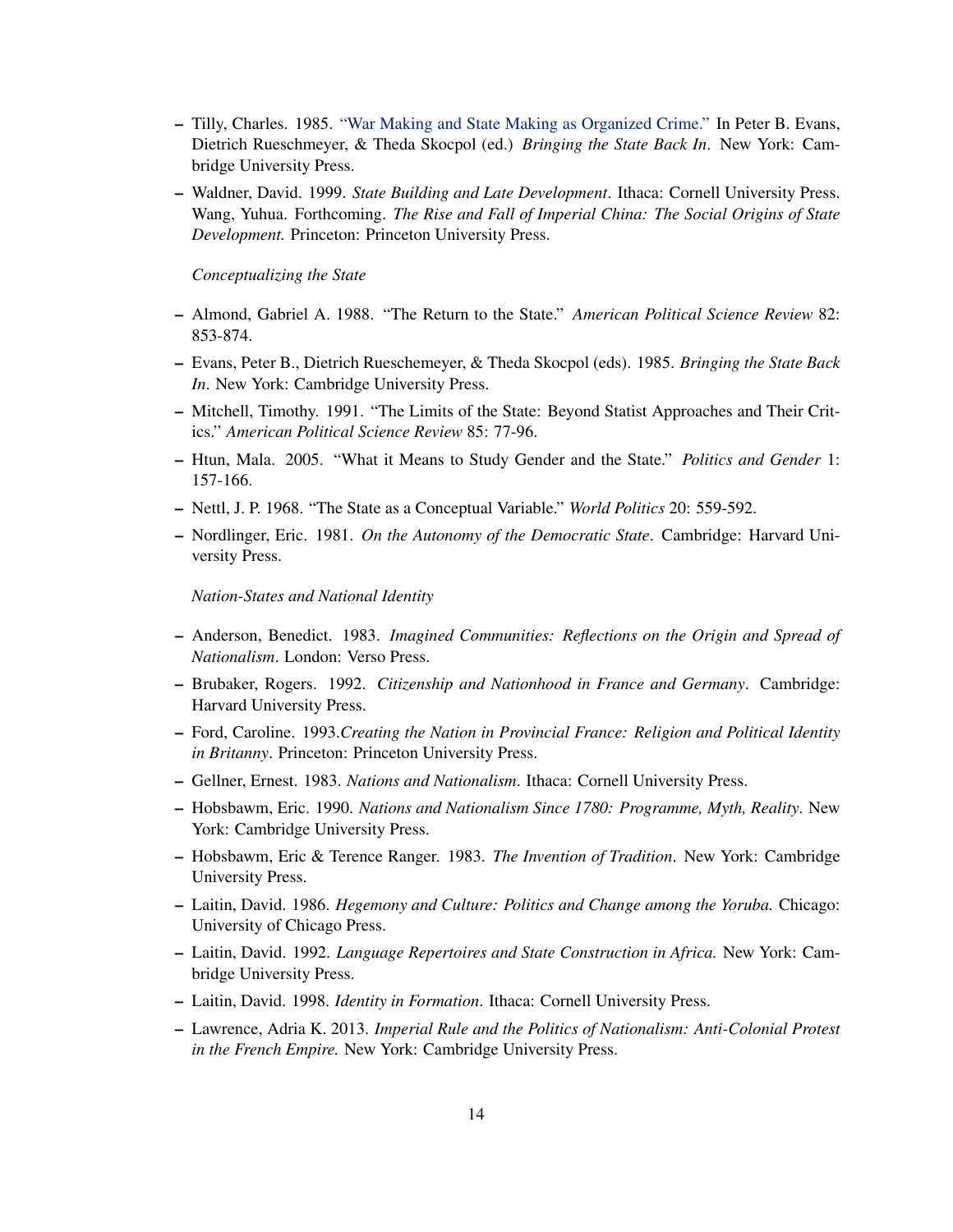- Marx, Anthony. 1998. *Making Race and Nation: A Comparison of South Africa, the United States, and Brazil*. New York: Cambridge University Press.
- Mendelsohn, Ezra. 1983. *The Jews of East Central Europe: Between the World Wars*. Bloomington: Indiana University Press.
- Sahlins, Peter. 1989. *Boundaries: The Making of France and Spain in the Pyrenees*. Berkeley: University of California Press.
- Soysal, Yasmin. 1994. *Limits of Citizenship: Migrants and Postnational Membership in Europe*. Chicago: University of Chicago Press.
- Eugen Weber. 1976. *Peasants into Frenchmen: The Modernization of Rural France, 1870-1914*. Stanford: Stanford University Press.

#### Week 5 (September 22): Democracy and Dictatorship I

- *Background*:
	- Clark, William Roberts, Matt Golder, & Sona Golder. 2017. *[Principles of Comparative Politics](https://us.sagepub.com/en-us/nam/principles-of-comparative-politics/book243842)*. Washington D.C.: CQ Press. Chapters 5-8.
- *Required*:
	- Stasavage, David. 2020. *The Decline and Rise of Democracy: A Global History from Antiquity to Today.* Princeton: Princeton University Press.
	- Svolik, Milan W. 2018. "Democracy as an Equilibrium: Rational Choice and Formal Political Theory in Democratization Research." *Democratization* 26(1): 40-60.
	- Larson, Jennifer M., Jonathan Nagler, Jonathan Ronen, & Joshua A. Tucker. 2019. "Social Networks and Protest Participation: Evidence from 130 Million Twitter Users." *American Journal of Political Science* 63(3): 690-705.
	- Przeworski, Adam. *Why Bother with Elections*. Cambridge: Polity. [\[podcast, Will Trump](https://podcasts.apple.com/us/podcast/will-trump-concede/id1460055316?i=1000493869657) [Concede?\]](https://podcasts.apple.com/us/podcast/will-trump-concede/id1460055316?i=1000493869657)
- *Recommended*:

*Conceptualizing and Measuring Regime Type*

- Casper, Gretchen & Claudiu Tufts. 2003. "Correlation versus Interchangeability: The Limited Robustness of Empirical Findings on Democracy Using Highly Correlated Datasets." *Political Analysis* 11: 196-203.
- Cheibub, José Antonio, Jennifer Gandhi, & James Raymond Vreeland. 2010. "Democracy and Dictatorship Revisited." *Public Choice* 143: 67-101.
- Collier, David & Robert Adcock. 1999. "Democracy and Dichotomies: A Pragmatic Approach to Choices about Concepts." *Annual Review of Political Science* 2: 537-565.
- Collier, David & Steven Levitsky. 1997. "Democracy with Adjectives: Conceptual Innovation in Comparative Research." *World Politics* 49: 430-451.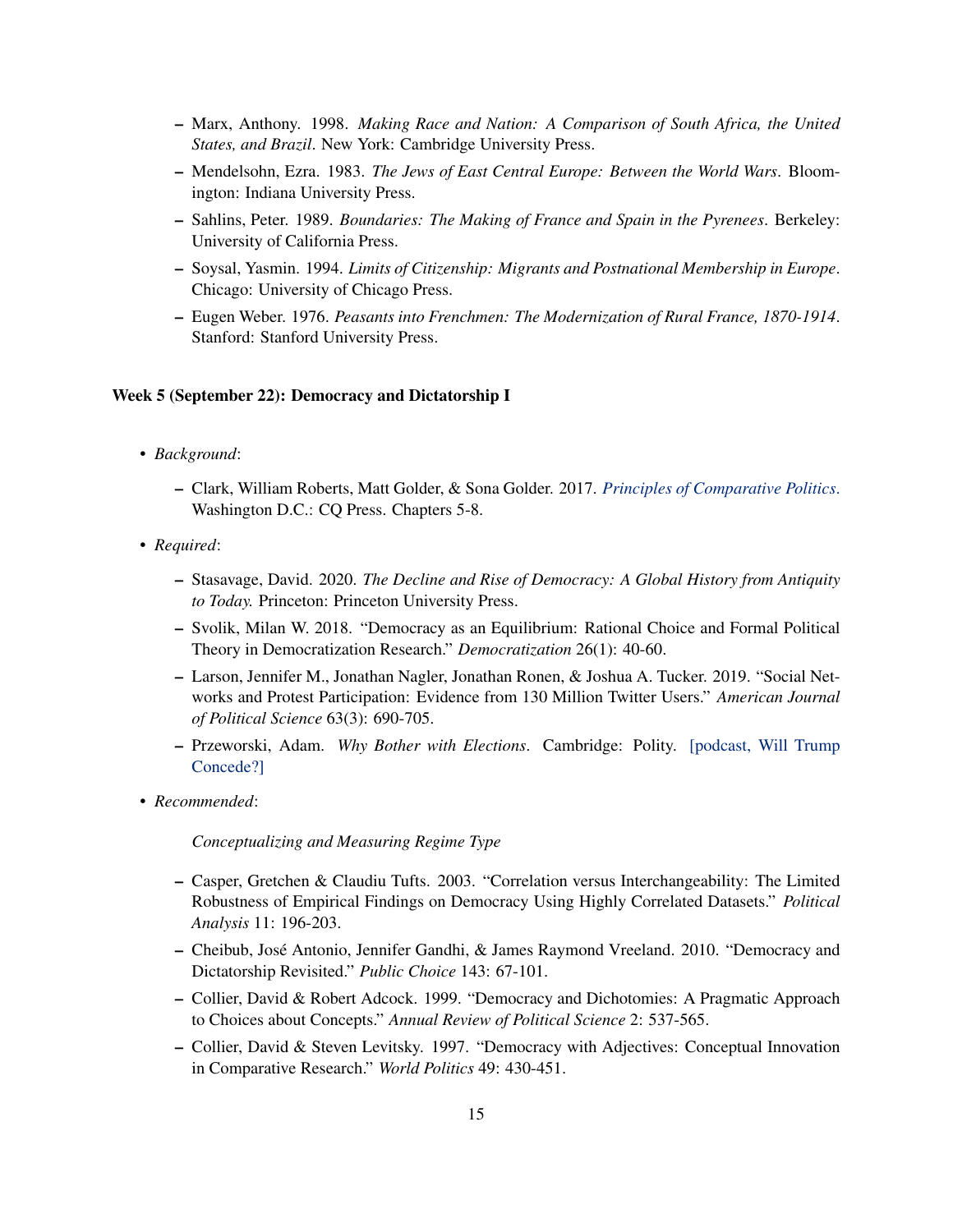- Dahl, Robert. 1971. *Polyarchy: Participation and Opposition*. New Haven: Yale University Press.
- Elkins, Zachary. 2000. "Gradations of Democracy? Empirical Tests of Alternative Conceptualizations." *American Journal of Political Science* 44: 287-294.
- Gleditsch, Kristian S. & Michael D. Ward. 1997. "Double Take: A Re-Examination of Democracy and Autocracy in Modern Polities." *Journal of Conflict Resolution* 41: 361-382.
- Lindberg, Staffan I., Michael Coppedge, John Gerring, Jan Teorell, Daniel Pemstein, Eitan Tzelgov, Yi-ting Wang, Adam Glynn, David Altman, Michael Bernhard, Steven Fish, Alan Hicken, Matthew Kroenig, Kelly McMann, Pamela Paxton, Megan Reif, Svend-Erik Skaaning, and Jeffrey Staton. 2014. "V-Dem: A New Way to Measure Democracy." *Journal of Democracy* 25(3): 159–69.
- Lueders, Hans & Ellen Lust. 2018. "Multiple Measurements, Elusive Agreement, and Unstable Outcomes in the Study of Regime Change." *Journal of Politics* 80(2): 736-741.
- Munck, Gerardo L. & Jay Verkuilen. 2002. "Conceptualizing and Measuring Democracy: Evaluating Alternative Indices." *Comparative Political Studies* 35: 5-34.
- Pemstein, Daniel, Stephen A. Meserve, & James Melton. 2010. "Democratic Compromise: A Latent Variable Analysis of Ten Measures of Regime Type." *Political Analysis* 18: 426-449.
- Przeworski, Adam. 1999. "Minimalist Conception of Democracy: A Defense." In Ian Shapiro & C. Hacker-Cordon (eds.) *Democracy's Value*. New York: Cambridge University Press.
- Seawright, Jason & David Collier. 2014. "Rival Strategies of Validation: Tools for Evaluating Measures of Democracy." *Comparative Political Studies* 47: 111-138.
- Teorell, Jan, Michael Coppedge, Staffan Lindberg, & Svend-Erik Skaaning. 2019. "Measuring Polyarchy across the Globe, 1900–2017." *Studies in Comparative International Development* 54(1): 71–95.
- Treier, Shawn & Simon Jackman. 2008. "Democracy as a Latent Variable." *American Journal of Political Science* 52: 201-217.

*Conceptualization, Measurement*

- Adcock, Robert and David Collier. 2001. "Measurement Validity: A Shared Standard for Qualitative and Quantitative Research." *American Political Science Review* 95: 529-546.
- Collier, David, Jody LaPorte, & Jason Seawright. 2012. "Putting Typologies to Work: Concept Formation, Measurement, and Analytic Rigor." *Political Research Quarterly* 65: 217-232.
- Collier, David and James E. Mahon, Jr. 1993. "Conceptual 'Stretching' Revisited: Adapting Categories in Comparative Analysis." *American Political Science Review* 87: 845-855.
- Coppedge, Michael. 1999. "Thickening Thin Concepts and Theories: Combining Large N and Small in Comparative Politics." *Comparative Politics* 31: 465-476.
- King, Gary, Christopher J. L. Murray, Joshua A. Solomon, & Ajay Tandon. 2004. "Enhancing Validity and Cross-Cultural Comparability of Measurement in Survey Research." *American Political Science Review* 98: 191-207.
- Sartori, Giovanni. 1970. "Concept Misformation in Comparative Politics." *American Political Science Review* 64: 1033-1053.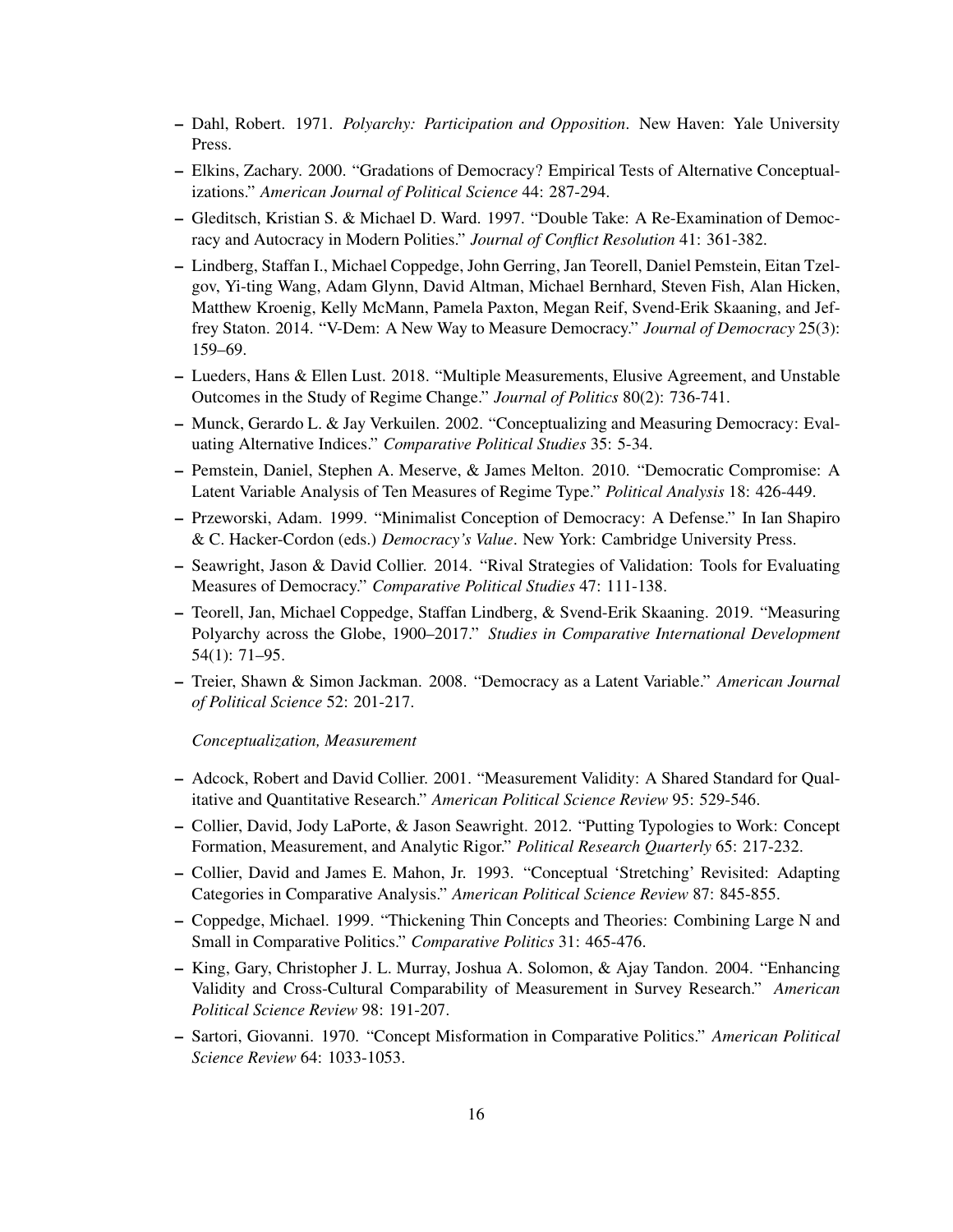#### *Economic Development, Inequality, and Democracy*

- Acemoglu, Daron & James A. Robinson. 2000. 'Why Did the West Extend the Franchise? Democracy, Inequality, and Growth in Historical Perspective.' *Quarterly Journal of Economics* 115: 1167-1199.
- Acemoglu, Daron & James A. Robinson. 2006. *Economic Origins of Dictatorship and Democracy.* New York: Cambridge University Press.
- Ansell, Ben & David Samuels. 2014. *Inequality and Democratization: An Elite-Competition Approach*. New York: Cambridge University Press.
- Barro, Robert J. 1999. "Determinants of Democracy." *Journal of Political Economy*. 107: 158-183.
- Bates, Robert H. and Da-Hsiang Donald Lien. 1985. "A Note on Taxation, Development and Representative Government." *Politics and Society* 14: 53-70.
- Bernhard, Michael, Timothy Nordstrom, & Christopher Reenock. 2003. "Economic Performance, Institutional Intermediation, and Democratic Survival." *Journal of Politics* 63: 775-803.
- Boix, Carles. 2003. *Democracy and Redistribution.* New York: Cambridge University Press.
- Boix, Carles. 2011. "Democracy, Development, and the International System." *American Political Science Review* 105: 809-828.
- Boix, Carles & Susan Carol Stokes. 2003. "Endogenous Democratization." *World Politics* 55: 517-549.
- Brinks, Daniel & Michael Coppedge. 2006. "Diffusion is No Illusion: Neighbor Emulation in the Third Wave of Democracy." *Comparative Political Studies* 39: 463-489.
- Carothers, Thomas. 2002. "The End of the Transition Paradigm." *Journal of Democracy* 13: 5-21.
- Clark, William Roberts, Matt Golder & Sona Golder. 2017. "An Exit, Voice, and Loyalty Model of Politics." *British Journal of Political Science* 47(4): 719-748.
- Dion, Michelle L. & Vicki Birchfield. 2010. "Economic Development, Income Inequality, and Preferences for Redistribution." *International Studies Quarterly* 54: 315-334.
- Epstein, David L., Robert Bates, Jack Goldstone, Ida Kristensen & Sharyn O'Halloran. 2006. "Democratic Transitions." *American Journal of Political Science* 50: 551-569.
- Freeman, John & Dennis Quinn. 2012. "The Economic Origins of Democracy Reconsidered." *American Political Science Review* 106: 58-80.
- Gassebner, Martin, Michael J. Lamla, & James Raymond Vreeland. 2013. "Extreme Bounds of Democracy." *Journal of Conflict Resolution* 57: 171-197.
- Geddes, Barbara. 1999. 'What Do We Know About Democratization?' *Annual Review of Political Science* 2: 115-144.
- Haber, Stephen, Armando Razo & Noel Maurer. 2003. *The Politics of Property Rights: Political Instability, Credible Commitments and Economic Growth in Mexico, 1876-1929.* New York: Cambridge University Press.
- Haggard, Stephan & Robert R. Kaufman. 2012. "Inequality and Regime Change: Democratic Transitions and the Stability of Democratic Rule." *American Political Science Review* 106: 495- 516.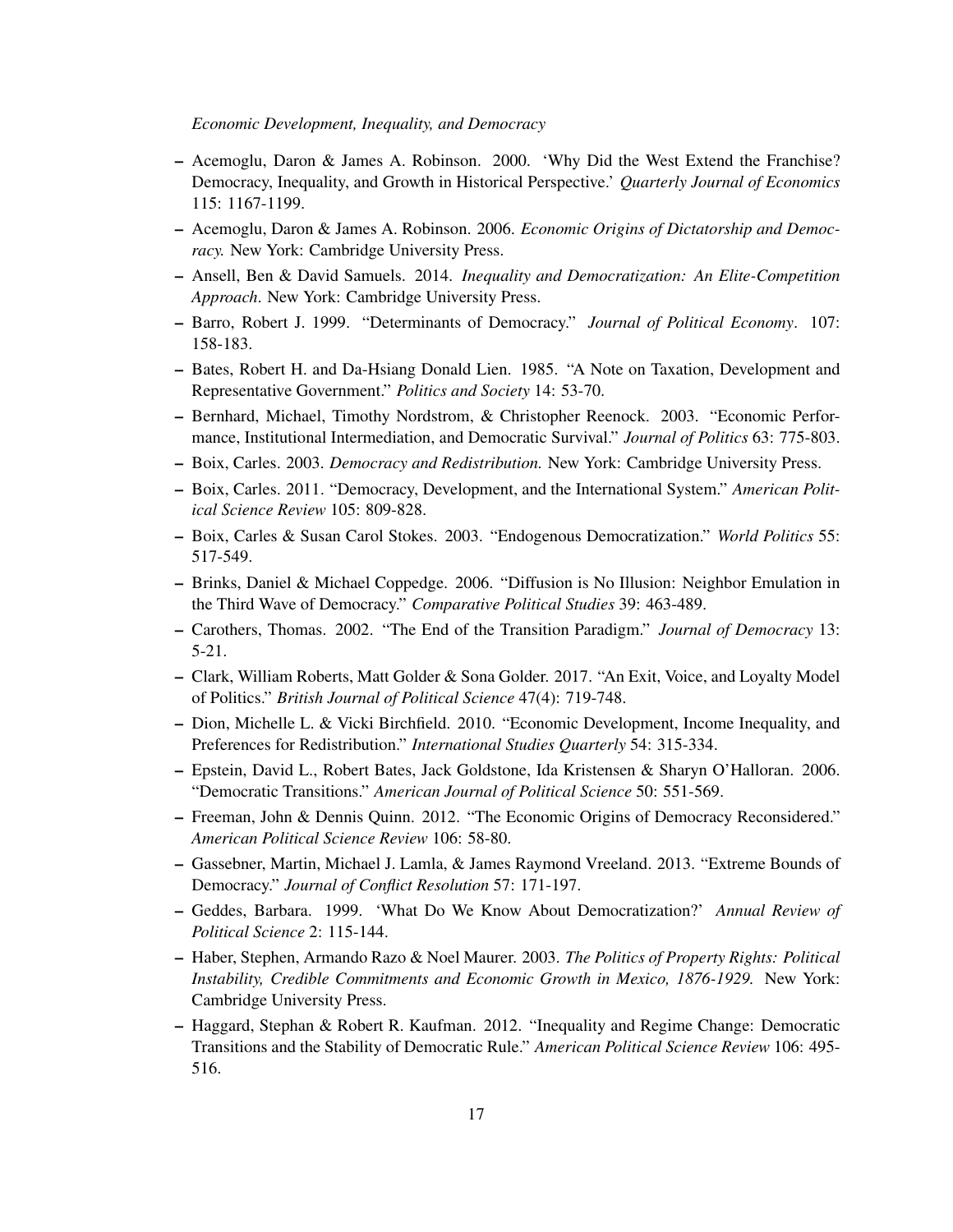- Huntington, Samuel. 1968. *Political Order in a Changing Society*. New Haven: Yale University Press.
- Huntingon, Samuel. 1991. *The Third Wave.* University of Oklahoma Press.
- Lipset, Seymour Martin. 1959. "Some Social Requisites of Democracy: Economic Development and Political Legitimacy." *American Political Science Review* 53: 69-105.
- Londregan, John B. & Keith T. Poole. 1996. "Does High Income Promote Democracy?" *World Politics* 49: 1-30.
- Moore, Barrington Jr. 1966. *Social Origins of Dictatorship and Democracy.* Boston: Beacon Press.
- North, Douglass C. & Barry R. Weingast. 1989. "Constitutions and Commitment: The Evolution of Institutions Governing Public Choice in Seventeenth Century England." *Journal of Economic History* 49: 803-832.
- O'Donnell, Guillermo & Philip Schmitter. 1986. *Transitions from Authoritarian Rule: Tentative Conclusions about Uncertain Democracies*. Johns Hopkins University Press.
- Nair, Gautam, Dan Slater, & Benjamin Smith. 2014. "Economic Origins of Democratic Breakdown? The Redistributive Model and the Postcolonial State." *Perspectives on Politics* 12:
- Przeworski, Adam. 1991. *Democracy and the Market: Political and Economic Reforms in Eastern Europe and Latin America*. New York: Cambridge University Press.
- Przeworski, Adam. 2005. "Democracy as an Equilibrium." *Public Choice* 123: 253-273.
- Przeworski, Adam, Michael E. Alvarez, José Antonio Cheibub & Fernando Limongi. 2000. *Democracy and Development: Political Institutions and Well-Being in the World, 1950-1990*. New York: Cambridge University Press.
- Przeworski, Adam & Fernando Limongi. 1997. "Modernization: Theories and Facts." *World Politics* 49: 155-183.
- Reenock, Christopher, Michael Bernhard, & David Sobek. 2007. 'Regressive Socioeconomic Distribution and Democratic Survival.' *International Studies Quarterly* 51- 677-699.
- Rueschemeyer, Dietrich, Evelyne Huber Stephens, & John D. Stephens. 1992. *Capitalist Development and Democracy*. Chicago: University of Chicago Press.
- Stasavage, David. 2010. "When Distance Mattered: Geographic Scale and the Development of European Representative Assemblies." *American Political Science Review* 104: 625-643.
- Wood, Elisabeth. 2000. *Forging Democracy from Below: Contested Transitions in South Africa and El Salvador*. New York: Cambridge University Press.

## *Resource Curse*

- Andersen, Jørgen Juel & Michael L. Ross. 2014. "The Big Oil Change: A Closer Look at the Haber-Menaldo Analysis." *Comparative Political Studies*.
- Beblawi, Hazem. 1987. "The Rentier State in the Arab World." In Hazem Beblawi & Giacomo Luciani (eds.) *The Rentier State: Nation, State, and the Integration of the Arab World*. London: Croom Helm.
- Dunning, Thad. 2008. *Crude Democracy: Natural Resource Wealth and Political Regimes*. New York: Cambridge University Press.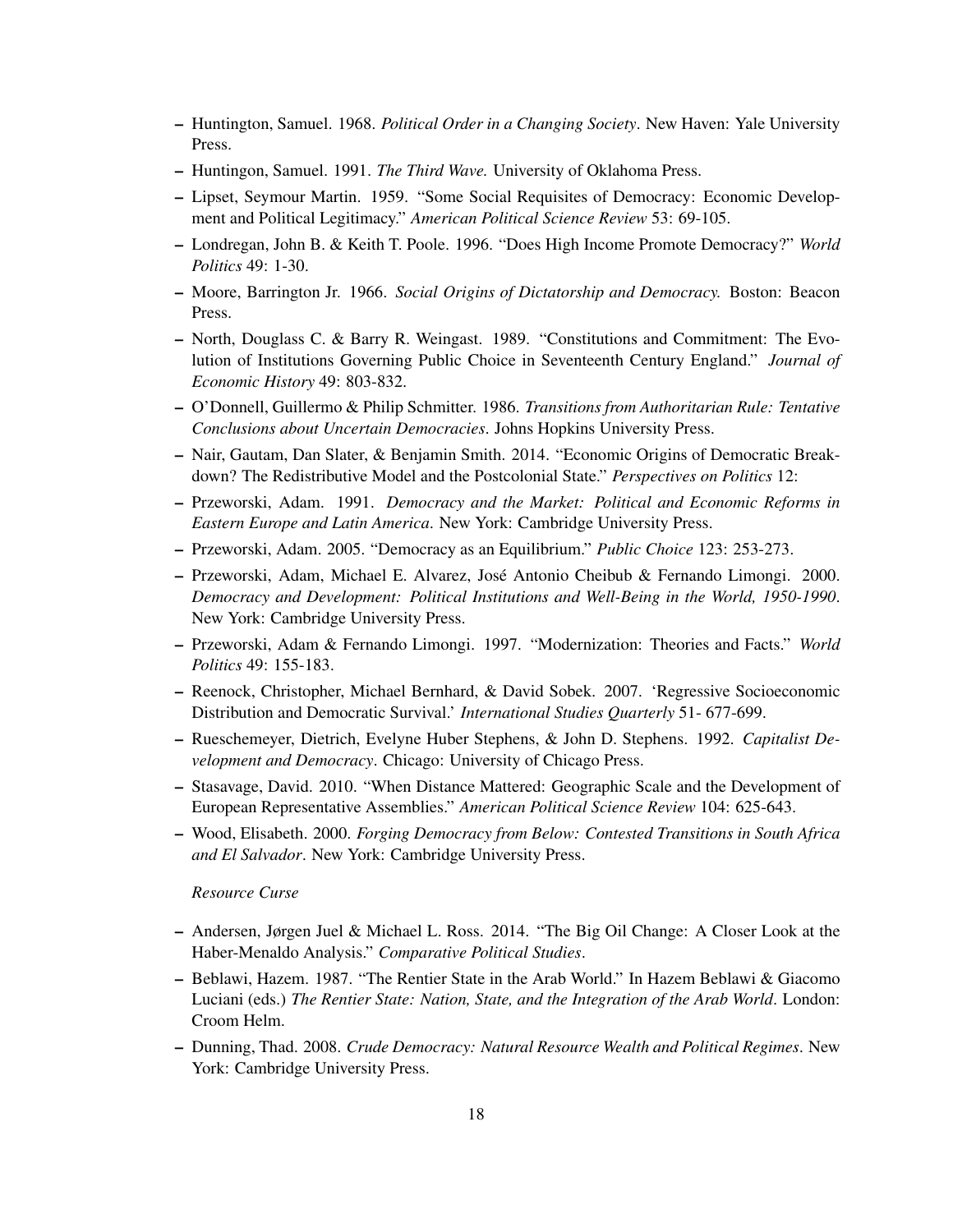- Haber, Stephen & Viktor Menaldo. 2010. "Do Natural Resources Fuel Authoritarianism? A Reappraisal of the Resource Curse." *American Political Science Review* 105: 1-24.
- Hong, Ji Yeon & Wenhui Yang. 2020. "Oilfields, Mosques, and Violence: Is There a Resource Curse in Xinjiang?" *British Journal of Political Science* 50(1): 45-78.
- Hong, Ji Yeon. 2018. "How Natural Resources Affect Authoritarian Leaders' Provision of Public Services: Evidence from China." *Journal of Politics* 80(1): 178-194.
- Jensen, Nathan & Leonard Wantchekon. 2004. 'Resource Wealth and Political Regimes in Africa.' *Comparative Political Studies* 37: 816-841.
- Luong, Pauline Jones. 2010. *Oil is Not a Curse: Ownership Structure and Institutions in Petroleum Rich Soviet Successor States*. New York: Cambridge University Press.
- Morrison, Kevin M. 2014. *Nontaxation and Representation*. New York: Cambridge University Press.
- Paler, Laura. 2013. "Keeping the Public Purse: An Experiment in Windfalls, Taxes, and the Incentives to Restrain Government." *American Political Science Review* 104: 706-725.
- Ross, Michael L. 2001. 'Does Oil Hinder Democracy?' *World Politics* 53:325-361.
- Ross, Michael L. 2006. "A Closer Look at Oil, Diamonds, and Civil War." *Annual Review of Political Science* 9: 265-300.
- Ross, Michael L. 2008. "Oil, Islam, and Women." *American Political Science Review* 102: 107-123.
- Ross, Michael L. 2012. *The Oil Curse: How Petroleum Wealth Shapes the Development of Nations*. Princeton, NJ: Princeton University Press.
- Wiens, David, Paul Poast, & William Roberts Clark. 2014. "The Political Resource Curse: An Empirical Re-Evaluation." *Political Research Quarterly*.
- Wright, Joseph, Erica Frantz, & Barbara Geddes. 2015. "Oil and Autocratic Regime Survival." *British Journal of Political Science* 45(2): 287-306.

*Revolutionary Cascades and Information*

- Lawrence, Adria. 2017. "Repression and Activism among the Arab Spring's First Movers: Morocco's (Almost) Revolutionaries." *British Journal of Political Science* 47(3): 699-718.
- Beazer, Quintin, Charles Crabtree, Christopher J. Fariss, & Holger L. Kern. Forthcoming. "Censorship by Russian Private Media Firms: Evidence from a Correspondence Experiment." *British Journal of Political Science*.
- Bueno de Mesquita, Ethan. 2010. "Regime Change and Revolutionary Entrepreneurs." *American Political Science Review* 104: 446-466.
- Casper, Brett Allen & Scott A. Tyson. 2014. "Popular Protest and Elite Coordination in a Coup d'état." *Journal of Politics*.
- Ginkel, John & Alastair Smith. 1999. 'So You Say You Want a Revolution? A Game Theoretic Explanation of Revolution in Repressive Regimes.' *Journal of Conflict Revolution* 43: 291-316.
- Jiang, Junyan & Dali L. Yang. 2016. "Lying or Believing? Measuring Preference Falsification from a Political Purge in China." *Comparative Political Studies* 49(6): 600-634.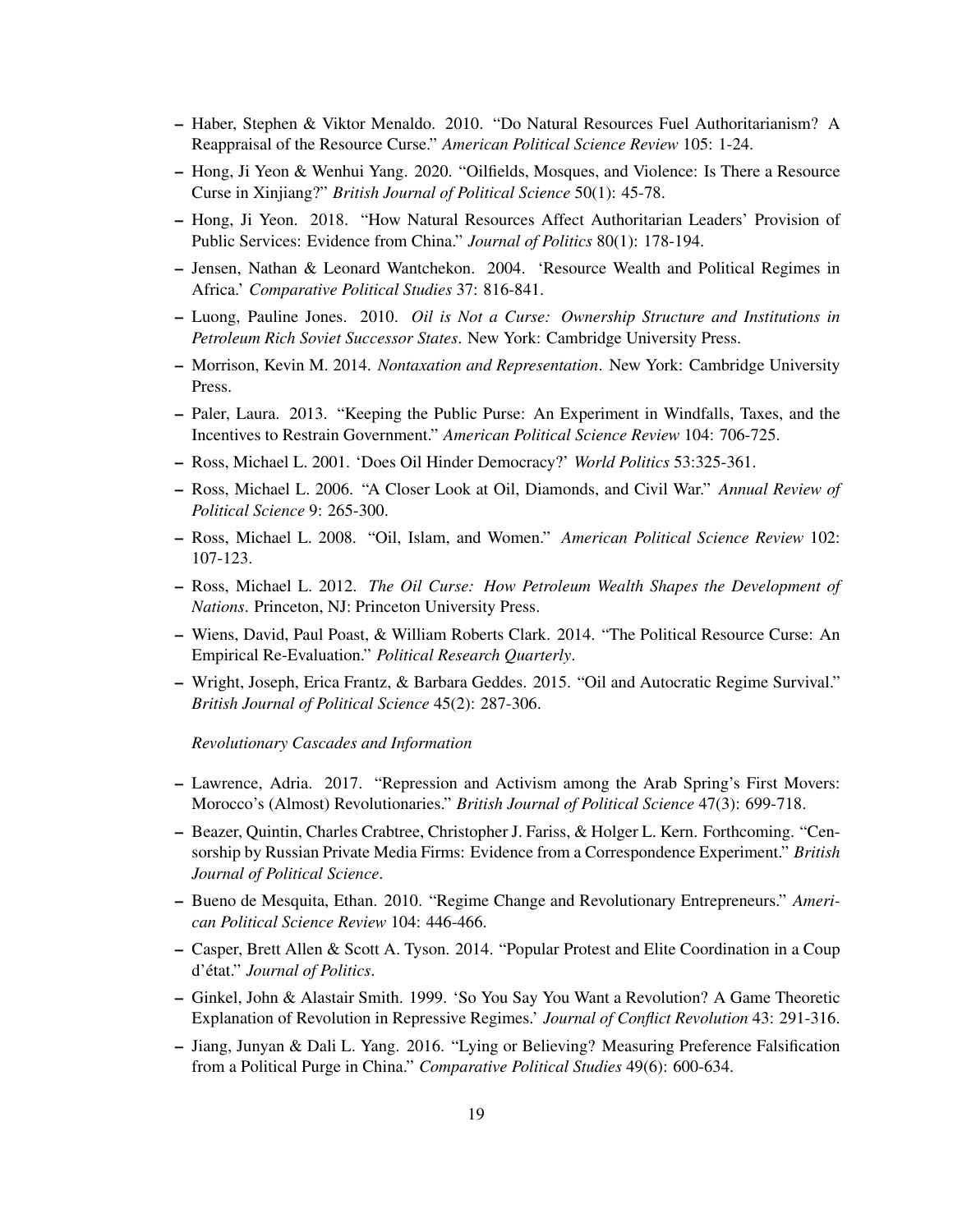- King, Gary, Jennifer Pan, & Margaret E. Roberts. 2013. "How Censorship in China Allows Government Criticism but Silences Collective Action." *American Political Science Review* 107: 1-18.
- King, Gary, Jennifer Pan, & Margaret E. Roberts. 2014. "Reverse Engineering Chinese Censorship: Randomized Experimentation and Participant Observation." *Science* 345: 1-10.
- Kuran, Timur. 1991. 'Now Out of Never: The Element of Surprise in the East European Revolution of 1989.' *World Politics* 44: 7-48.
- Little, Andrew T., Joshua A. Tucker, & Tom LaGatta. 2015. "Elections, Protest, and Alternation of Power." *Journal of Politics* 77(4): 1142-1156.
- Lohmann, Susanne. 1994. 'The Dynamics of Informational Cascades: The Monday Demonstrations in Leipzig, East Germany, 1989-1991.' *World Politics* 47: 42-101.
- Meirowtiz, Adam & Joshua A. Tucker. 2013. "People Power or a One-Shot Deal? A Dynamic Model of Protest." *American Journal of Political Science* 57(2): 478-490.
- Tucker, Joshua. 2007. "Enough! Electoral Fraud, Collective Action Problems, and Post-Communist Colored Revolutions." *Perspectives on Politics* 5: 535-551.

*Culture, Development, and Democracy*

- Ola Olsson and Christopher Paik. 2016. "Long-Run Cultural Divergence: Evidence from the Neolithic Revolution." *Journal of Development Economics* 122: 197–213.
- Almond, Gabriel A. & Sydney Verba. 1963. *The Civic Culture: Political Attitudes and Democracy in Five Nations*. London: Sage Publications.
- Axelrod, Robert. 1984. *The Evolution of Cooperation*. New York: Basic Books.
- Axelrod, Robert. 1997. "The Dissemination of Culture: A Model with Local Convergence and Global Polarization." *Journal of Conflict Resolution* 41: 203-226.
- Bednar, Jenna & Scott E. Page. 2007. "Can Game(s) Theory Explain Culture? The Emergence of Cultural Behavior Within Multiple Games." *Rationality and Society* 19: 65-97.
- Blaydes, Lisa & Eric Chaney. 2013. "The Feudal Revolution and Europe's Rise: Political Divergence of the Christian West and the Muslim World before 1500 CE." *American Political Science Review* 107: 16-34.
- Blaydes, Lisa & Drew A. Linzer. 2012. "Elite Competition, Religiosity, and Anti-Americanism in the Islamic World." *American Political Science Review* 106: 225-243.
- Chwe, Michael. 2001. *Rational Ritual: Culture, Coordination and Common Knowledge*. Princeton: Princeton University Press.
- Esposito, John L. & John O. Voll. 1996. *Islam and Democracy*. New York: Oxford University Press.
- Fish, M. Steven. 2002. "Islam and Authoritarianism." *World Politics* 55: 4-37.
- Gaskins, Ben, Matt Golder, & David Siegel. "Religious Participation, Social Conservatism, and Human Development." *Journal of Politics* 75: 1125-1141.
- Gaskins, Ben, Matt Golder, & David Siegel. "Religious Participation and Economic Conservatism." *American Journal of Political Science* 57: 823-840.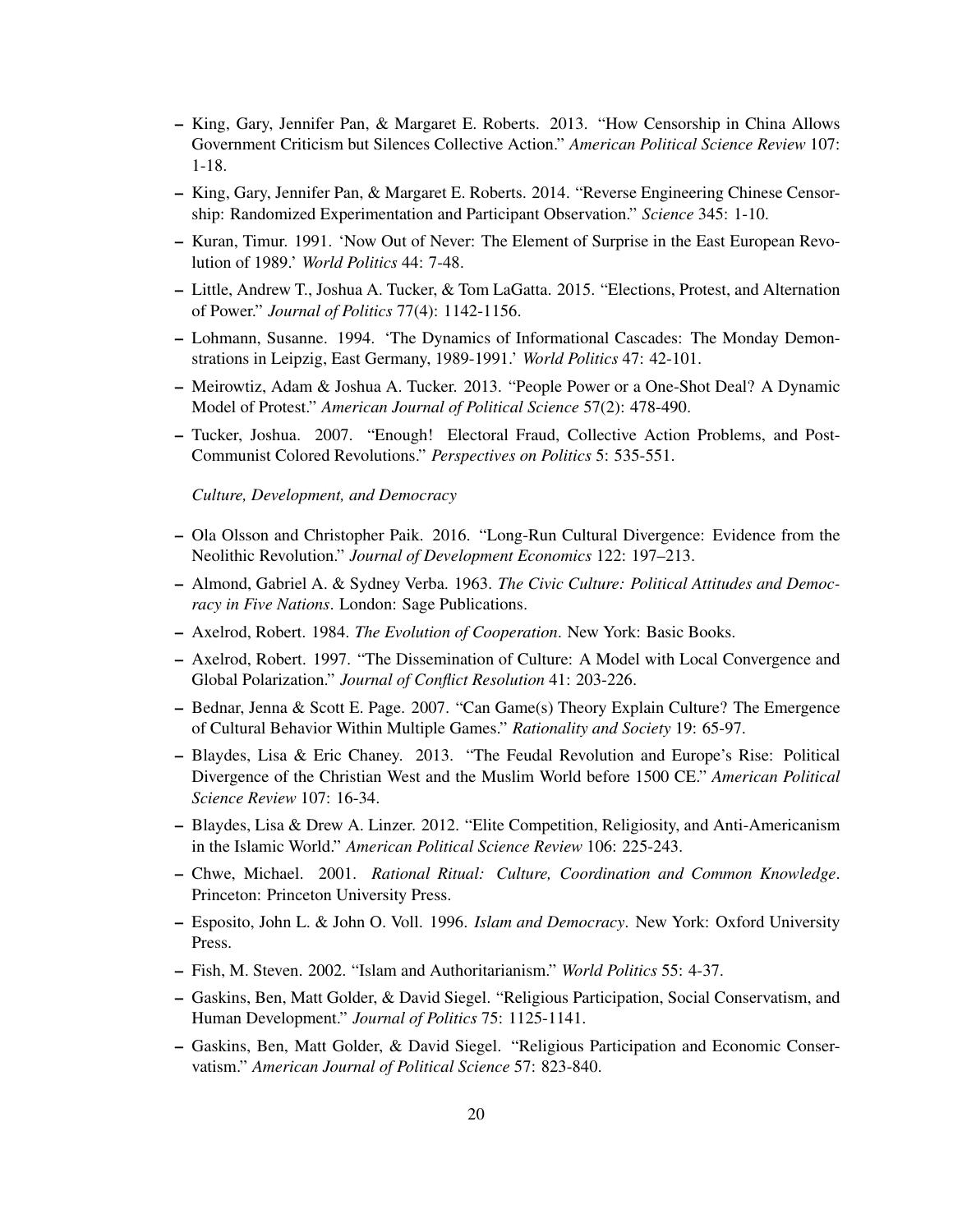- Henrich, Joseph, Robert Boyd, Samuel Bowles, Colin Camerer, Ernst Fehr, Herbert Gintis, & Richard McElreath. 2001. "In Search of Homo Economicus: Behavior Experiments in 15 Small-Scale Societies." *American Economic Review* 91: 73-78.
- Huntington, Samuel P. 1996. *The Clash of Civilizations and the Remaking of the World Order*. New York: Simon and Schuster.
- Inglehart, Ronald. 1988. "The Renaissance of Political Culture." *American Political Science Review* 82: 1203-1230.
- Inglehart, Ronald. 1990. *Culture Shift in Advanced Industrial Society*. Princeton: Princeton University Press.
- Inglehart, Ronald. 1997. *Modernization and Postmodernization: Cultural, Economic, and Political Change in 43 Societies*. Princeton: Princeton University Press.
- Inglehart, Ronald, & Wayne E. Baker. 2000. "Modernization, Cultural Change, and the Persistance of Traditional Values." *American Sociological Review* 65: 19-51.
- Inglehart, Ronald & Christian Welzel. 2005. *Modernization, Cultural Change and Democracy*. New York: Cambridge University Press.
- Jackman, Robert W. & Ross A. Miller. 1996. 'A Renaissance of Political Culture?' *American Journal of Political Science* 40: 632-659.
- Kalyvas, Stathis. 1998. "Democracy and Religious Politics: Evidence from Belgium." *Comparative Political Studies* 31: 291-319.
- Kalyvas, Stathis. 2000. "Commitment Problems in Emerging Democracies: The Case of Religious Parties." *Comparative Politics* 32: 379-399.
- King, Gary, Christopher J. L. Murray, Joshua A. Solomon, & Ajay Tandon. 2004. "Enhancing Validity and Cross-Cultural Comparability of Measurement in Survey Research." *American Political Science Review* 98: 191-207.
- Linzer, Drew A. & Lisa Blaydes. 2008. "The Political Economy of Women's Support for Fundamentalist Islam." *World Politics* 60: 576-609.
- Muller, Edward N. & Mitchell A. Seligson. 1994. "Civic Culture and Democracy: The Question of Causal Relationships." *American Political Science Review* 88: 635-652.
- Norris, Pippa & Ronald Inglehart. 2004. *Sacred and Secular: Religion and Politics Worldwide*. New York: Cambridge University Press.
- Putnam, Robert D. 1993. *Making Democracy Work: Civic Traditions in Modern Italy.* Princeton: Princeton University Press.
- Putnam, Robert D. 2000. *Bowling Alone: The Collapse and Revival of American Community.* New York: Simon and Schuster.
- Przeworski, Adam, José Antonio Cheibub & Fernando Limongi. 1998. 'Culture and Democracy.' In *Culture and Development*. Paris: UNESCO.
- Seligson, Mitchell A. 2002. "The Renaissance of Political Culture or the Renaissance of the Ecological Fallacy?" *Comparative Politics* 34: 273-292.
- Stark, Rodney. 2004. *The Victory of Reason: How Christianity Led to Freedom, Capitalism, and Western Success*. New York: Random House.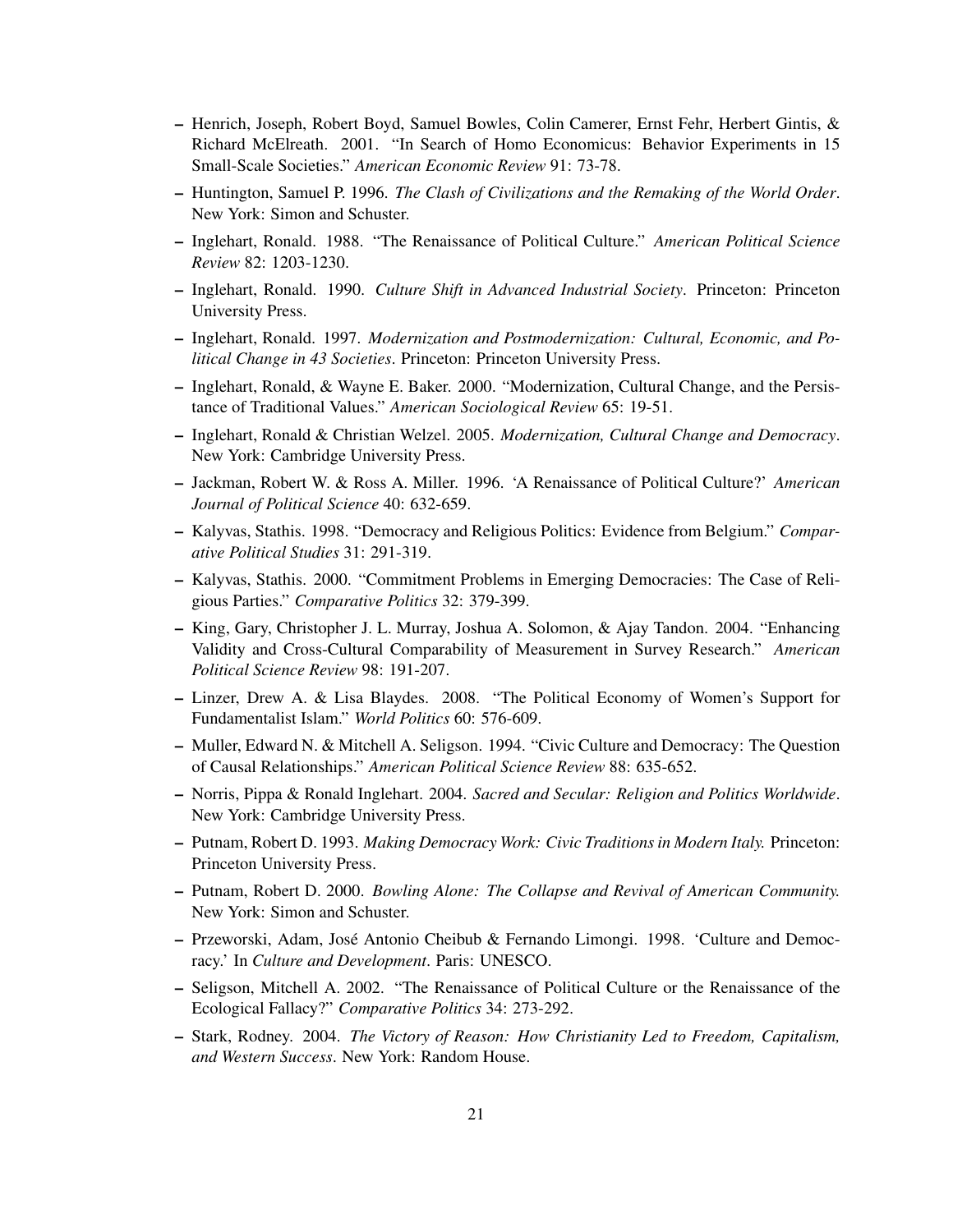- Weingast, Barry R. 1997. 'The Political Foundations of Democracy and the Rule of Law.' *American Political Science Review* 91: 245-263.
- Woodberry, Robert D. 2012. "The Missionary Roots of Liberal Democracy." *American Political Science Review* 106: 244-274.

#### Week 6 (September 29): No Class (APSA Conference)

#### Week 7 (October 6): Democracy and Dictatorship II

- *Required*:
	- Waldner, David, and Ellen Lust. 2018. "Unwelcome Change: Coming to Terms with Democratic Backsliding." *Annual Review of Political Science* 21: 93-113.
	- Gerschewski, Johannes. 2021. "Erosion or Decay? Conceptualizing Causes and Mechanisms of Democratic Regression." *Democratization* 28(1): 43-62.
	- Przeworski, Adam. 2019. *Crises of Democracy*. New York: Cambridge University Press.
	- Svolik, Milan W. 2020. "When Polarization Trumps Civic Virtue: Partisan Conflict and the Subversion of Democracy by Incumbents." *Quarterly Journal of Political Science* 15(1): 3-31.
	- Yaoyao Dai. ["Measuring Populism in Contexts: A Supervised Approach with Word Embedding](https://yaoyaodai.github.io/files/Dai_Populism.pdf) [Models."](https://yaoyaodai.github.io/files/Dai_Populism.pdf) Unpublished manuscript, University of North Carolina at Charlotte.
	- Welzel, Christian. 2021. "Democratic Horizons: What Value Change Reveals about the Future of Democracy." *Democratization* 28(5): 1-25.
- *Recommended*:

#### *Populism/Polarization*

- Bonikowski, Bart & Noam Gidron. 2016. "The Populist Style in American Politics: Presidential Campaign Discourse, 1952–1996." *Social Forces* 94(4):1593–1621.
- Bonikowski, Bart & Paul DiMaggio. 2016. "Varieties of American Popular Nationalism." *American Sociological Review* 81(5): 949-980.
- Colantone, Italo & Piero Stanig. 2019. "The Surge of Economic Nationalism in Western Europe." *Journal of Economic Perspectives* 33(4): 128-151.
- Gidron, Noam and Peter Hall. 2019. "Populism as a Problem of Social Integration." *Comparative Political Studies* 53(7): 1027-1059.
- Golder, Matt. 2016. "Far Right Parties in Europe." *Annual Review of Political Science* 19: 477-497.
- Golder, Matt & Sona N. Golder (eds). 2016. ["Populism in Comparative Perspective."](http://mattgolder.com/files/research/newsletter_fall2016.pdf) *CP: Newsletter of the Comparative Politics Organized Section of the American Political Science Association* 26(2): 1-131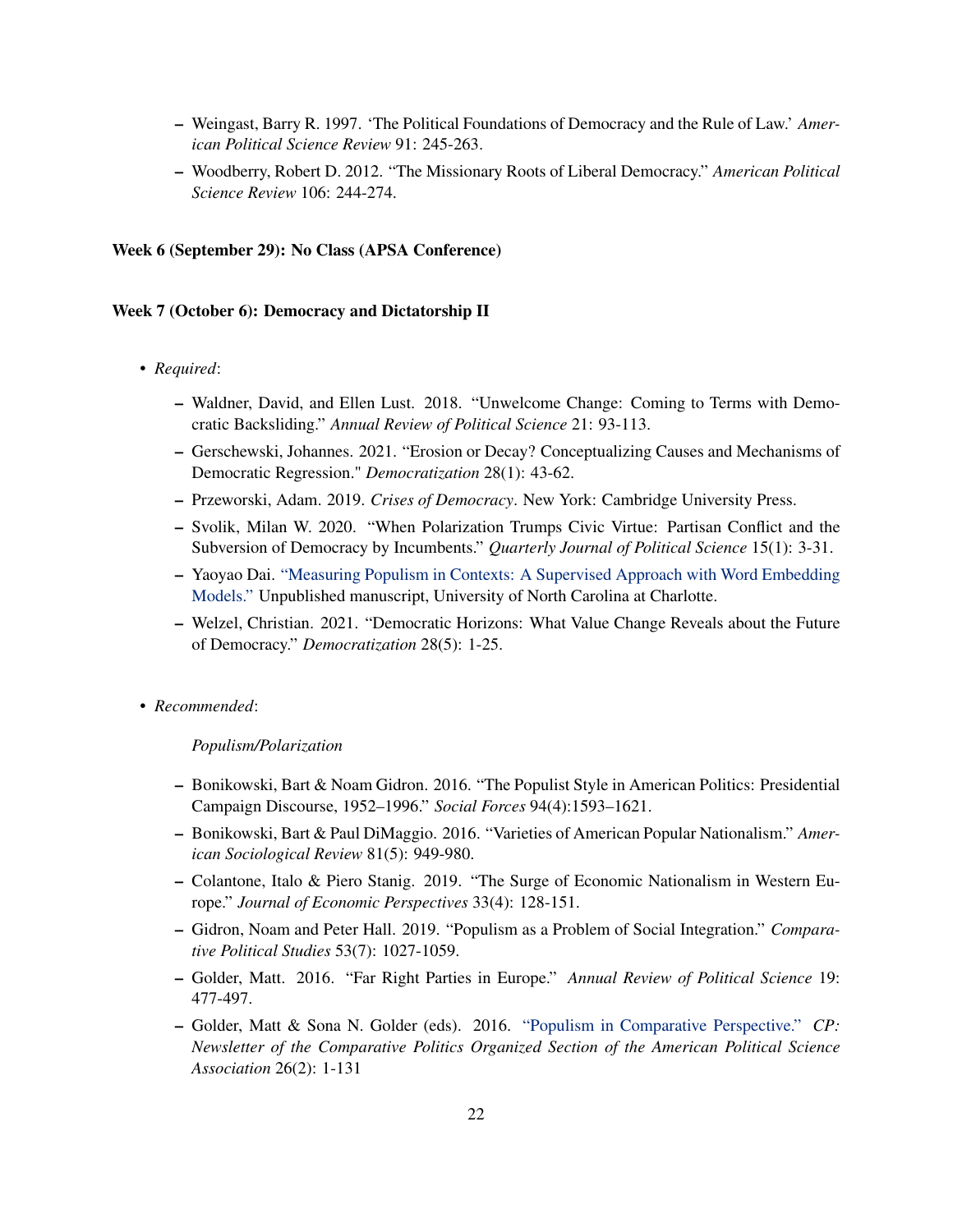- Graham, Matthew H. & Milan W. Svolik. 2020. "Democracy in America? Partisanship, Polarization, and the Robustness of Support for Democracy in the United States." *American Political Science Review* 114(2): 392-409.
- Jardina, Ashley. 2019. *White Identity Politics.* New York: Cambridge University Press.
- Kramer, Katherine. 2016. *The Politics of Resentment: Rural Consciousness in Wisconsin and the Rise of Scott Walker.* Chicago: University of Chicago Press.
- Mudde, Cas. 2004. "The Populist Zeitgeist." *Government and Opposition* 39: 541-563.
- Mudde, Cas and Cristóbal Rovira Kaltwasser. 2017. *Populism: A Very Short Introduction*. New York: Oxford University Press.
- Rodrick, Dani. 2020. "Why Does Globalization Fuel Populism? Economics, Culture, and the Rise of Right-Wing Populism." NBER Working Paper no. w27526, pp. 1-49.
- Weyland, Kurt. 2020. "Populism's Threat to Democracy: Comparative Lessons for the United States." *Perspectives on Politics* 18(2):389-406.

#### *Democratic Backsliding*

- Claassen, Christopher. 2020. "Does Public Support Help Democracy Survive?" *American Journal of Political Science* 64(1): 118-134.
- Foa, Roberto Stefan, and Yascha Mounk. 2016. "The Danger of Deconsolidation: The Democratic Disconnect." *Journal of Democracy* 27(3): 5-17.
- Haggard, Stephan & Robert Kaufman. 2021. *Backsliding Democratic Regress in the Contemporary World.* New York: Cambridge University Press.
- Helmke, Gretchen, Mary Kroeger & Jack Paine. Forthcoming. "Democracy by Deterrence: Norms, Constitutions, and Electoral Tilting." *American Journal of Political Science*.
- Hyde, Susan D. 2020. "Democracy's Backsliding in the International Environment." *Science* 369(6508): 11192-1196.
- Levitsky, Steven & Daniel Ziblatt. 2018. *How Democracies Die*. New York: Crown.
- Lührmann, Anna & Staffan I. Lindberg. 2019. "A Third Wave of Autocratization is Here: What is New about it?" *Democratization* 26(7): 1095-111.
- McCoy, Jennifer, Tahmina Rahman, & Murat Somer. 2018. "Polarization and the Global Crisis of Democracy: Common Patterns, Dynamics, and Pernicious Consequences for Democratic Polities." *American Behavioral Scientist* 62(1): 16-42.
- Mechkova, Valeriya, Anna Lührmann, and Staffan I. Lindberg. 2017. "How Much Democratic Backsliding?" *Journal of Democracy* 2(4): 162-169.
- Pérez-Liñán, Aníbal, Nicolás Schmidt, & Daniela Vairo. 2019. "Presidential Hegemony and Democratic Backsliding in Latin America, 1925–2016." *Democratization* 26(4): 606-625
- Svolik, Milan W. 2019. "Polarization versus Democracy." *Journal of Democracy* 30(3): 20-32.
- Vahudova, Milada A. 2020. "Ethnopopulism and Democratic Backsliding in Central Europe." *East European Politics* 36(3): 318-340.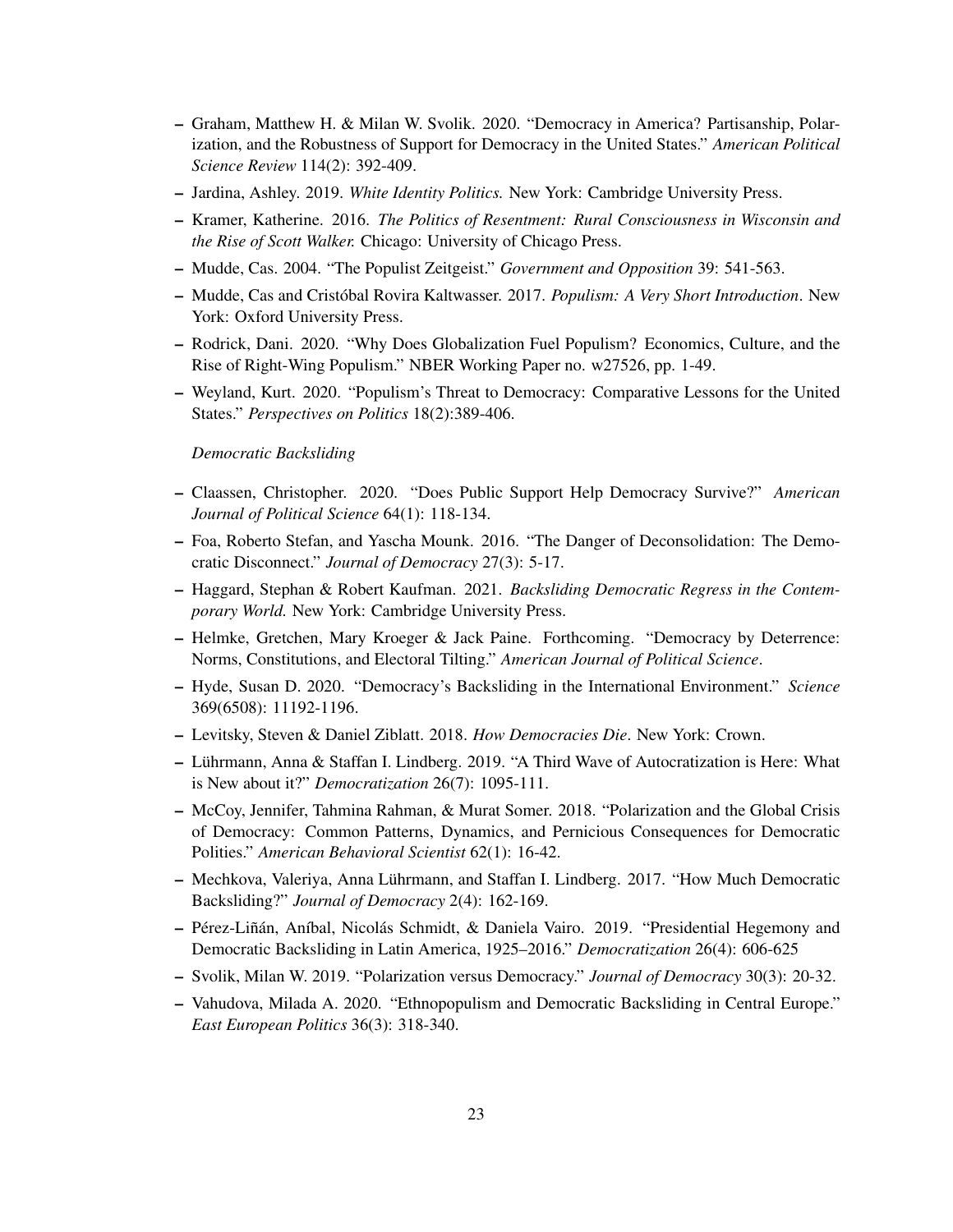## Week 8 (October 13): Institutions Under Dictatorship

- *Background*:
	- Clark, William Roberts, Matt Golder, & Sona Golder. 2017. *[Principles of Comparative Politics](https://us.sagepub.com/en-us/nam/principles-of-comparative-politics/book243842)*. Washington D.C.: CQ Press. Chapters 10.
- *Required*:
	- Meng, Anne. 2020. *Constraining Dictatorship: From Personalized Rule to Institutionalized Regimes.* New York: Cambridge University Press. [\[podcast\]](https://robertamsterdam.com/departures-podcast-with-anne-meng-author-of-constraining-dictatorship-from-personalized-rule-to-institutionalized-regimes/)
	- Gelhbach, Scott, Konstantin Sonin, & Milan W. Svolik. 2016. "Formal Models of Nondemocratic Politics." *Annual Review of Political Science* 19: 565-84.
	- Ichino, Nahomi & Matthias Schündeln. 2012. "Deterring or Displacing Electoral Irregularities? Spillover Effects of Observers in a Randomized Field Experiment in Ghana." *Journal of Politics* 74: 292-307.
	- Beazer, Quintin, Charles Crabtree, Christopher J. Fariss, & Holger L. Kern. Forthcoming. ["Cen](https://tinyurl.com/3tvwermr)[sorship by Russian Private Media Firms: Evidence from a Correspondence Experiment."](https://tinyurl.com/3tvwermr) *British Journal of Political Science*.
- *Recommended*:

#### *Typologies*

- Cheibub, José Antonio, Jennifer Gandhi, & James Raymond Vreeland. 2010. "Democracy and Dictatorship Revisited." *Public Choice* 143: 67-101.
- Diamond, Larry. 2002. "Thinking about Hybrid Regimes." *Journal of Democracy* 13: 21-35.
- Frantz, Erica, Barbara Geddes, & Joseph Wright. 2014. "Autocratic Breakdown and Regime Transitions: A New Dataset." *Perspectives on Politics* 12: 313-331.
- Levitsky, Steven & Lucan A. Way. 2002. "The Rise of Competitive Authoritarianism." *Journal of Democracy* 13: 51-65.

#### *Institutions*

- Arriola, Leonardo R. 2009. "Patronage and Political Stability in Africa." *Comparative Political Studies* 42: 1339-1362.
- Arriola, Leonardo R., Jed Devaro & Anne Meng. 2021. "Democratic Subversion: Elite Cooptation and Opposition Fragmentation." 2021. *American Political Science Review*.
- Blaydes, Lisa. 2013. *Elections and Distributive Politics in Mubarak's Egypt, 2011*. New York: Cambridge University Press.
- Boix, Carles & Milan Svolik. 2013. "The Foundations of Limited Authoritarian Government: Institutions and Power-sharing in Dictatorships." *Journal of Politics* 75: 300-316.
- Brown, Nathan. 2002. *Constitutions in a Nonconstitutional World: Arab Basic Laws and the Prospects for Accountable Government*. New York: State University of New York Press.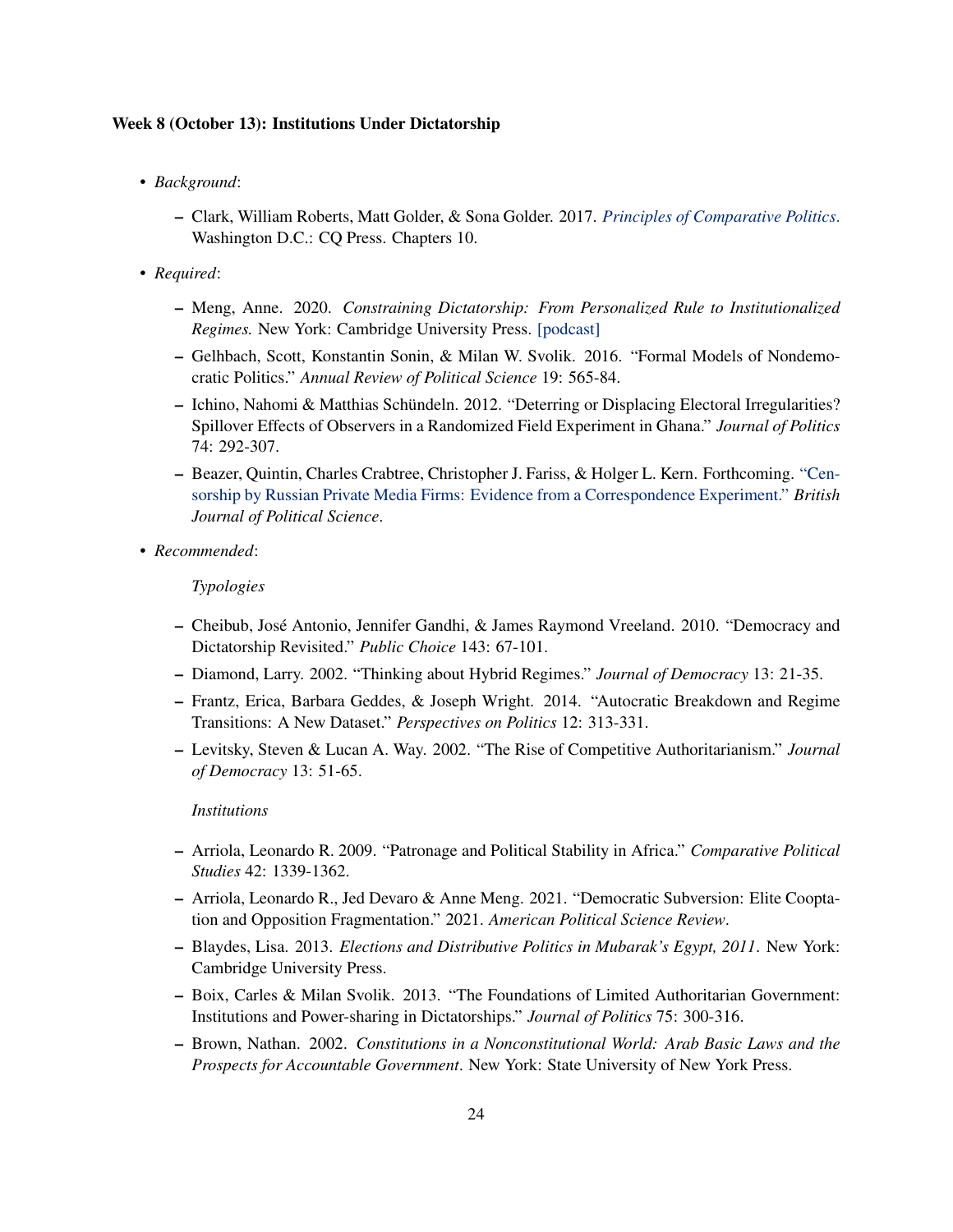- Brownlee, Jason. 2007. "Hereditary Succession in Modern Autocracies." *World Politics* 59: 595-628.
- Brownlee, Jason. 2007. *Authoritarianism in the Age of Democratization*. New York: Cambridge University Press.
- Brownlee, Jason. 2009. "Portents of Pluralism: How Hybrid Regimes Affect Democratic Transitions." *American Journal of Political Science* 53: 515-532.
- Bueno de Mesquita, Bruce & George Downs. 2005. "The Rise of Sustainable Autocracy." *Foreign Affairs* 84: 77-86.
- Conrad, Courtenay R. 2014. "Divergent Incentives for Dictators: Domestic Institutions and (International Promises Not to) Torture." *Journal of Conflict Resolution* 58:34-67.
- Escriba-Folch, Abel & Joseph Wright. 2012. "Authoritarian Institutions and Regime Survival: Transitions to Democracy and Subsequent Authoritarian Regimes." *British Journal of Political Science* 42: 283-309.
- Frantz, Erica, Barbara Geddes, & Joseph Wright. 2014. "Military Rule." *Annual Review of Political Science* 17: 147-162.
- Gandhi, Jennifer. 2008. *Political Institutions Under Dictatorship*. New York: Cambridge University Press.
- Gandhi, Jennifer & Ellen Lust-Okar. 2009. "Elections Under Authoritarianism." *Annual Review of Political Science* 12: 403-422.
- Gandhi, Jennifer, Ben Noble, & Milan W. Svolik. 2020. "Legislatures and Legislative Politics Without Democracy." *Comparative Political Studies* 53(9): 1359-1379.
- Gandhi, Jennifer & Adam Przeworski. 2006. "Cooperation, Cooptation, and Rebelion Under Dictatorships." *Economics and Politics* 18: 1-26.
- Gandhi, Jennifer & Adam Przeworski. 2007. "Authoritarian Institutions and the Survival of Autocrats." *Comparative Political Studies* 40: 1279-1301.
- Geddes, Barbara. 2003. *Paradigms and Sand Castles: Theory Building and Research Design in Comparative Politics*. Ann Arbor: University of Michigan Press.
- Gershenson, Dmitriy & Hershel I. Grossman. 2001. "Cooptation and Repression in the Soviet Union." *Economics and Politics* 13: 31-47.
- Greene, Kenneth F. 2009. "The Political Economy of Authoritarian Single-Party Dominance." *Comparative Political Studies* 43: 807-834.
- Hong, Ji Yeon & Sunkyoung Park. 2016. "Factories for Votes? How Authoritarian Leaders Gain Popular Support Using Targeted Industrial Policy." *British Journal of Political Science* 46(3): 501-527.
- Levitsky, Steven & Lucan A. Way. 2010. *Competitive Authoritarianism: Hybrid Regimes After the Cold War*. New York: Cambridge University Press.
- Little, Andrew. 2014. "Fraud and Monitoring in Noncompetitive Elections." *Political Science Research and Methods*.
- Lust-Okar, Ellen. 2005. *Structuring Conflict in the Arab World: Incumbents, Opponents, and Institutions.* New York: Cambridge University Press.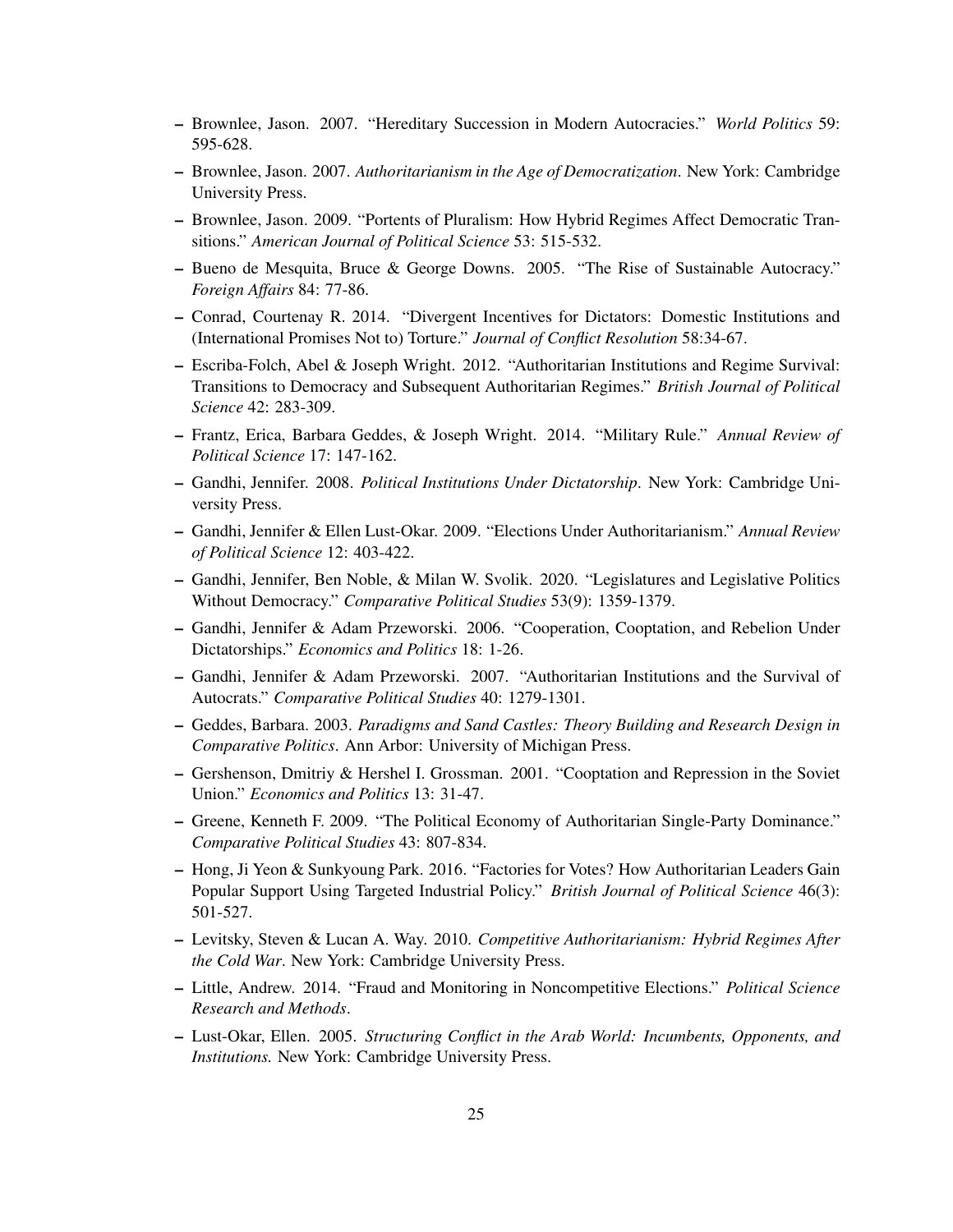- Magaloni, Beatriz. 2006. *Voting for Autocracy: Hegemonic Party Survival and its Demise in Mexico.* New York: Cambridge University Press.
- Magaloni, Beatriz. 2008. "Credible Power-Sharing and the Longevity of Authoritarian Rule." *Comparative Political Studies* 41: 715-741.
- Magaloni, Beatriz & Ruth Kricheli. 2010. "Political Order and One-Party Rule." *Annual Review of Political Science* 13: 123-143.
- Malesky, Edmund & Paul Schuler. 2010. "Nodding or Needling: Analyzing Delegate Responsiveness in an Authoritarian Parliament." *American Political Science Review* 104: 482-502.
- Malesky, Edmund & Paul Schuler. 2011. "The Single-Party Dictator's Dilemma: Information in Elections without Opposition." *Legislative Studies Quarterly* 36: 491-530.
- Manion, Melanie. 2015. *Information for Autocrats: Representation in Chinese Local Congresses.* New York: Cambridge University Press.
- Meng, Anne. 2021. "Winning the Game of Thrones: Leadership Succession in Modern Autocracies." *Journal of Conflict Resolution* 65(5): 950-981.
- Meng, Anne. 2021. "Ruling Parties in Authoritarian Regimes: Rethinking Institutional Strength." *British Journal of Political Science* 51(2): 526-540.
- Olson, Mancur. 1993. "Dictatorship, Democracy, and Development." *American Political Science Review* 87: 567-576.
- Schedler, Andreas. 2002. "Elections Without Democracy: The Menu of Manipulation." *Journal of Democracy* 13: 36-50.
- Slater, Dan. 2010. *Ordering Power: Contentious Politics and Authoritarian Leviathans in Southeast Asia*. New York: Cambridge University Press.
- Smith, Benjamin. 2005. "Life of the Party: The Origins of Regime Breakdown and the Persistence Under Single-Party Rule." *World Politics* 57: 421-451.
- Svolik, Milan. 2009. "Power-Sharing and Leadership Dynamics in Authoritarian Regimes." *American Journal of Political Science* 53: 477-494.
- Svolik, Milan. 2012. *The Politics of Authoritarian Rule*. New York: Cambridge University Press.
- Svolik, Milan. 2008. "Authoritarian Reversals and Democratic Consolidation." *American Political Science Review* 102: 153-168.
- Svolik, Milan. 2013. "Contracting on Violence: Moral Hazard in Authoritarian Repression and Military Intervention in Politics." *Journal of Conflict Resolution* 57: 765-794.
- Truex, Rory. 2014. "The Returns to Office in a 'Rubber Stamp' Parliament." *American Political Science Review* 108: 235-251.
- Way, Lucan A. 2005. "Authoritarian State Building and the Sources of Political Competition in the Fourth Wave: The Cases of Belarus, Moldova, Russia, and Ukraine." *World Politics* 57:231-261.
- Wright, Joseph. 2008. "Do Authoritarian Institutions Constrain? How Legislatures Affect Economic Growth and Investment." *American Journal of Political Science* 52: 322-343.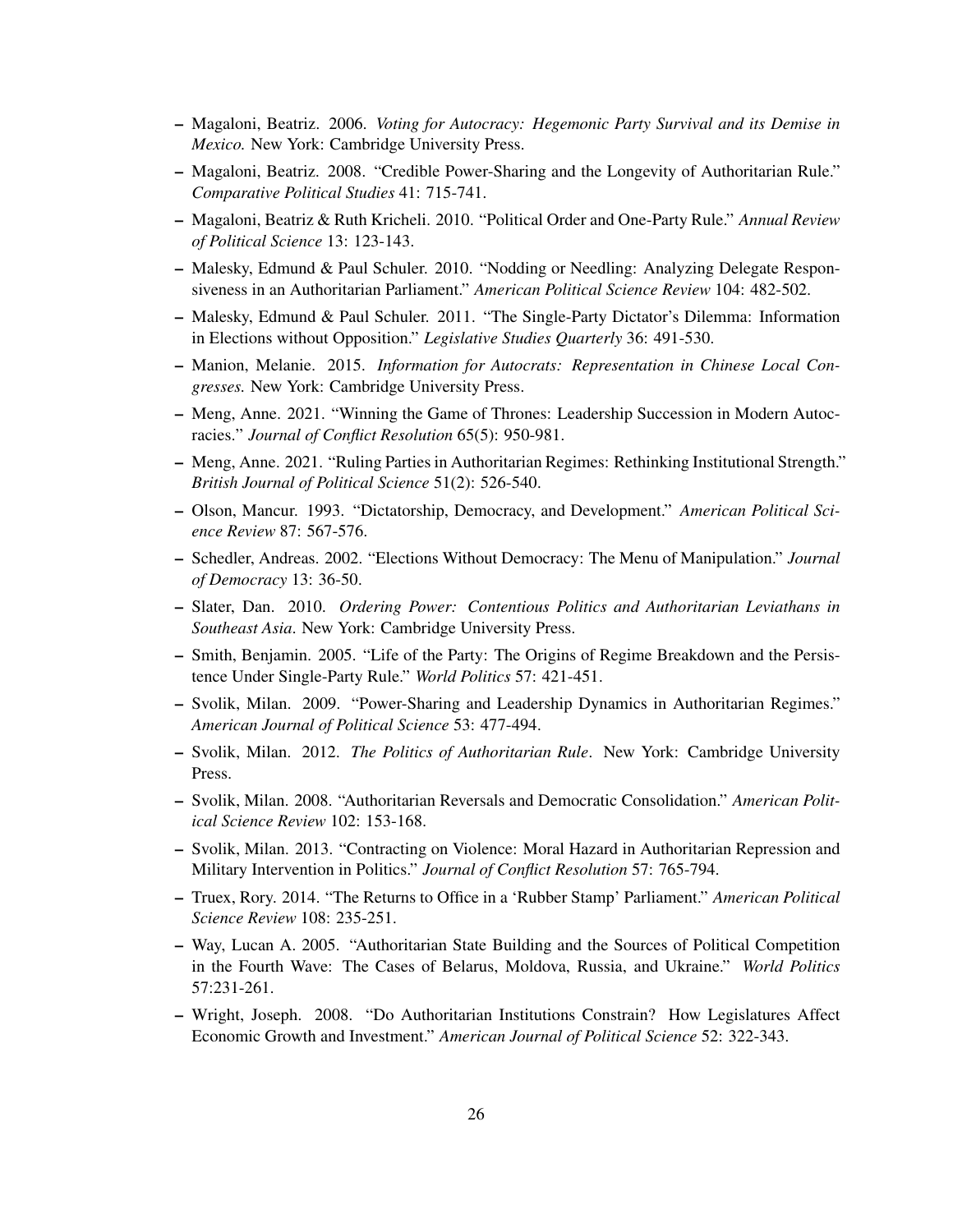*Coups, Coup-Proofing, Repression*

- Bohlken, Anjali Thomas. 2010. "Coups, Elections and the Predatory State." *Journal of Theoretical Politics* 22: 169-215.
- Davenport, Christian. 2007. "State Repression and Political Order." *Annual Review of Political Science* 10: 1-23.
- Nordlinger, Eric. 1977. *Soldiers in Politics: Military Coups and Governments*. New Jersey: Prentice-Hall.
- Quinlivian, James. 1999. "Coup-Proofing: Its Practice and Consequences in the Middle East." *International Security* 24: 131-165.
- Goemans, Hein & Nikolay Marinov. 2014. "Coups and Democracy." *British Journal of Political Science*.
- Roessler, Philip. 2011. "The Enemy Within: Personal Rule, Coups, and Civil War in Africa." *World Politics* 63: 300-346.
- Uzonyi, Gary, Mark Souva, & Sona N. Golder. 2012. "Domestic Institutions and Credible Signals." *International Studies Quarterly* 56: 765-776.
- Weeks, Jessica L. 2008. "Autocratic Audience Costs: Regime Type and Signaling Resolve." *International Organization* 62: 35-64.

*Electoral Fraud, Election Observation, Censorship*

- Beaulieu, Emily, & Susan D. Hyde. 2009. "In the Shadow of Democracy Promotion: Strategic Manipulation, International Observers, and Election Boycotts." *Comparative Political Studies* 42: 392-415.
- Birch, Sarah. 2007. "Electoral Systems and Election Misconduct." *Comparative Political Studies* 40: 1533-1556.
- Egorov, Georgy, Sergei Guriev, & Konstantin Sonin. 2009. "Why Resource-Poor Dictators Allow Freer Media: A Theory and Evidence from Panel Data." *American Political Science Review* 103: 645-668.
- Gehlbach, Scott & Alberto Simsper: 2014. "Electoral Manipulation as Bureaucratic Control." *American Journal of Political Science*
- Hyde, Susan. 2011. *The Pseudo-Democrat's Dilemma: Why Election Observation Became an International Norm*. Ithaca, NY: Cornell University Press.
- Hyde, Susan & Nikolay Marinov. 2012. "Which Elections Can Be Lost?" *Political Analysis* 20: 191-210.
- Hyde, Susan & Nikolay Marinov. 2014. "Information and Self-Enforcing Democracy: The Role of International Election Observation." *International Organization* 68: 329-359.
- King, Gary, Jennifer Pan, & Margaret E. Roberts. 2014. "Reverse Engineering Chinese Censorship: Randomized Experimentation and Participant Observation." *Science* 345: 1-10.
- King, Gary, Jennifer Pan, & Margaret E. Roberts. 2013. "How Censorship in China Allows Government Criticism but Silences Collective Action." *American Political Science Review* 107: 1-18.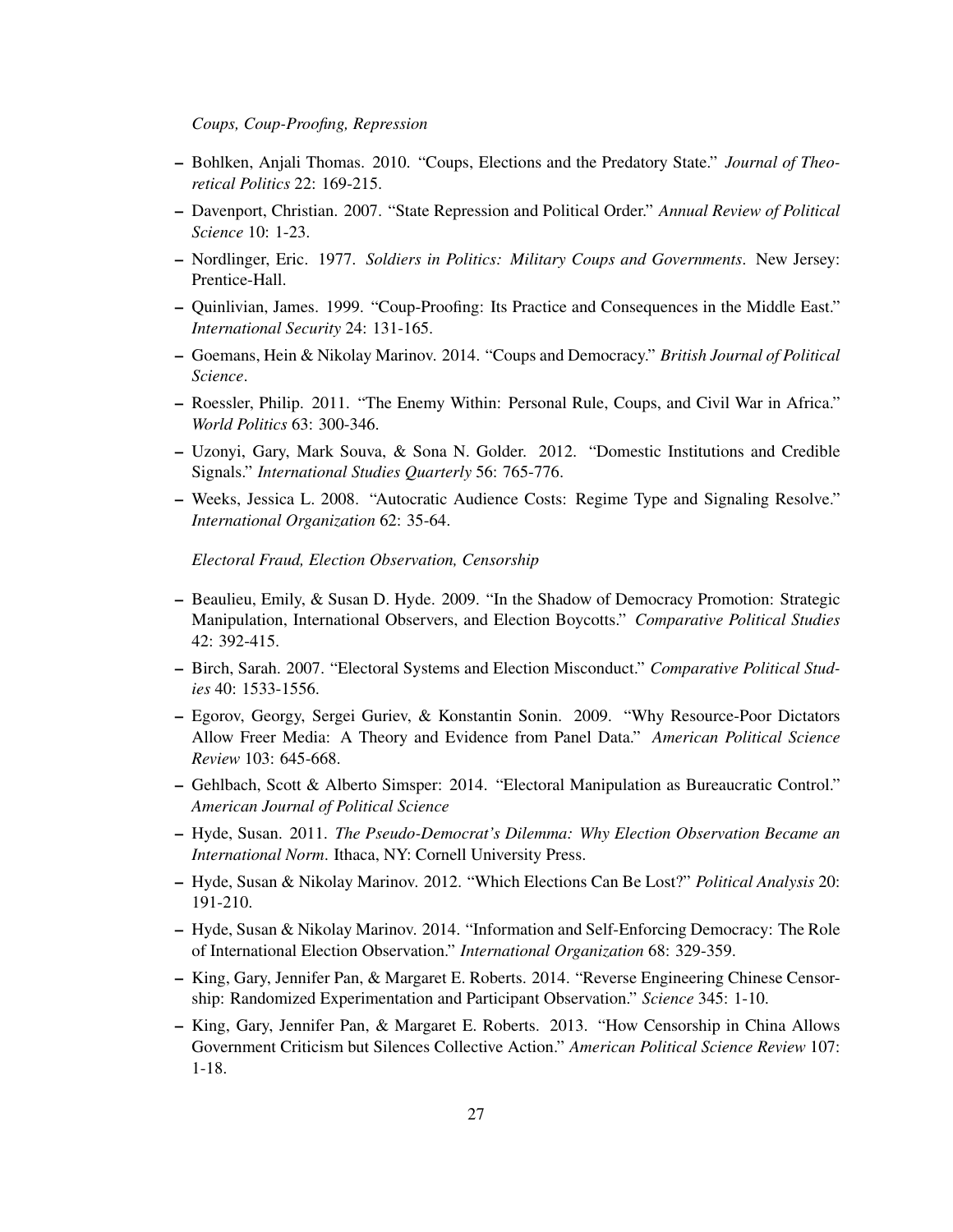- Rundlett, Ashlea & Milan W. Svolik. 2016. "Deliver the Vote! Micromotives and Macrobehavior in Electoral Fraud." *American Political Science Review* 110(1): 180-197.
- Simpser, Alberto. 2013. *Why Governments and Parties Manipulate Elections*. New York: Cambridge University Press.

#### Week 9 (October 20): Parliamentary, Presidential, and Semi-Presidential Regimes

- *Background*:
	- Clark, William Roberts, Matt Golder, & Sona Golder. 2017. *[Principles of Comparative Politics](https://us.sagepub.com/en-us/nam/principles-of-comparative-politics/book243842)*. Washington D.C.: CQ Press. Chapter 12 pp. 453-458, Chapter 16 pp. 679-688.
- *Required*:
	- Cheibub, José Antonio. 2006. *Presidentialism, Parliamentarism and Democracy.* New York: Cambridge University Press.
	- Cheibub, José Antonio, Zachary Elkins, & Tom Ginsburg. 2013. "Beyond Presidentialism and Parliamentarism." *British Journal of Political Science* 44: 515-544.
	- Tsebelis, George. 1995. "Decision Making in Political Systems: Veto Players in Presidentialism, Parliamentarism, Multcameralism, and Multipartyism." *British Journal of Political Science* 25: 289-326.
- *Recommended*:

*Parliamentary, Presidential, and Semi-Presidential Regimes*

- Carey, John & Matthew Shugart. 1998. *Executive Decree Authority*. Cambridge: Cambridge University Press.
- Cheibub, José Antonio. 2002. "Minority Governments, Deadlock Situations, and the Survival of Presidential Democracies." *Comparative Political Studies* 35: 284-312.
- Cheibub, José Antonio & Svitlana Chernykh. 2009. "Are Semi-Presidential Constitutions Bad for Democratic Performance." *Constitutional Political Economy* 20: 202-229.
- Cheibub, José Antonio & Fernando Limongi. 2002. "Democratic Institutions and Regime Survival: Parliamentarism and Presidentialism Reconsidered." *Annual Review of Political Science*.
- Elgie, Robert. 2011. *Semi-Presidentialism: Sub-Types and Democratic Performance*. Oxford: Oxford University Press.
- Huber, John. 1996. "The Vote of No Confidence in Parliamentary Democracies." *American Political Science Review* 90: 269-282.
- Huber, John. 1996. *Rationalizing Parliament*. New York: Cambridge University Press.
- Mainwaring, Scott. 1993. "Presidentialism, Multipartism, and Democracy: The Difficult Combination." *Comparative Political Studies* 26: 198-228.
- Linz, Juan & Arturo Valenzuela 1994. *The Failure of Presidential Democracy: The Case of Latin America*. Baltimore: Johns Hopkins University Press.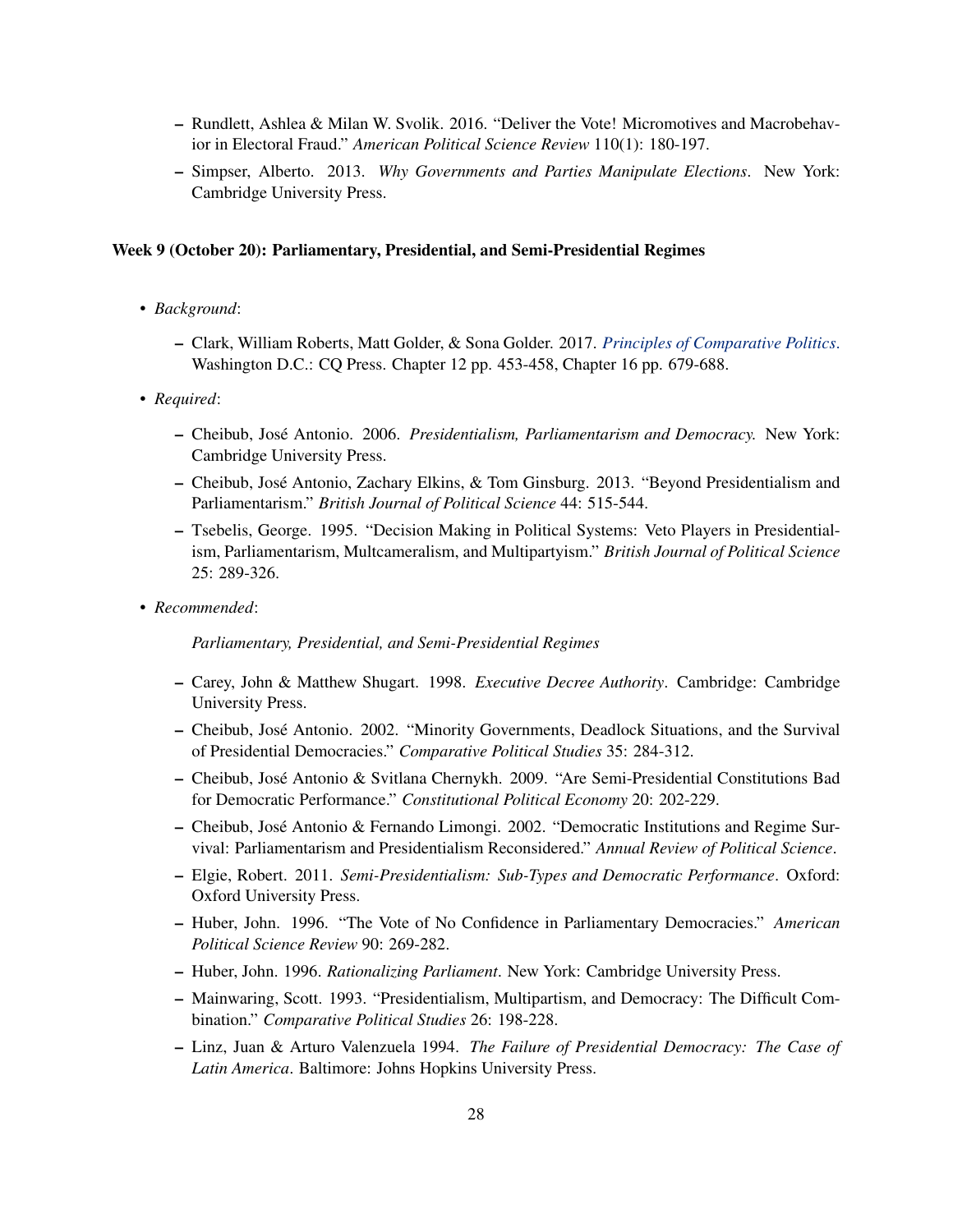- Perez-Liñan, Anibal. 2010. *Presidential Impeachment and the New Political Instability in Latin America*. New York: Cambridge University Press.
- Samuels, David. 2007. "Separation of Powers." In Carles Boix & Susan C. Stokes (eds) *The Oxford Handbook of Comparative Politics*. New York: Oxford University Press.
- Samuels, David & Matthew Soberg Shugart. 2010. *Presidents, Parties, and Prime Ministers: How the Separation of Powers Affects Party Organization and Behavior*. New York: Cambridge University Press.
- Shugart, Matthew Sobert & John M. Carey. 1997. *Presidents and Assemblies: Constitutional Design and Electoral Dynamics*. New York: Cambridge University Press. Chapters 7-8.
- Stepan, Alfred & Cindy Skach. 1993. "Constitutional Frameworks and Democratic Consolidation: Parliamentarism versus Presidentialism." *World Politics* 46: 1-22.
- Tavits, Margit. 2009. *Presidents with Prime Ministers*. Oxford: Oxford University Press.
- Tsebelis, George. 1999. "Veto Players and Law Production in Parliamentary Democracies: An Empirical Analysis." *American Political Science Review* 93: 591-608.
- Tsebelis, George. 2002. *Veto Players: How Political Institutions Work.* Princeton: Princeton University Press.

#### Week 10 (October 27): Governments/Legislatures

- *Background*:
	- Clark, William Roberts, Matt Golder, & Sona Golder. 2017. *[Principles of Comparative Politics](https://us.sagepub.com/en-us/nam/principles-of-comparative-politics/book243842)*. Washington D.C.: CQ Press. Chapter 12, pp. 465-534.
- *Required*:
	- Proksch, Sven-Oliver & Jonathan B. Slapin. 2015. *The Politics of Parliamentary Debate: Parties, Rebels, and Representation.* New York: Cambridge University Press.
	- Golder, Matt, Sona Golder, & David Siegel. 2012. "Modeling the Institutional Foundations of Parliamentary Government Formation." *Journal of Politics* 74: 427-445.[1](#page-28-0)
	- Golder, Sona & Margaret H. Arrioti. 2018. "Partisan Portfolio Allocation in African Democracies." *Comparative Political Studies* 51(3): 341-379.
	- Barnes, Tiffany D. & Diana Z. O'Brien. 2018. "Defending the Realm: The Appointment of Female Defense Ministers Worldwide." *American Journal of Political Science* 62(2): 355-368.
	- Fortunato, David, Nick C. Lin, Randolph T. Stevenson, & Mathias Wessel Tromborg. 2021. "Attributing Policy Influence under Coalition Governance." *American Political Science Review* 115: 252-268.

<span id="page-28-0"></span><sup>&</sup>lt;sup>1</sup>There was a follow-up debate about this paper:

<sup>(</sup>i) Martin, Lanny & Georg Vanberg. 2014. "A Step in the Wrong Direction: An Appraisal of the Zero-Intelligence Model of Government Formation." *Journal of Politics* 76: 873-879.

<sup>(</sup>ii) Golder, Matt, Sona Golder, & David Siegel. 2014. "Evaluating a Stochastic Model of Government Formation." *Journal of Politics* 76: 880-886.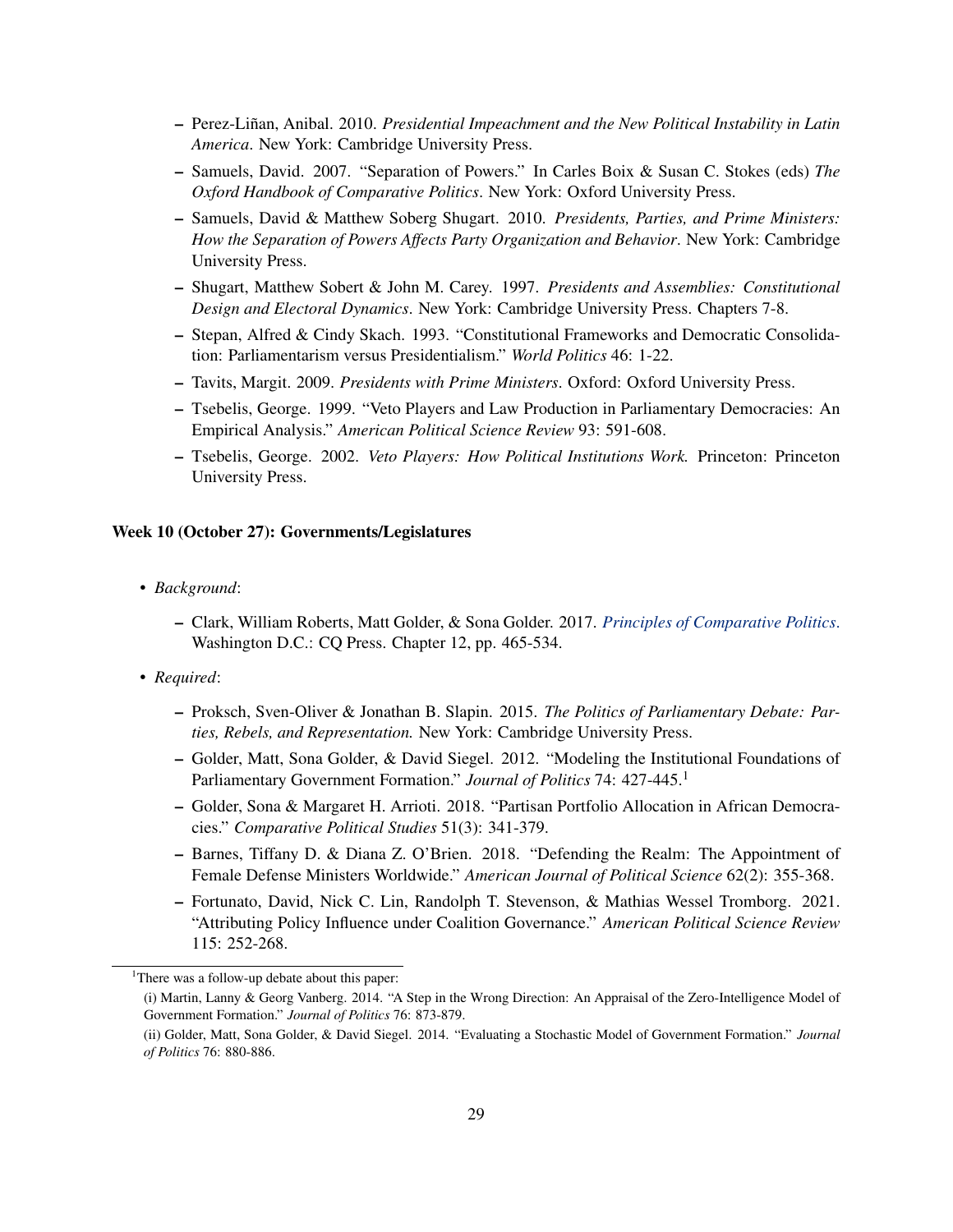#### • *Recommended*:

*Government Formation*

- Amorim Neto, Octavio. 2006. "The Presidential Calculus: Executive Policy Making and Cabinet Formation in the Americas." *Comparative Political Studies* 39: 415-440.
- Amorim Neto, Octavio & Kaare Strøm. 2006. "Breaking the Parliamentary Chain of Delegation." *British Journal of Political Science* 36: 619-643.
- Ansolabehere, Stephen, James M. Snyder, Aaron B. Strauss & Michael M. Ting. 2005. "Voting Weights and Formateur Advantages in the Formation of Coalition Governments." *American Journal of Political Science* 49: 550-563.
- Austen-Smith, David & Jeffrey Banks. 1988. "Elections, Coalitions, and Legislative Outcomes." *American Political Science Review* 82: 405-422.
- Baron, David P. & John Ferejohn. 1989. "Bargaining in Legislatures." *American Political Science Review* 83: 1181-206.
- Bassi, Anna. 2013. "A Model of Endogenous Government Formation." *American Journal of Political Science*.
- Bergman, Torbjörn. 1993. "Formation Rules and Minority Governments." *European Journal of Political Research* 23: 55-66.
- Garrett Glasgow, Matt Golder & Sona Golder. 2011. "Who 'Wins'? Determining the Party of the Prime Minister." *American Journal of Political Science* 55: 937-954.
- Glasgow, Garrett, Matt Golder, & Sona Golder. 2012. "New Empirical Strategies for the Study of Parliamentary Government Formation." *Political Analysis* 20: 248-270.
- Golder, Sona. 2006. "Pre-Electoral Coalition Formation in Parliamentary Democracies." *British Journal of Political Science* 36: 193-212.
- Golder, Sona. 2006. *The Logic of Pre-Electoral Coalition Formation.* Ohio State University Press.
- Golder, Sona. 2010. "Bargaining Delays in the Government Formation Process." *Comparative Political Studies* 43: 3-32.
- Laver, Michael, Scott de Marchi & Hande Mutlu. 2011. "Negotiation in Legislatures over Government Formation." *Public Choice* 147: 285-304.
- Laver, Michael & Norman Schofield. 1998. *Multiparty Government: The Politics of Coalition in Europe.* Ann Arbor: University of Michigan Press.
- Laver, Michael & Kennetch A. Shepsle. 1996. *Making and Breaking Governments: Cabinets and Legislatures in Parliamentary Democracies*. New York: Cambridge University Press.
- Martin, Lanny W. & Randolph T. Stevenson. 2001. "Government Formation in Parliamentary Democracies." *American Journal of Political Science* 45:33-50
- Mershon, Carol. 1994. "Expectations and Informal Rules in Coalition Formation." *Comparative Political Studies* 27: 40-79.
- Mershon, Carol. 1996. "The Costs of Coalition: Coalition Theories and Italian Governments." *American Political Science Review* 90: 534-54.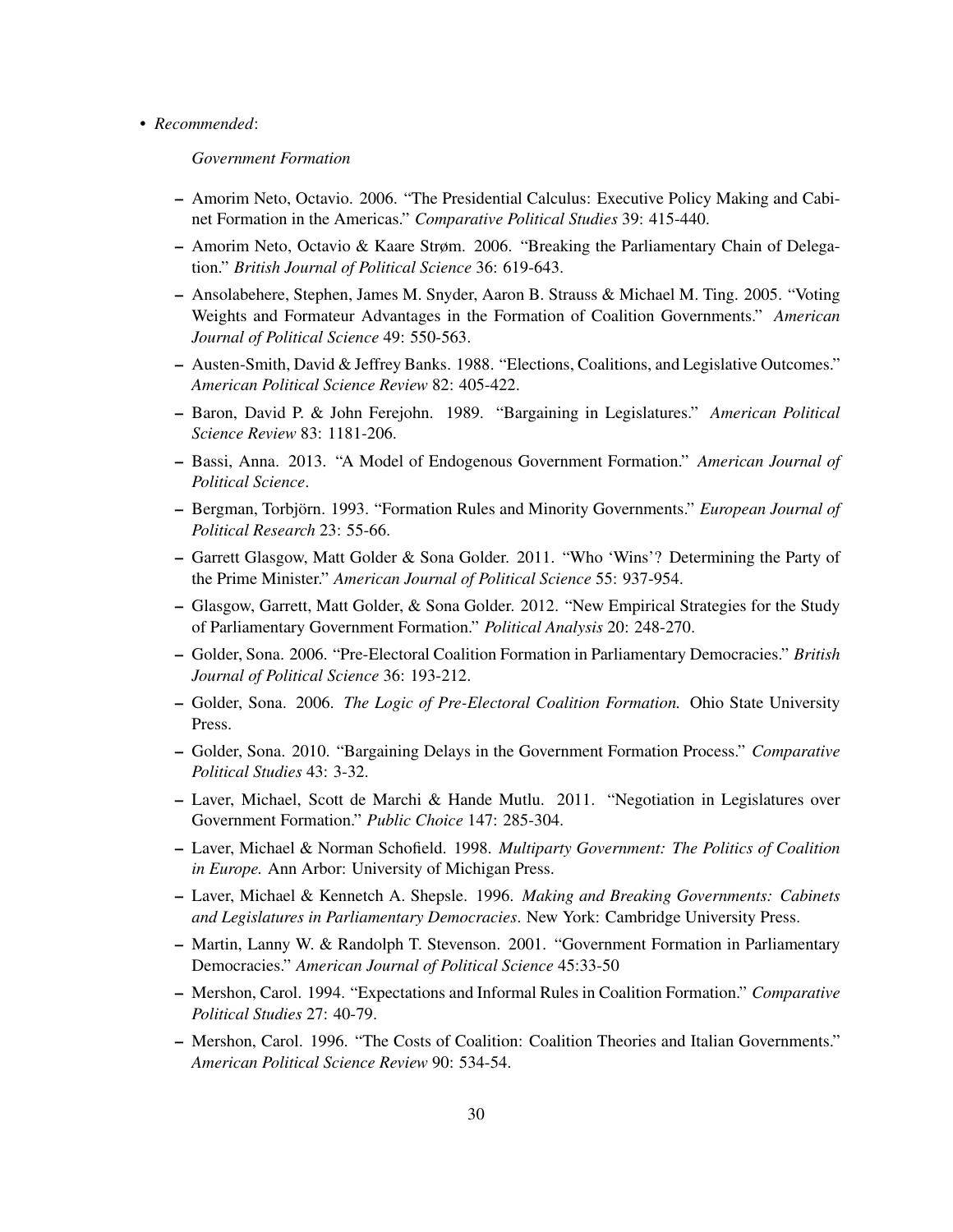- Przeworski, Adam, José Antonio Cheibub & Sebastian Saiegh. 2004. "Government Coalitions and Legislative Success Under Parliamentarism and Presidentialism." *British Journal of Political Science* 34: 565-587.
- Schleiter, Petra & Edward Morgan-Jones. 2010. "Who's in Charge? Presidents, Assemblies, and the Political Control of Semipresidential Cabinets." *Comparative Political Studies* 43: 1415- 1441.
- Strøm, Kaare. 1990. *Minority Governments and Majority Rule*. Cambridge: Cambridge University Press.
- Strøm, Kaare, Ian Budge, and Michael J. Laver. 1994. "Constraints on Cabinet Formation in Parliamentary Democracies." *American Journal of Political Science* 38: 303-335.
- Strøm, Kaare, Wolfgang C. Müller, & Torbjorn Bergman (eds). 2008. *Cabinets and Coalition Bargaining: The Democratic Life Cycle in Western Europe*. Oxford: Oxford University
- Warwick, Paul V. 2005. "Do Policy Horizons Structure the Formation of Parliamentary Governments?: The Evidence from an Expert Survey." *American Journal of Political Science* 49: 373-387.

## *Government Composition*

- Alexiadou, Despina. 2015. "Ideologues, Partisans, and Loyalists: Cabinet Ministers and Social Reform in Parliamentary Democracies." *Comparative Political Studies* 48: 1051-1086.
- Arriola, Leonardo R. and Martha C. Johnson. 2014. "Ethnic Politics and Women's Empowerment in Africa: Ministerial Appointments to Executive Cabinets." *American Journal of Political Science* 58: 495-510.
- Bäck, Hanna, Marc Debus, & Patrick Dumont. 2011. "Who Gets What in Coalition Governments? Predictors of Portfolio Allocation in Parliamentary Democracies." *European Journal of Political Research* 50: 441-478.
- Carroll, Royce & Gary W. Co. 2007. "The Logic of Gamson's Law: Pre-Electoral Coalitions and Portfolio Allocation." *American Journal of Political Science* 51: 300-313.
- Druckman, Jamie & Paul V. Warwick. 2001. "Portfolio Salience and the Proportionality of Payoffs in Coalition Government." *British Journal of Political Science* 31: 627-649.
- Druckman, Jamie & Paul V. Warwick. 2006. "The Paradox of Portfolio Allocation: An Investigation into the Nature of a Very Strong but Puzzling Relationship." *European Journal of Political Research* 45: 635-665.
- Escobar-Lemmon, Maria & Michelle M. Taylor-Robinson. 2005. "Women Ministers in Latin American Government: When, Where, and Why?" *American Journal of Political Science* 49: 829-844.
- Folke, Olle and Johanna Rickne. 2016. "The Glass Ceiling in Politics: Formalization and Empirical Tests." *Comparative Political Studies* 49(5): 567-599.
- Gamson, W. A. 1961. "A Theory of Coalition Formation." *American Sociological Review* 26: 373-382.
- Golder, Sona & Jacquelyn A. Thomas. 2014. "Portfolio Allocation and the Vote of No Confidence." *British Journal of Political Science* 44:29-39.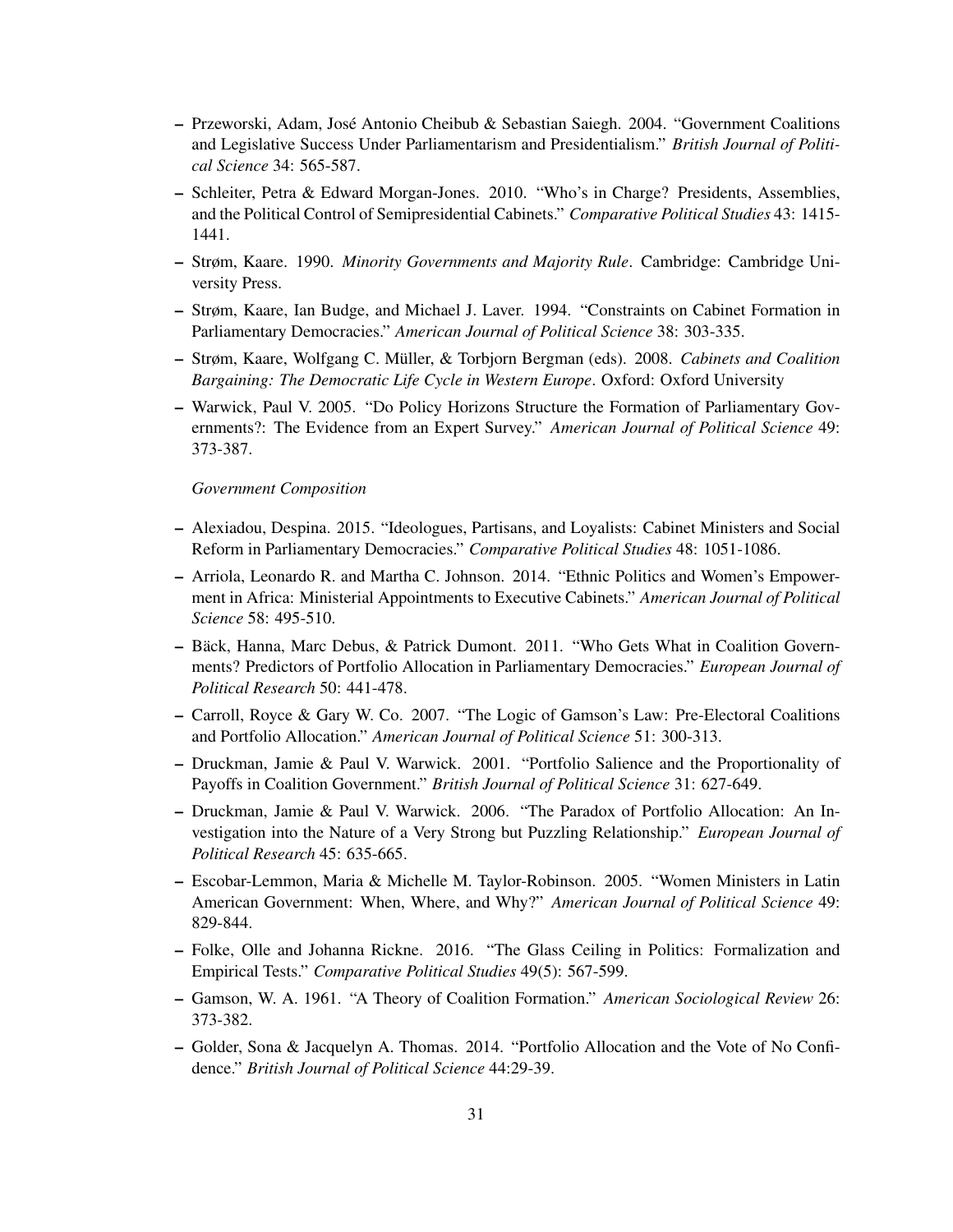- Kellam, Marisa. 2015. "Parties for Hire: How Particularistic Parties Influence Presidents' Governing Strategies." *Party Politics* 21: 515-526.
- Krook, Mona Lena & Diana Z. O'Brien. 2012. "All the President's Men? The Numbers and Portfolio Allocations of Female Cabinet Ministers." *Journal of Politics* 74: 840-855.
- O'Brien, Diana Z. 2015. "Rising to the Top: Gender, Political Performance, and Party Leadership in Advanced Industrial Democracies." *American Journal of Political Science* 59(4): 1022- 1039.
- Warwick, Paul V. & James N. Druckman. 2006. "The Portfolio Allocation Paradox: An Investigation into the Nature of a Very Strong but Puzzling Relationship." *European Journal of Political Research* 45: 635-665.

*Government and Ministerial Duration, Government Termination*

- Chiba, Daina, Lanny Martin, & Randolph T. Stevenson. 2015. "A Unified Model of Cabinet Formation and Duration." *Political Analysis*.
- Conrad, Courtenay R. & Sona N. Golder. 2010. "Measuring Government Duration and Stability in Central Eastern European Democracies." *European Journal of Political Research* 49: 119- 150.
- Diermeier, Daniel & Randolph T. Stevenson. 1999. "Cabinet Survival and Competing Risks." *American Journal of Political Science* 43: 1051-1098.
- Huber, John & Cecilia Martínez-Gallardo 2008. "Replacing Cabinet Ministers: Patterns of Ministerial Stability in Parliamentary Democracies." *American Political Science Review* 102: 169-180.
- Huber, John & Cecilia Martínez-Gallardo. 2004. "Cabinet Instability and the Accumulation of Experience by Cabinet Ministers: The French Fourth and Fifth Republics in Comparative Perspective." *British Journal of Political Science* 34: 27-48.
- King, Gary, James E. Alt, Elizabeth Burns & Michael Laver. 1990. "A Unified Model of Cabinet Dissolution in Parliamentary Democracies." *American Journal of Political Science* 34: 846-871.
- Laver, Michael. 2003. "Government Termination." *Annual Review of Political Science* 84: 873-880.
- Lupia, Arther & Kaare Strøm. 1995. "Coalition Termination and the Strategic Timing of Legislative Elections." *American Political Science Review* 89: 648-665.
- Martínez-Gallardo, Cecilia. 2012. "Out of the Cabinet: What Drives Defections from the Government in Presidential Systems?" *Comparative Political Studies* 45: 62-90.
- Smith, Alastair. 2004. *Election Timing*. New York: Cambridge University Press.
- Warwick, Paul V. 1994. *Government Survival in Parliamentary Democracies*. New York: Cambridge University Press.

*Delegation, Principal-Agent*

– Bawn, Kathleen. 1995. "Political Control versus Expertise: Congressional Choices about Administrative Procedures." *American Political Science Review* 89(1): 62-73.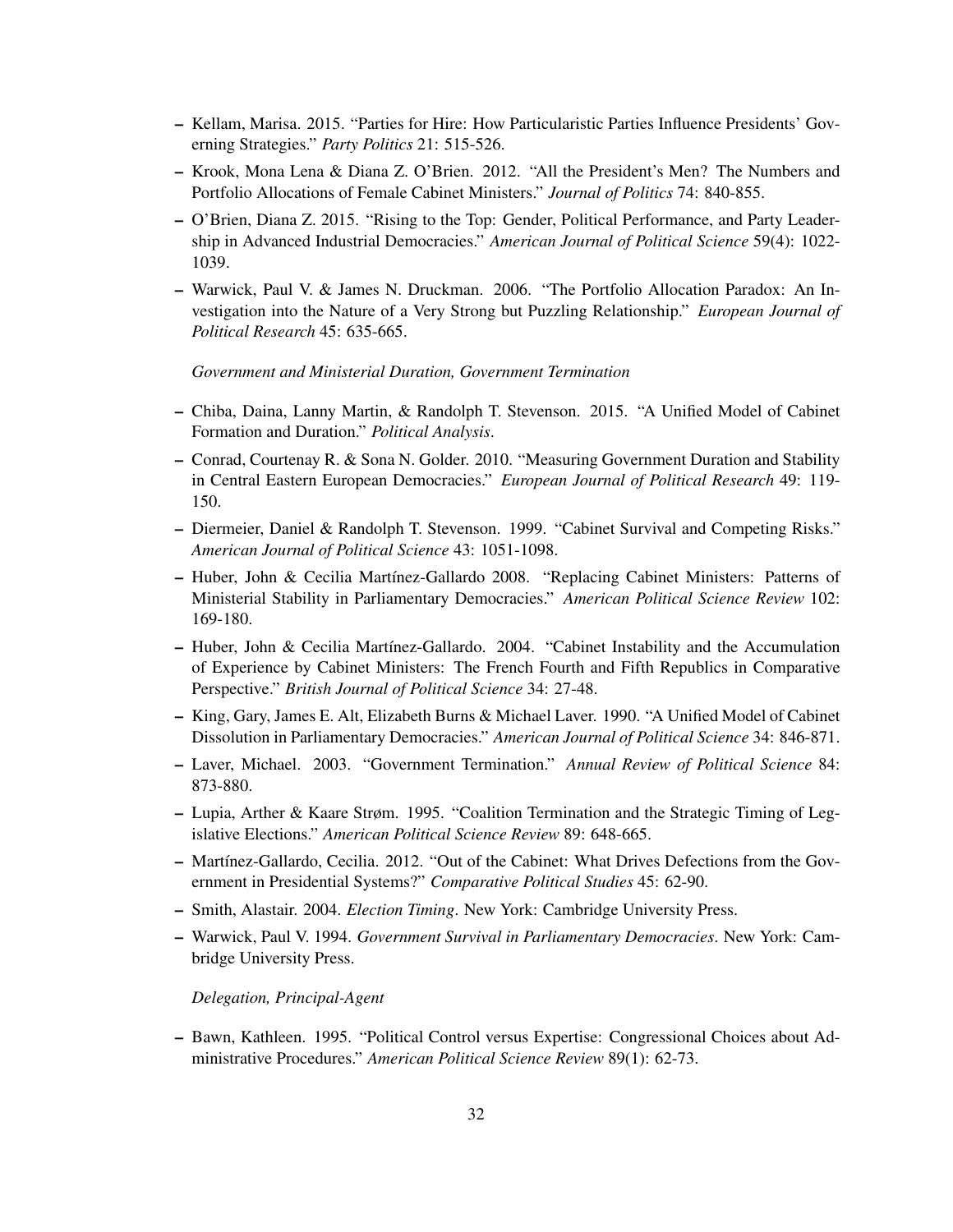- Indriðason, Indriði H. & Christopher Kam. 2008. "Cabinet Reshuffles and Ministerial Drift." *British Journal of Political Science* 38: 621-56.
- Indriðason, Indriði H. & Gunnar Helgi Kristinsson. 2013. "Making Words Count: Coalition Agreements and Cabinet Management." *European Journal of Political Research* 52: 822-846.
- Kam, Christopher. 2009. *Party Discipline and Parliamentary Politics*. New York: Cambridge University Press.
- Kim, Dong-Hun & Gerhard Loewenberg. 2005. "The Role of Parliamentary Committees in Coalition Governments: Keeping Tabs on Coalition Partners in the German Bundestag." *Comparative Political Studies* 38: 1104-1129.
- Lipsmeyer, Christine S. & Heather N. Pierce. 2011. "The Eyes that Bind: Junior Ministers as Oversight Mechanisms in Coalition Governments." *Journal of Politics* 73: 1152-1164.
- Martin, Lanny & Georg Vanberg. 2011. *Parliaments and Coalitions: The Role of Legislatures in Multiparty Governance*. Oxford: Oxford University Press.
- Martin, Lanny W. & Georg Vanberg. 2004. "Policing the Bargain: Coalition Government and Parliamentary Scrutiny." *American Journal of Political Science* 48: 13-27.
- Martin, Lanny & Georg Vanberg. 2005. "Coalition Policymaking and Legislative Review." *American Political Science Review* 99: 93-106.
- Martin, Lanny & Georg Vanberg. 2014. "Parties and Policymaking in Multiparty Governments: The Legislative Median, Ministerial Autonomy, and the Coalition Compromise." *American Journal of Political Science*.
- Strøm, Kaare. 2000. "Delegation and Accountability in Parliamentary Democracies." *European Journal of Political Research* 37:261-89.
- Strøm, Kaare, Wolfgang C. Müller & Torbjörn Bergman. 2003. *Delegation and Accountability in Parliamentary Democracies.* New York: Oxford University Press.
- Thies, Micahel F. 2001. "Keeping Tabs on Partners: The Logic of Delegation in Coalition Governments." *American Journal of Political Science* 45: 580-598.

*Voters*

- Armstrong II, David A. & Raymond M. Duch. 2010. "Why Can Voters Anticipate Post-Election Coalition Formation Likelihoods?" *Electoral Studies* 29: 308-315.
- Bargsted, Matias A. & Orit Kedar. 2009 "Coalition-Targeted Duvergerian Voting: How Expectations Affect Voter Choice Under Proportional Representation. *American Journal of Political Science* 53: 307-323.
- Duch, Raymond M. & Jean Robert Tyran. 2011. "Coalition Context, Voter Heuristics, and the Coalition-Directed Vote." Working Paper, Nuffield Centre for Experimental Social Sciences.
- Duch, Raymond M., Jeff B. May, & David A. Armstrong II. 2010. "The Coalition-Directed Vote in Contexts with Multi-party Governments." *American Political Science Review* 104: 698-719.
- Fortunato, David. 2019. "The Electoral Implications of Coalition Policy Making.' *British Journal of Political Science* 49: 59-80.
- Fortunato, David. 2021. *The Cycle of Coalition: How Parties and Voters Interact under Coalition Governance.* New York: Cambridge University Press.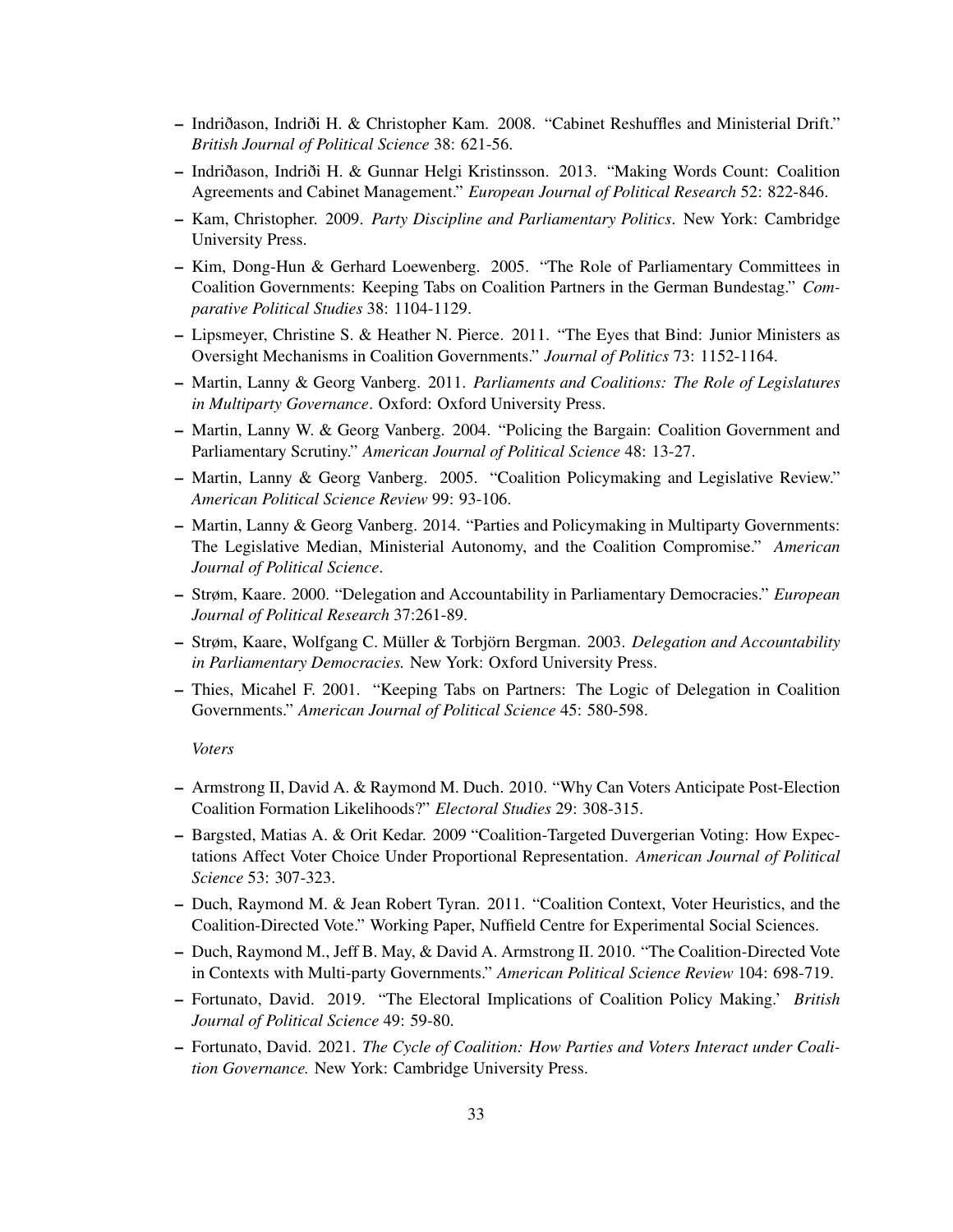- Indriðason, Indriði H. 2011. "Proportional Representation, Majoritarian Legislatures, and Coalitional Voting." *American Journal of Political Science* 55: 955-971.
- Kedar, Orit. 2012. "Voter Choice and Parliamentary Politics: An Emerging Research Agenda." *British Journal of Political Science* 42: 537-553.
- Meffert, Michael & Thomas Gschwend. 2010. "Strategic Coalition Voting: Evidence from Austria." *Electoral Studies* 29: 339-349.

## Week 11 (November 3): Elections, Party Systems, and Electoral Competition

- *Background*:
	- Clark, William Roberts, Matt Golder, & Sona Golder. 2017. *[Principles of Comparative Politics](https://us.sagepub.com/en-us/nam/principles-of-comparative-politics/book243842)*. Washington D.C.: CQ Press. Chapters 13-14.
- *Required*:
	- De Vries, Catherine E. & Sara B. Hobolt. 2020. *Political Entrepreneurs: The Rise of Challenger Parties in Europe.* Princeton: Princeton University Press. [\[podcast\]](https://podcasts.apple.com/us/podcast/episode-55-political-entrepreneurs-electoral-change/id1254074458?i=1000463107078)
	- Crabtree, Charles, Matt Golder, Thomas Gschwend, & Indriði H. Indriðason. 2020. "It's Not Only What You Say, It's Also How You Say It: The Strategic Use of Campaign Sentiment." *Journal of Politics* 82(3): 1044-1060.
	- Auerbach, Adam Michael, Jennifer Bussell, Simon Chauchard, Francesca R. Jensenius, Gareth Nellis, Mark Schneider, Neelanjan Sircar, Pavithra Suryanarayan, Tariq Thachil, Milan Vaishnav, Rahul Verma, & Adam Ziegfeld. Forthcoming. "Rethinking the Study of Electoral Politics in the Developing World: Reflections on the Indian Case." *Perspectives on Politics*.
	- Hicken, Allen & Noah L. Nathan. 2020. "Clientelism's Red Herrings: Dead Ends and New Directions in the Study of Nonprogrammatic Politics." *Annual Review of Political Science* 23: 277-294.
- *Recommended*:

*Electoral System Choice*

- Bawn, Kathleen. 1993. "The Logic of Institutional Preferences: German Electoral Law as a Social Choice Outcome." *American Journal of Political Science* 37: 965-989. Benoit, Kenneth. 2004. "Models of Electoral System Change." *Electoral Studies* 23: 363-389.
- Blais, André, Agnieszka Dobrzynska, & Indriði H. Indriðason. 2005. "To Adopt or Not to Adopt PR: The Politics of Institutional Choice." *British Journal of Political Science* 35: 182-190.
- Boix, Carles. 1999. "Setting the Rules of the Game: The Choice of Electoral Systems in Advanced Democracies." *American Political Science Review* 93: 609-624.
- Renwick, Alan. 2011. *The Politics of Electoral Reform: Changing the Rules of Democracy.* New York: Cambridge University Press.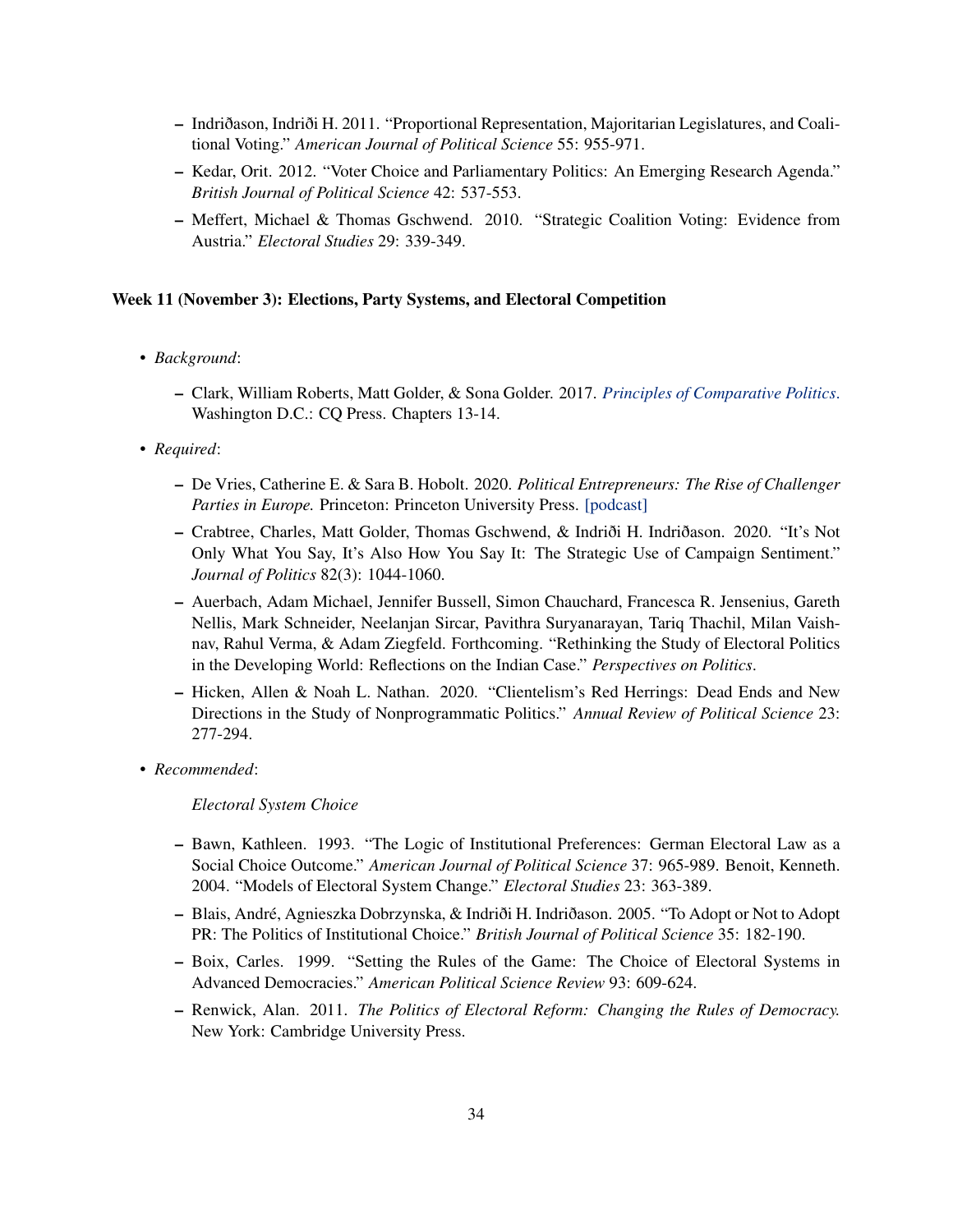## *Electoral Rules, Party Systems, and Competition*

- Amorim Neto, Octavio & Gary Cox. 1997. "Electoral Institutions, Cleavage Structures, and the Number of Parties." *American Journal of Political Science* 41: 149-174,
- Barkan, Joel D., Paul J. Densham, & Gerard Rushton. 2006. "Space Matters: Designing Better Electoral Systems for Emerging Democracies." *American Journal of Political Science* 50: 926- 939.
- Benoit, Kenneth. 2000. "Which Electoral Formula is the Most Proportional? A New Look with New Evidence." *Political Analysis* 8: 381-388.
- Benoit, Kenneth. 2002. "The Endogeneity Problem in Electoral Studies: A Critical Re-Examination of Duverger's Mechanical Effect." *Electoral Studies* 21: 35-46.
- Best, Robin E. 2012. "The Long and the Short of It: Electoral Laws and the Dynamics of Party System Size in Western Democracies, 1950-2005." *European Journal of Political Research* 51: 147-165.
- Bormann, Nils-Christian & Matt Golder. "Democratic Electoral Systems Around the World, 1946-2011." *Electoral Studies* 32: 360-369.
- Brambor, Thomas, William Roberts Clark, & Matt Golder. 2007. "Are African Party Systems Different?" *Electoral Studies* 26: 315-323.
- Calvo, Ernesto & Timothy Hellwig. 2011. "Centripetal and Centrifugal Incentives under Different Electoral Systems." *American Journal of Political Science* 55: 27-41.
- Carey, John M. & Matthew S. Shugart. 1995. "Incentives to Cultivate a Personal Vote: A Rank Ordering of Electoral Systems." *Electoral Studies* 14: 417-439.
- Chhibber, Pradeep & Ken Kollman. 1998. "Party Aggregation and the Number of Parties in India and the United States." *American Political Science Review* 92: 329-342.
- Chhibber, Pradeep K. & Ken Kollman. 2004. *The Formation of National Party Systems* Princeton, NJ: Princeton University Press.
- Clark, William Roberts & Matt Golder. 2006. "Rehabilitating Duverger's Theory: Testing the Mechanical and Strategic Modifying Effects of Electoral Laws." *Comparative Political Studies* 39: 679-708.
- Cox, Gary. 1990. "Centripetal and Centrifugal Incentives in Electoral Systems." *American Journal of Political Science* 34: 903-935.
- Cox, Gary. 1997. *Making Votes Count: Strategic Coordination in the World's Electoral Systems*. New York: Cambridge University Press.
- De Sio, Lorenzo & Till Weber. 2020. "Issue Yield, Campaign Communication, and Electoral Performance: A Six-Country Comparative Analysis." *West European Politics* 43(3): 720-745.
- De Sio, Lorzenzo & Till Weber. 2014. "Issue Yield: A Model of Part Strategy in Multidimensional Space." *American Political Science Review* 108(4): 870-885.
- Downs, Anthony. 1957. *An Economic Theory of Democracy*. London: Harper and Row.
- Duverger, Maurice. [1954] 1963. *Political Parties: Their Organization and Activity in the Modern State*. New York: John Wiley & Sons, Inc.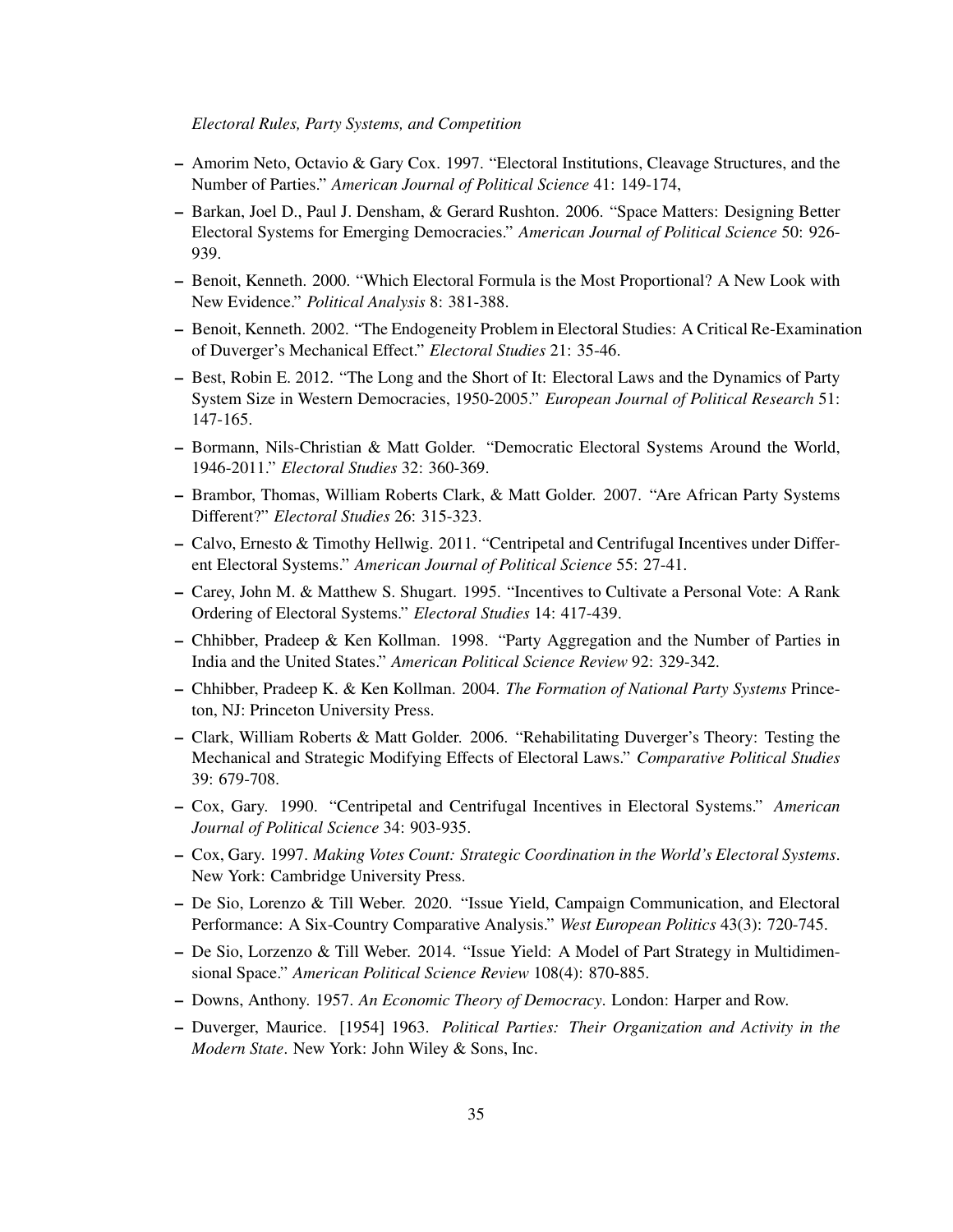- Golder, Matt. 2006. 'Presidential Coattails and Legislative Fragmentation." *American Journal of Political* Science 50: 34-48.
- Hicken, Allen & Heather Stoll. 2008. "Electoral Rules and the Size of the Prize: How Political Institutions Shape Presidential Party Systems." *Journal of Politics* 70: 1109-1127.
- Hicken, Allen & Heather Stoll. 2013. "Are All Presidents Created Equal? Presidential Powers and the Shadow of Presidential Elections." *Comparative Political Studies* 44: 854-883.
- Lijphart, Arend. 1994. *Electoral Systems and Party Systems*. Oxford: Oxford University Press.
- Kedar, Orit. 2009. *Voting for Policy, Not Parties: How Voters Compensate for Power Sharing.* New York: Cambridge University Press.
- Kollman, Ken, John Miller & Scott E. Page. 1998. "Political Parties and Electoral Landscapes." *British Journal of Political Science* 28: 139-158.
- Lipset, Seymour Martin & Stein Rokkan. 1990. "Cleavage Structures, Party Systems and Voter Alignments." In Peter Mair (ed.) *The West European Party System.* Oxford: Oxford University Press.
- Moser, Robert & Ethan Scheiner. 2012. *Electoral Systems and Political Context: How the Effects of Rules Vary Across New and Established Democracies.* New York: Cambridge University Press.
- Rae, Douglas. 1967. *The Political Consequences of Electoral Laws*. New Haven: Yale University Press.
- Potter, Joshua D. 2014. "Demographic Diversity and District-Level Party Systems." *Comparative Political Studies*.
- Riker, William H. 1982. "The Two-Party System and Duverger's Law: An Essay on the History of Political Science." *American Political Science Review* 76: 753-766.
- Shugart, Matthew Soberg & Martin P. Wattenberg. 2001. *Mixed-Member Electoral Systems: The Best of Both Worlds?* Oxford: Oxford University Press.
- Singer, Matthew M. & Laura Stephenson. 2009. "The Political Context and Duverger's Laws: Evidence at the District-Level." *Electoral Studies* 28: 480-491
- Stoll, Heather. 2013. *Changing Societies, Changing Party Systems*. New York: Cambridge University Press.
- Taagepera, Rein & Matthew Shugart. 1989. *Seats and Votes*. New Haven: Yale University Press.
- Stoll, Heather. 2015. "Presidential Coattails: A Closer Look." *Party Politics* 21: 417-427.

## Week 12 (November 10): Accountability and Representation

- *Background*:
	- Clark, William Roberts, Matt Golder, & Sona Golder. 2017. *[Principles of Comparative Politics](https://us.sagepub.com/en-us/nam/principles-of-comparative-politics/book243842)*. Washington D.C.: CQ Press. Chapter 16, pp. 701-726.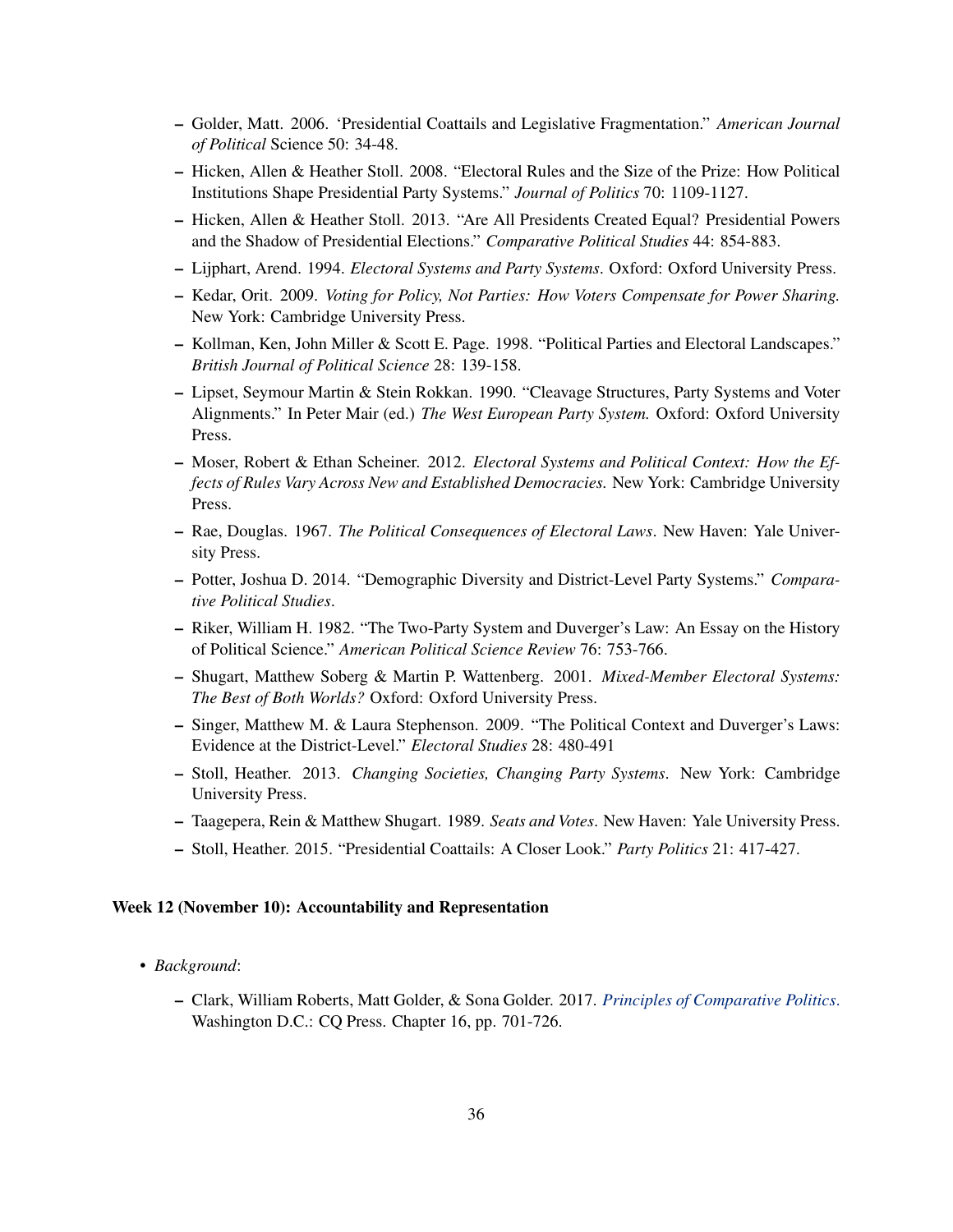- *Required*:
	- Valdini, Melody E. 2019. *The Inclusion Calculation: Why Men Appropriate Women's Representation.* New York: Oxford University Press.
	- Dhima, Kostanca. Forthcoming. "Do Elites Discriminate Against Female Political Aspirants? Evidence from a Field Experiment." *Politics & Gender.*
	- Golder, Matt & Ben Ferland. 2018. "Electoral Systems and Citizen-Elite Ideological Congruence." In Erik Herron, Robert Pekkanen, & Matthew Shugart (eds) *The Oxford Handbook of Electoral Systems*. New York: Oxford University Press.
	- Carey, John M. & Simon Hix. 2011. "The Electoral Sweet Spot: Low-Magnitude Proportional Electoral Systems." *American Journal of Political Science* 55: 383-397.
- *Recommended:*
	- Anderson, Christopher J. & Christine A. Guillory. 1997. "Political Institutions and Satisfaction with Democracy: A Cross-National Analysis of Consensus and Majoritarian Systems." *American Political Science Review* 91: 66-81.
	- Baldez, Lisa. 2004. "Elected Bodies: Gender Quota Laws for Legislative Candidates in Mexico." *Legislative Studies Quarterly* 29: 231-258.
	- Budge, Ian & Michael D. McDonald. 2007. "Election and Party System Effects on Policy Representation: Bringing Time into Comparative Perspective." *Electoral Studies* 26: 168-179.
	- Crisp, Brian F., Santiago Olivella, & Guillermo Rosas. 2020. *The Chain of Representation: Preferences, Institutions, and Policy Across Presidential Systems.* New York: Cambridge University Press.
	- Dancygier, Rafaela, Karl-Oskar Lindgren, Pär Nyman, & Kåre Vernby. 2021. "Candidate Supply is not a Barrier to Immigrant Representation: A Case-Control Study." *American Journal of Political Science* 65(3): 683-698.
	- Golder, Matt & Gabriella Lloyd. 2014. "Re-Evaluating the Relationship between Electoral Rules and Ideological Congruence." *European Journal of Political Research* 53: 200-212.
	- Golder, Matt & Stramski, Jacek. 2010. "Ideological Congruence and Electoral Institutions." *American Journal of Political Science* 54: 90-106.
	- Hellwig, Timothy & David Samuels. 2008. "Electoral Accountability and the Variety of Democratic Regimes." *British Journal of Political Science* 38: 65-90.
	- Hobolt, Sara B., & Robert Klemmensen. 2008. "Government Responsiveness and Political Competition in Comparative Perspective." *Comparative Political Studies* 41: 309-37.
	- Hobolt, Sara B., James Tilley, and Susan A. Banducci. 2013. "Clarity of Responsibility: How Government Cohesion Conditions Performance Voting." *European Journal of Political Research* 52: 164-187.
	- Htun, Mala. 2016. *Inclusion Without Representation: Gender Quotas and Ethnic Reservations in Latin America*. New York: Cambridge University Press.
	- Htun, Mala. 2004. "Is Gender Like Ethnicity? The Political Representation of Identity Groups." *Perspectives on Politics*. 2: 439-458.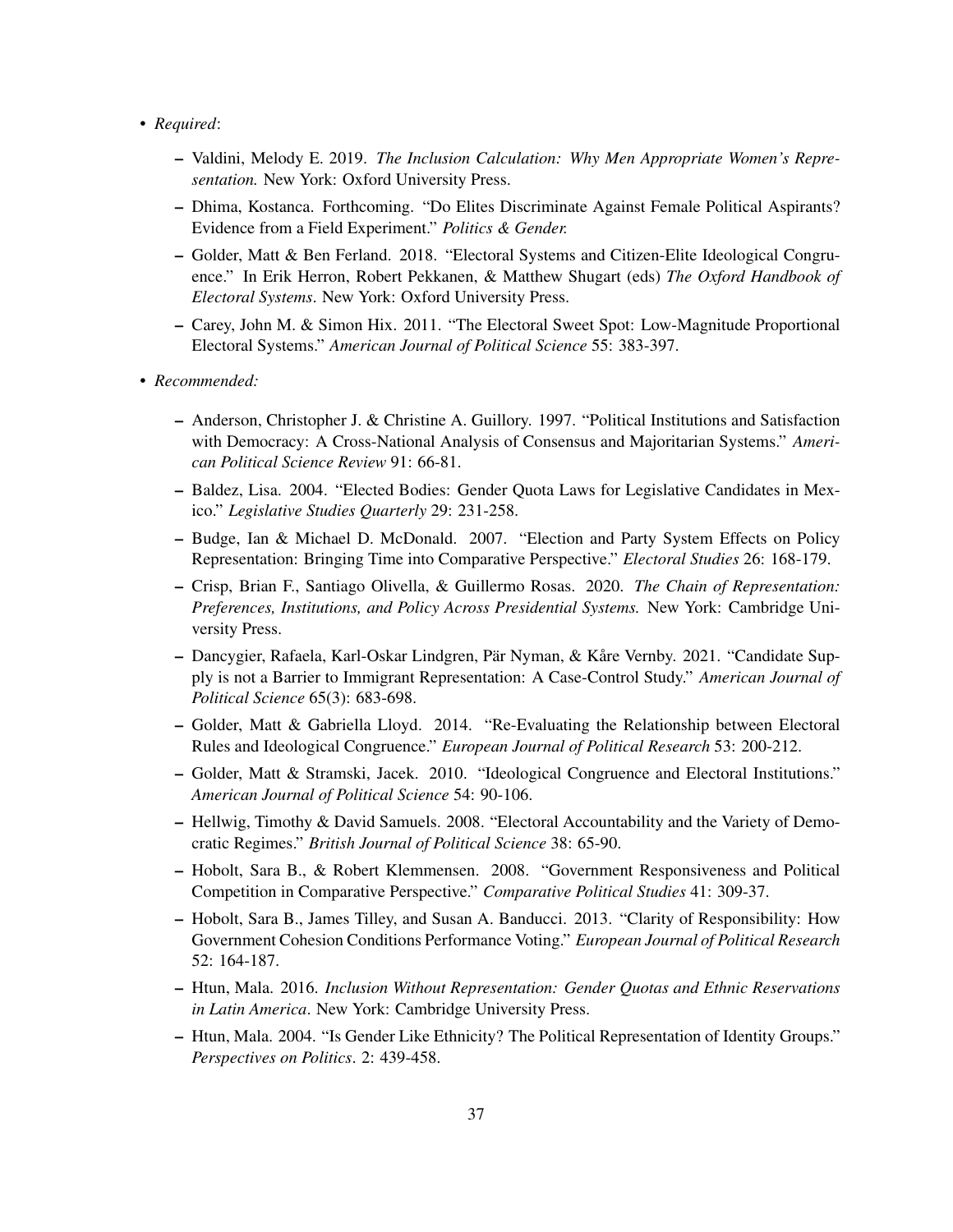- Huber, John & G. Bingham Powell. 1994. "Congruence Between Citizens and Policymakers in Two Visions of Liberal Democracy." *World Politics* 46: 291-326.
- Kittilson, Miki Caul & Leslie Schwindt-Bayer. 2010. "Engaging Citizens: The Role of Power-Sharing Institutions." *Journal of Politics* 72: 990-1002.
- Lijphart, Arend. 1999. *Patterns of Democracy: Government Forms and Performance in Thirty-Six Countries*. New Haven: Yale University Press.
- Mansbridge, Jane. 1999. "Should Blacks Represent Blacks and Women Represent Women? A Contingent 'Yes'." *Journal of Politics* 61: 628-657.
- McDonald, M.D. & Budge, I. 2005. *Elections, Parties, Democracy: Conferring the Median Mandate*. New York: Oxford University Press.
- McDonald, Michael D., Silvia M. Mendes & Ian Budge. 2004. "What are Elections For? Conferring the Median Mandate." *British Journal of Political Science* 34: 1-26.
- Morgan, Jana & Melissa Buice. 2013. "Latin American Attitudes toward Women in Politics: The Influence of Elite Cues, Female Advancement, and Individual Characteristics." *American Political Science Review* 107: 644-662.
- Phillips, Anne. 1998. *The Politics of Presence: The Political Representation of Gender, Ethnicity, and Race.* New York: Oxford University Press.
- Pitkin, Hanna F. 1972. *The Concept of Representation.* Chicago: University of Chicago Press.
- Portmann, Marco, David Stadelmann, & Reiner Eichenberger. 2012. "District Magnitude and Representation of the Majority's Preferences: Evidence from Popular and Parliamentary Votes." *Public Choice* 151: 585-610.
- Powell, G. Bingham. 2000. *Elections as Instruments of Democracy: Majoritarian and Proportional Visions*. New Haven: Yale University Press.
- Powell, G. Bingham. 2006. "Election Laws and Representative Governments: Beyond Votes and Seats." *British Journal of Political Science* 36: 291-315.
- Powell, G.Bingham. 2009. "The Ideological Congruence Controversy: The Impact of Alternative Measures, Data and Time Periods on the Effects of Election Rules." *Comparative Political Studies* 42: 1475-1497.
- Powell, G. Bingham & Georg Vanberg. 2000. "Election Laws, Disproportionality and the Left-Right Dimension." *British Journal of Political Science* 30: 383-411.
- Powell, G. Bingham & Guy D. Whitten. 1993. "A Cross-National Analysis of Economic Voting: Taking Account of the Political Context." *American Journal of Political Science* 37: 391-414.
- Przeworski, Adam, Susan C. Stokes & Bernard Manin. 1999. *Democracy, Accountability, and Representation*. New York: Cambridge University Press.
- Rickard, Stephanie J. 2012. "Electoral Systems, Voters' Interests and Geographic Dispersion." *British Journal of Political Science* 42: 855-877.
- Samuels, David. 2004. "Presidentialism and Accountability for the Economy in Comparative Perspective." *American Political Science Review* 98: 425-36.
- Stadelmann, David, Marco Portmann, & Reiner Eichenberger. 2012. "Evaluating the Median Voter Model's Explanatory Power." *Economic Letters* 114: 312-314.
- Stokes, Susan C. *Mandates and Democracy*. New York: Cambridge University Press.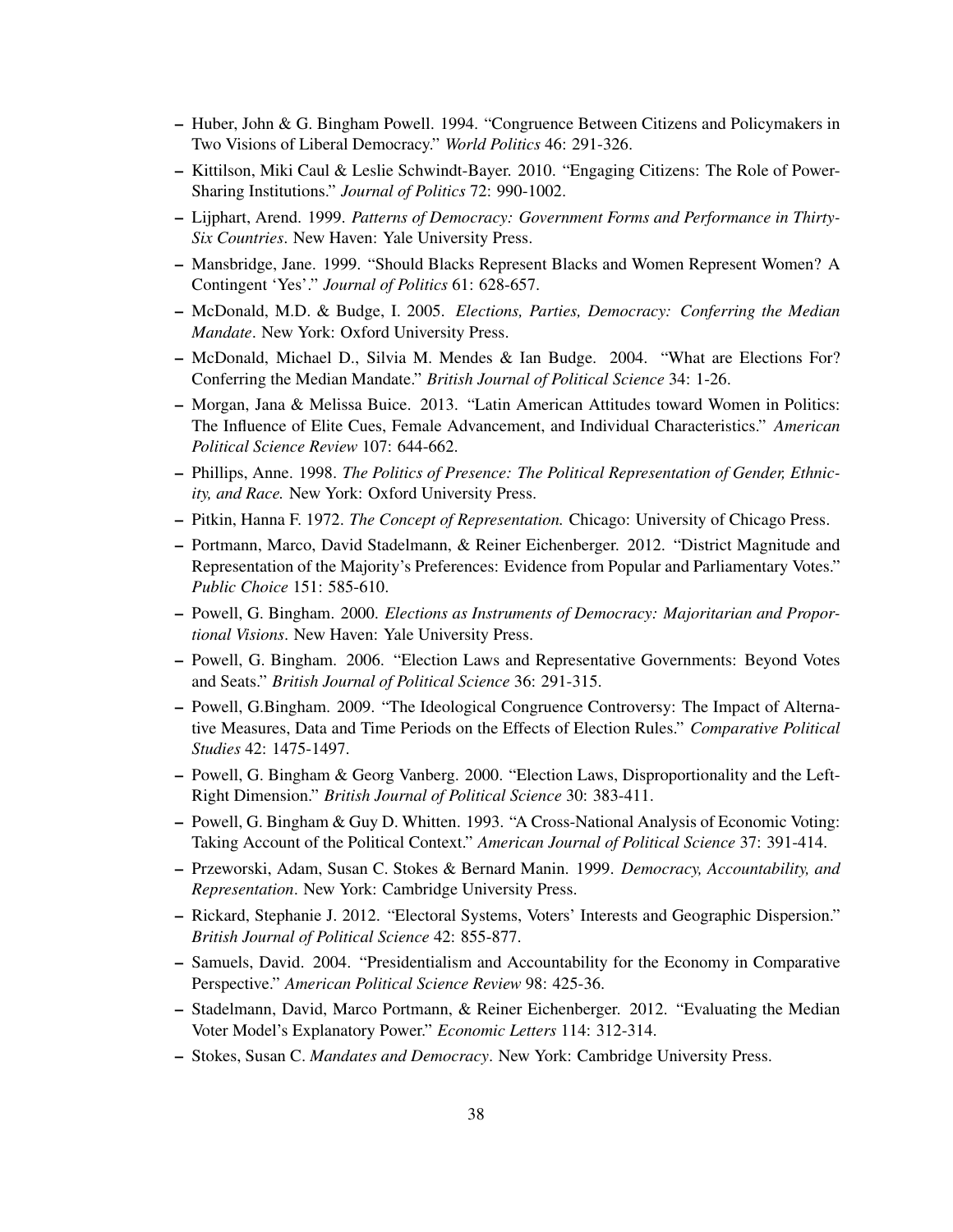## Week 13 (November 17): Political economy

- *Background*:
	- Clark, William Roberts, Matt Golder, & Sona Golder. 2017. *[Principles of Comparative Politics](https://us.sagepub.com/en-us/nam/principles-of-comparative-politics/book243842)*. Washington D.C.: CQ Press. Chapter 16, pp. 726-745.
- *Required*:
	- Stokes, Susan C., Thad Dunning, Marcello Nazareno, & Valeria Brusco. 2013. *Brokers, Voters, and Clientelism: The Puzzle of Distributive Politics*. New York: Cambridge University Press.
	- Iversen, Torben & David Soskice. 2006. "Electoral Institutions and the Politics of Coalitions: Why Some Democracies Redistribute More than Others." *American Political Science Review* 100: 165-181.
	- Xu, Alice. 2021. ["Segregation and the Spatial Externalities of Inequality: A Theory of Collateral](https://www.dropbox.com/s/jbjkujevg1zumo7/JMP_alicexu_082021.pdf?dl=0) [Cooperation for Public Goods in Cities."](https://www.dropbox.com/s/jbjkujevg1zumo7/JMP_alicexu_082021.pdf?dl=0) Unpublished manuscript, Harvard University.
	- Suryanarayan, Pavithra. 2019. "When do the Poor Vote for the Right-Wing and Why? Hierarchy and Vote Choice in the Indian States." *Comparative Political Studies* 52(2): 209-245.
- *Recommended:*

#### *Economic Voting*

- Kasura, Kimuli & Pavithra Suryanarayan. Forthcoming. "Bureaucratic Capacity and Class Voting: Evidence from across the World and the United States." *Journal of Politics.*
- King, Gary, Ori Rosen, Martin Tanner, Alexander Wagner. 2008. "Ordinary Economic Voting Behavior in the Extraordinary Election of Adolf Hitler." *Journal of Economic History* 68: 951- 996.
- Lewis-Beck, Michael & Mary Stegmaier. 2000. "Economic Determinants of Electoral Outcomes." *Annual Review of Political Science* 3: 183-219.
- Stevenson, Randolph & Raymond M. Duch. 2008. *The Economic Vote: How Political and Economic Institutions Condition Election Results*. New York: Cambridge University Press.
- Tucker, Joshua A. 2006. *Regional Economic Voting: Russia, Poland, Hungary, Slovakia and the Czech Republic, 1990-1999*. New York: Cambridge University Press.

#### *Partisan Economic Policy*

- Alesina, Alberto et al. 1997. *Political Cycles and the Macroeconomy*.
- Cameron, David R. 1978. "The Expansion of the Public Economy: A Comparative Analysis." *American Political Science Review* 72: 1243-1261.
- Clark, William Roberts. 2003. *Capitalism, Not Globalism: Capital Mobility, Central Bank Independence, and the Political Control of the Economy.* Ann Arbor: University of Michigan Press.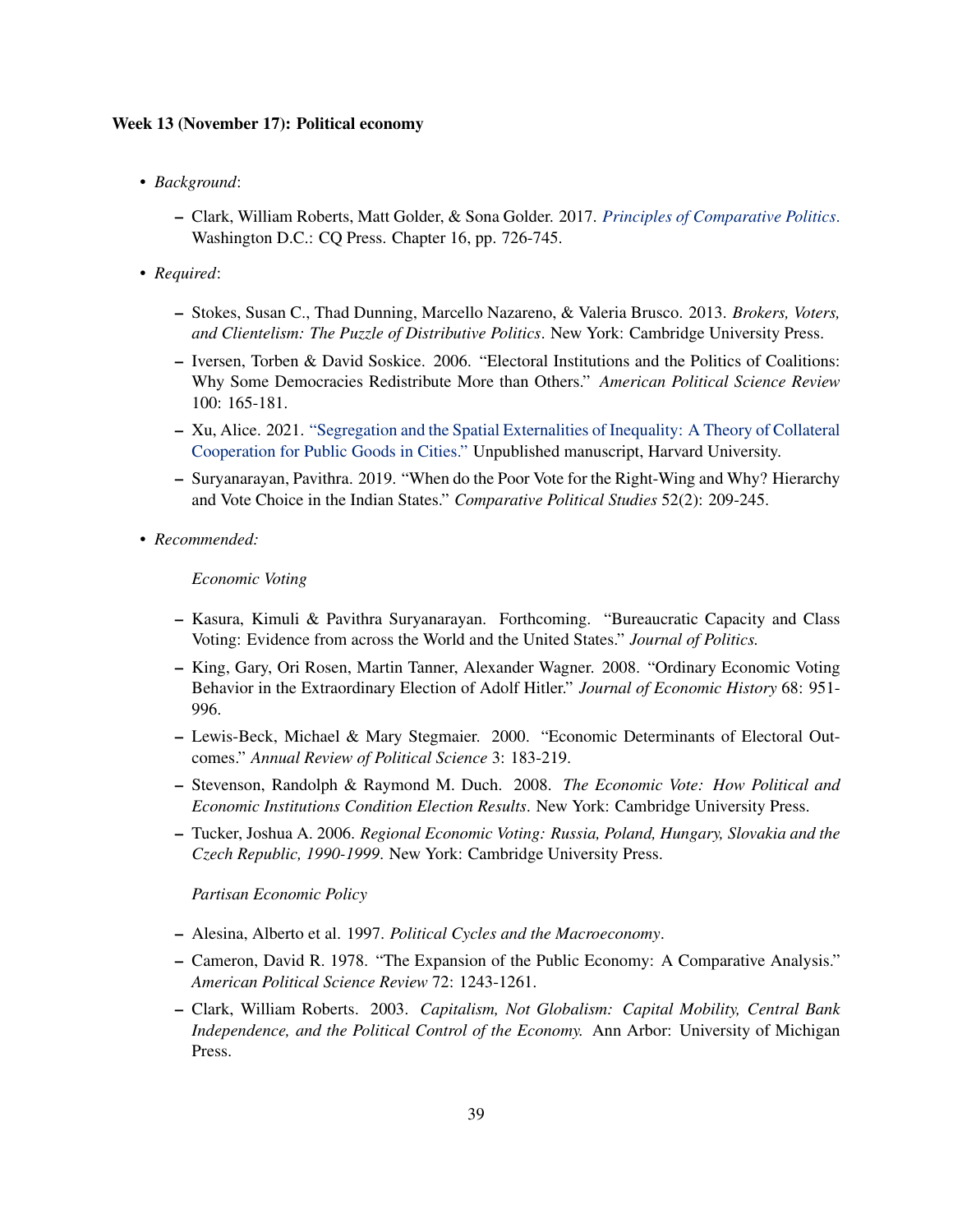- Franzese, Rob. 2002. *Macroeconomic Policies of Developed Countries.* New York: Cambridge University Press.
- Franzese, Rob. 2002. "Electoral and Partisan Cycles in Economic Policies and Outcomes." *Annual Review of Political Science* 5: 369-421.
- Garrett, Geoffrey. 1998. *Partisan Politics in the Global Economy*. New York: Cambridge University Press.
- Gourevitch, Peter. 1986. *Politics in Hard Times: Comparative Responses to International Economic Crises*. Ithaca: Cornell University Press.

*Other Stuff*

- Arriola, Leonardo R. 2013. "Capital and Opposition in Africa: Coalition Building in Multiethnic Societies." *World Politics* 65: 233-272.
- Bawn, Kathleen & Frances Rosenbluth. 2006. "Short versus Long Coalitions: Electoral Accountability and the Size of the Public Sector." *American Journal of Political Science* 50: 251- 65.
- Brooks, Sarah M. 2009. *Social Protection and the Market in Latin America*. New York: Cambridge University Press.
- de la O., Ana. 2015. *Crafting Policies To End Poverty in Latin America: The Quiet Transformation*. New York: Cambridge University Press.
- Hallerberg, Mark. 2004. *Domestic Budgets in a United Europe*. Cornell University Press.
- Hallerberg, Mark & Patrik Marier: 2004. "Executive Authority, the Personal Vote, and Budget Discipline in Latin American and Caribbean Countries." *American Journal of Political Science* 48: 571-587.
- Holland, Alisha. 2017. *Forbearance as Redistribution: The Politics of Informal Welfare in Latin America.* New York: Cambridge University Press.
- Kayser, Mark Andreas. 2005. "Trade and the Timing of Elections." *British Journal of Political Science* 35:
- Kayser, Mark Andreas. 2005. "Who Surfs, Who Manipulates? The Determinants of Opportunistic Election Timing and Electorally-Motivated Economic Intervention." *American Political Science Review* 99: 17-28.
- Kayser, Mark Andreas & Ronald Rogowski. 2002. "Majoritarian Electoral Systems and Consumer Power: Price-Level Evidence from the OECD Countries." *American Journal of Political Science* 46: 526-539.
- McGillivray, Fiona. 2004. *Privileging Industry: The Comparative Politics of Trade and Industrial Policy*. Princeton, NJ: Princeton University Press.
- Nooruddin, Irfan. 2011. *Coalition Politics and Economic Development*. New York: Cambridge University Press.
- Persson, Torsten & Guido Tabellini. 2000. *Political Economics: Explaining Economic Policy*. Cambridge, MA: MIT Press.
- Rodden, Jonathan. 2006. *Hamilton's Paradox: The Promise and Peril of Fiscal Federalism*. New York: Cambridge University Press.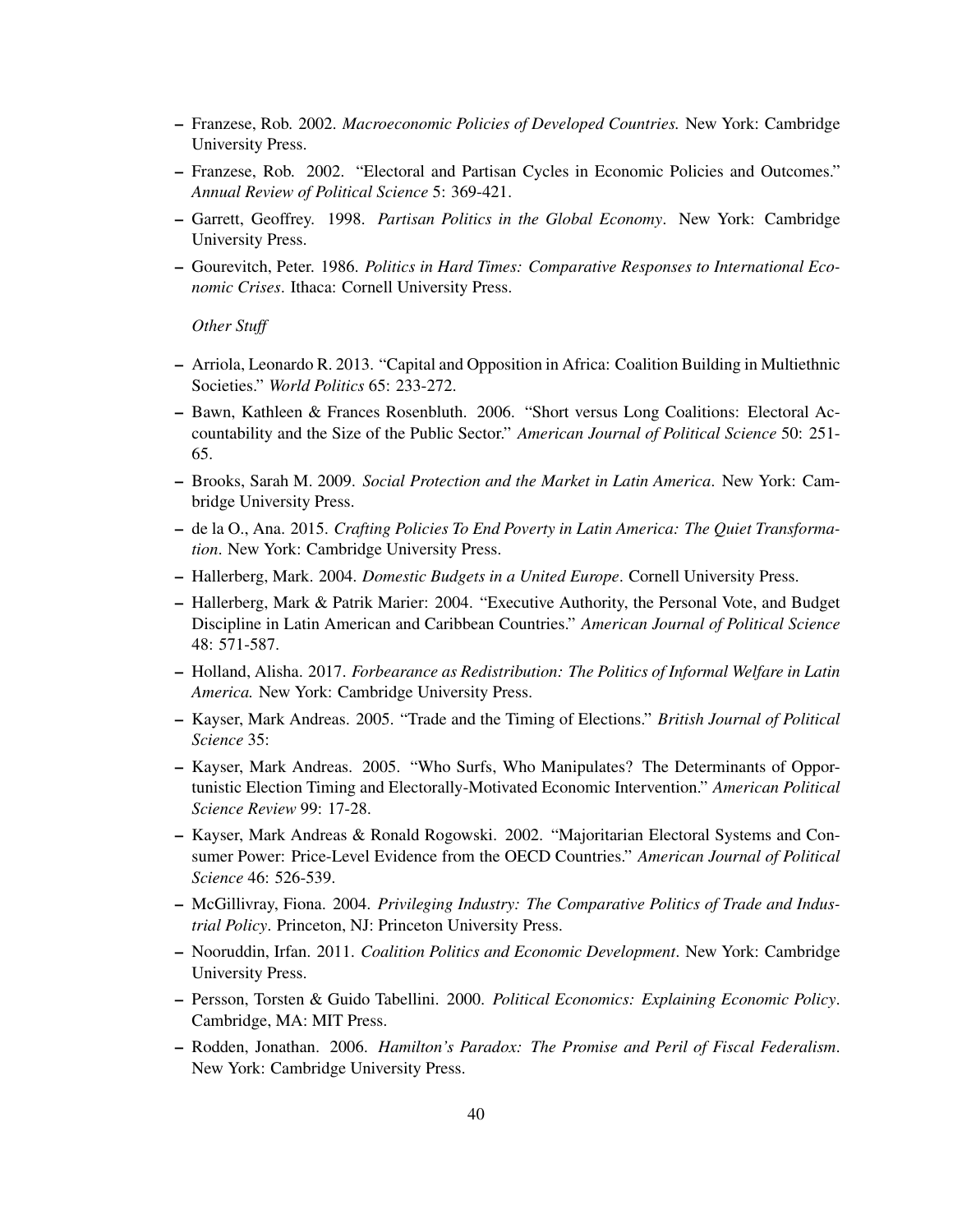- Rogowski, Ronald. 1989. *Commerce and Coalitions: How Trade Affects Domestic Political Alignments*. Princeton: Princeton University Press.
- Smith, Alastair. 2004. *Election Timing*. New York: Cambridge University Press.
- Wantchekon, Leonard. 2003. "Clientelism and Voting Behavior: Evidence from a Field Experiment in Benin." *World Politics* 55: 399-422.

## Week 14 (November 24): Thanksgiving

## December 1: Review Due.

## Week 15 (December 1): Identity and Ethnic Conflict

- *Background*:
	- Clark, William Roberts, Matt Golder, & Sona Golder. 2017. *[Principles of Comparative Politics](https://us.sagepub.com/en-us/nam/principles-of-comparative-politics/book243842)*. Washington D.C.: CQ Press. Chapter 16, pp. 746-762.
- *Required*:
	- Dancygier, Rafaela. 2017. *Dilemmas of Inclusion: Muslims in European Politics.* New York: Cambridge University Press.
	- Habyarimana, James, Macartan Humphreys, Daniel N. Posner & Jeremy M. Weinstein. 2007. "Why Does Ethnic Diversity Undermine Public Goods Provision." *American Political Science Review* 101: 709-725.
	- Ichino, Nahomi & Noah L. Nathan. 2013. "Crossing the Line: Local Ethnic Geography and Voting in Ghana." *American Political Science Review* 107: 344-61.
- *Recommended:*
	- Adida, Claire L. 2014. *Immigrant Exclusion and Insecurity in Africa: Coethnic Strangers*. New York: Cambridge University Press.
	- Adida, Claire L., David D. Laitin and Marie-Anne Valfort. 2015. *Why Muslim Integration Fails in Christian-Heritage Societies*. Cambridge, MA.: Harvard University Press.
	- Alesina, Albert, Reza Baqir, & William Easterly. 1999. "Public Goods and Ethnic Divisions." *Quarterly Journal of Economics* 114: 1243-1284.
	- Birnir, Jóhanna Kristín. 2007. *Ethnicity and Electoral Politics*. New York: Cambridge University Press.
	- Brancati, Dawn. 2006. "Decentralization: Fueling the Fire or Dampening the Flames of Ethnic Conflict and Secessionism?" *International Organization* 60: 651-685.
	- Chandra, Kanchan. 2004. *Why Ethnic Parties Succeed*. New York: Cambridge University Press.
	- Chandra, Kanchan. 2005. "Ethnic Parties and Democratic Stability." *Perspectives on Politics* 3: 235-252.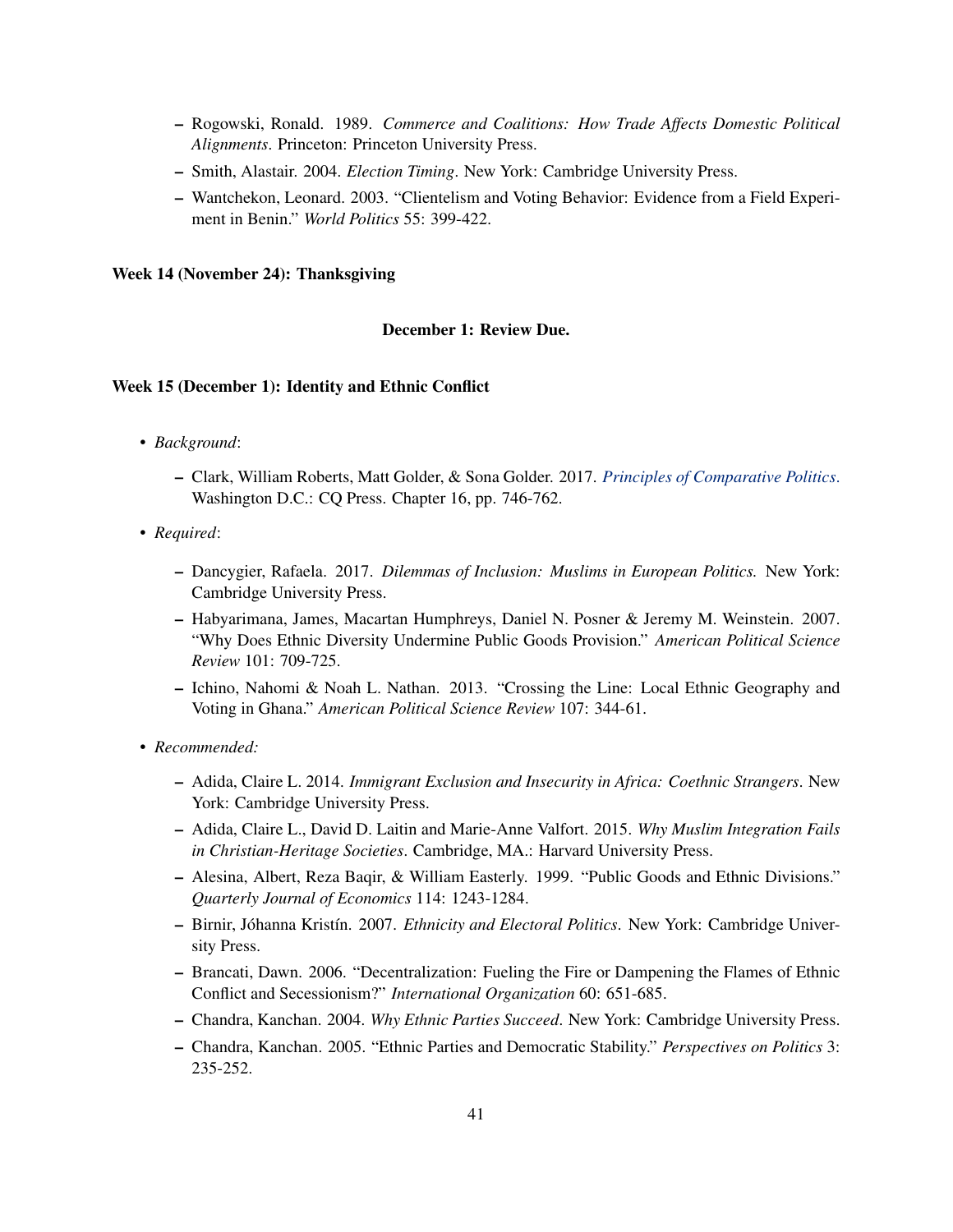- Chandra, Kanchan. 2007. "What is Ethnic Identity and Does it Matter?" *Annual Review of Political Science* 9: 397-424.
- Chandra, Kanchan (ed.) 2012. *Constructivist Theories of Ethnic Politics*. New York: Oxford University Press.
- Dancygier, Rafaela. 2010. *Immigration and Conflict in Europe.* New York: Cambridge University Press.
- Dancygier, Rafaela, Naoki Egami, Amaney Jamal, & Ramona Rischke. Forthcoming. "Hate Crimes and Gender Imbalances: Fears Over Mate Competition and Violence Against Refugees." *American Journal of Political Science*.
- Easterly, William. 2002. *The Elusive Quest for Growth: Economists' Adventures and Misadventures in the Tropics*. Cambridge, MA: MIT Press.
- Easterly, William & Ross Levine. 1997. "Africa's Growth Tragedy: Policies and Ethnic Divisions." *Quarterly Journal of Economics* 112: 1203-1250.
- Elkins, Zachary & John Sides. 2007. "Can Institutions Build Unity in Multiethnic States?" *American Political Science Review* 101: 693-708.
- Estaban, Joan & Debray Ray. 1999. "Conflict and Distribution." *Journal of Economic Theory* 87: 379-415.
- Estaban, Joan & Debray Ray. 2008. "Polarization, Fractionalization, and Conflict." *Journal of Peace Research* 45: 163-182.
- Estaban, Joan & Gerald Schneider. 2008. "Polarization and Conflict: Theoretical and Empirical Issues." *Journal of Peace Research* 45: 131-141.
- Fearon, James & David D. Laitin. 1996. "Explaining Interethnic Cooperation." *American Political Science Review* 90: 715-735.
- Fearon, James D. & David Laitin. 2000. "Violence and the Social Construction of Ethnic Identity." *International Organization* 54: 845-877.
- Ferree, Karen E. 2010. "The Social Origins of Electoral Volatility in Africa." *British Journal of Political Science* 40: 759-779.
- García-Ponce, Omar. 2017. "Civil War and Female Political Participation: The Case of Peru." In Golder, Matt and Sona Golder (eds.) ["Symposium: Women/Gender and Comparative Politics."](http://comparativenewsletter.com/files/archived_newsletters/Newsletter_2017Sp.pdf) CP: Newsletter of the Comparative Politics Organized Section of the American Political Science Association 27(1): 25-31.
- Habyarimana, James, Macartan Humphreys, Daniel N. Posner, & Jeremy M. Weinstein. 2009. *Coethnicity: Diversity and the Dilemmas of Collective Action*. Russell Sage Foundation.
- Hale, Henry E. 2004. "Explaining Ethnicity." *Comparative Political Studies* 37: 458-485.
- Hardin, Russell. 1995. *One For All: The Logic of Group Conflict*. Princeton: Princeton University Press.
- Horowitz, Donald L. 1985. *Ethnic Groups in Conflict*. Berkeley: University of California Press.
- Horowitz, Donald L. 1993. "Democracy in Divided Societies." *Journal of Democracy* 4: 18-38.
- , Huber, John & Pavithra Suryanarayan. 2016. "Ethnic Inequality and the Ethnification of Political Parties: Evidence from India." *World Politics* 68(1).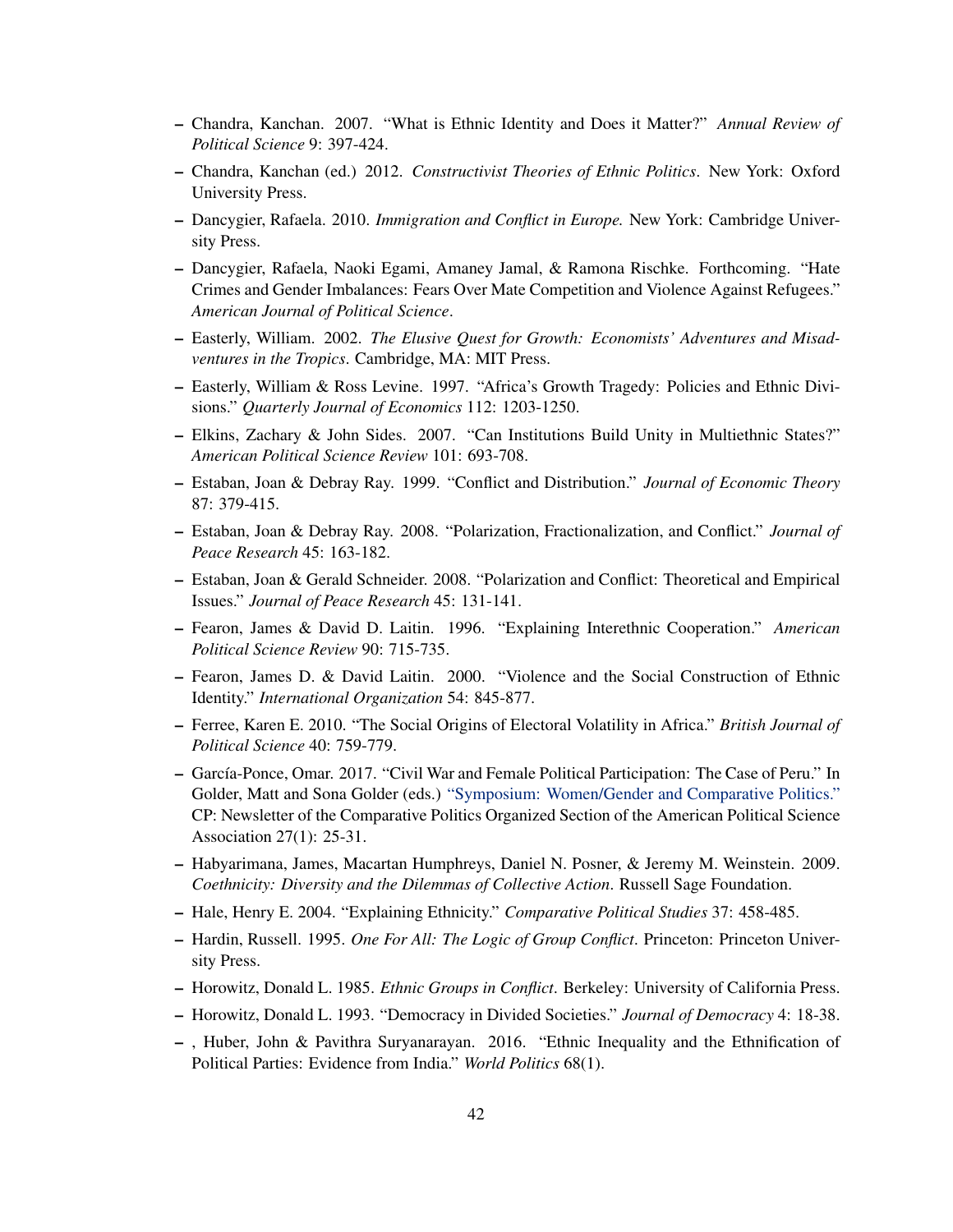- Kasara, Kimuli. 2007. "Tax Me If You Can: Ethnic Geography, Democracy, and the Taxation of Agriculture in Africa." *American Political Science Review* 101: 159-172.
- Laitin, David. 1986. *Hegemony and Culture: Politics and Change among the Yoruba.* Chicago: University of Chicago Press.
- Laitin, David. 1992. *Language Repertoires and State Construction in Africa.* New York: Cambridge University Press.
- Laitin, David. 1995. "Marginality: A Microperspective." *Rationality and Society* 7: 31-57.
- Laitin, David. 1998. *Identity in Formation*. Ithaca: Cornell University Press.
- Lijphart, Arend. 2004. "Constitutional Design for Divided Societies." *Journal of Democracy* 15: 96-109.
- Lijphart, Arend. 1977. *Democracy in Plural Societies*. New Haven: Yale University Press.
- Liu, Amy H. 2011. "Linguistic Effects of Political Institutions." *Journal of Politics* 73: 125-139.
- Lustik, Ian S., Dan Miodownik, & Roy D. Eidelson. 2004. "Secessionism in Multicultural States: Does Sharing Power Prevent or Encourage It?" *American Political Science Review* 98: 209-229.
- Montalvo, José G. & Marta Reynal-Querol. 2005. "Ethnic Polarization, Potential Conflict and Civil Wars." *American Economic Review* 95: 796-816.
- Penn, Elizabeth Maggie. 2008. "Citizenship versus Ethnicity: The Role of Institutions in Shaping Identity Choice." *Journal of Politics* 70: 956-973.
- Petersen, Roger. 2002. *Understanding Ethnic Violence: Fear, Hatred, and Resentment in Twentieth-Century Eastern Europe*. New York: Cambridge University Press.
- Posner, Daniel N. 2004. "The Political Salience of Cultural Difference: Why Chewas and Tumbukus are Allies in Zambia and Adversaries in Malawi." *American Political Science Review* 98: 529-545.
- Posner, Daniel N. 2004. "Measuring Ethnic Fractionalization in Africa." *American Journal of Political Science* 48: 849-863.
- Posner, Daniel N. 2005. *Institutions and Ethnic Politics in Africa*. New York: Cambridge University Press.
- Posner, Daniel N. 2006. "Regime Change and Ethnic Cleavages in Africa." *Comparative Political Studies* 40: 1302-1327.
- Reilly, Ben. 2001. *Democracy in Divided Societies: Electoral Engineering for Conflict Management*. New York: Cambridge University Press.
- Saperstein, Aliya & Andrew M. Penner. 2012. "Racial Fluidity and Inequality in the United States." *American Journal of Sociology* 118(3): 676-727. American Journal of Sociology 118(3): 676-727.
- Selway, Joel & Kharis Templeman. 2011. "The Myth of Consociationalism? Conflict Reduction in Divided Societies." *Comparative Political Studies* 34: 273-292.
- Reynal-Querol, Marta. 2002. "Ethnicity, Political Systems, and Civil Wars." *Journal of Conflict Resolution* 46: 29-54.
- Trounstine, Jessica & Jacob Rugh. 2011. "The Provision of Local Public Goods in Diverse Communities." *Journal of Politics* 73: 1038-1050.